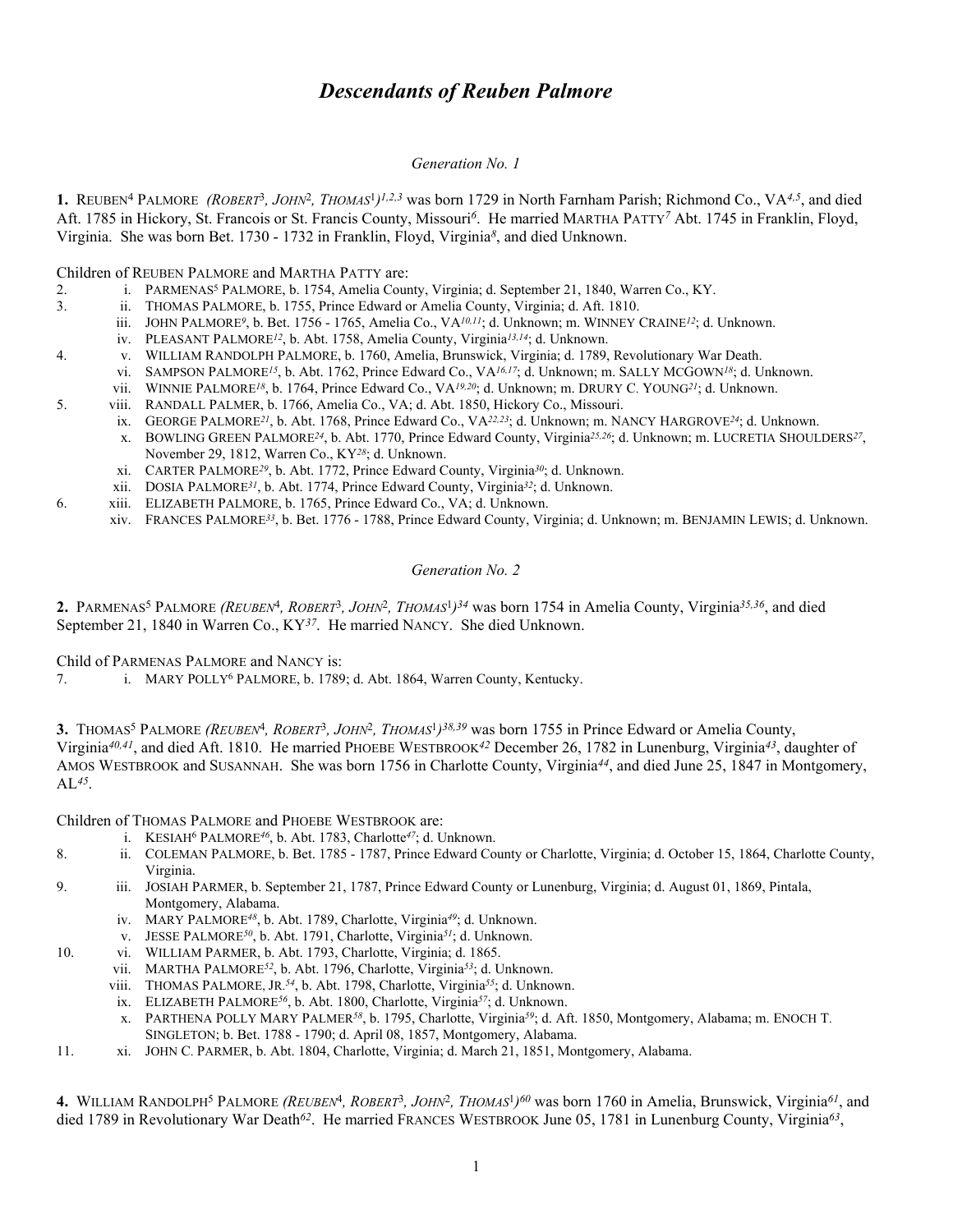daughter of AMOS WESTBROOK and SUSANNAH. She was born 1758 in Charlotte or Lancaster County, Virginia*64,65*, and died 1854 in Charlotte County, Virginia.

Children of WILLIAM PALMORE and FRANCES WESTBROOK are:

- 12. i. NANCY6 PALMORE, b. July 23, 1782, Charlotte, Virginia; d. Bef. 1856.
- 13. ii. BRANCH PALMORE, b. 1784, Charlotte County, Virginia; d. Abt. 1860, Williamson Co., TN. iii. BOOKER PALMORE, b. 1786, Charlotte County, Virginia; d. Aft. 1860, Franklin, Floyd, Virgi
	- iii. BOOKER PALMORE, b. 1786, Charlotte County, Virginia; d. Aft. 1860, Franklin, Floyd, Virginia.
		- iv. WOODSON PALMORE*66,67*, b. 1788, Charlotte County, Virginia*68*; d. 1821, Smith County, Tennessee*69*; m. DELILA

ROBERTSON, February 06, 1809, Charlotte County, Virginia*69*; d. Unknown.

**5.** RANDALL5 PALMER *(REUBEN*4 *PALMORE, ROBERT*3*, JOHN*2*, THOMAS*<sup>1</sup>*)70,71* was born 1766 in Amelia Co., VA*72*, and died Abt. 1850 in Hickory Co., Missouri. He married (1) CATHERINE TILLEY*73*. She died Unknown. He married (2) WINNIFORD TILLEY*<sup>73</sup>* June 14, 1803 in Warren County, Kentucky. She was born Bet. 1769 - 1783 in Prince Edward County, Virginia, and died Unknown.

Children of RANDALL PALMER and WINNIFORD TILLEY are:

- i. REUBEN6 PALMORE, b. Abt. 1800; d. Unknown.
- ii. WILSON PALMORE, b. Abt. 1802; d. Unknown.
- iii. COLEMAN PALMER, b. Abt. 1804; d. Unknown.
- iv. FRANCIS PALMER, b. Abt. 1804; d. Unknown.
- v. JOHN THOMAS PALMER, b. July 13, 1806; d. Unknown.
- vi. MARY PALMER, b. Bet. 1807 1815; d. Unknown.
- vii. SAMPSAN PALMER, b. Abt. 1808; d. Unknown.
- viii. MARTHA PALMER, b. Bet. 1809 1818; d. Unknown.
- ix. WILLIAM PALMER, b. Bet. 1810 1811; d. Unknown.

**6.** ELIZABETH5 PALMORE *(REUBEN*4*, ROBERT*3*, JOHN*2*, THOMAS*1*)* was born 1765 in Prince Edward Co., VA*74*, and died Unknown. She married AMOS WESTBROOK*75,76* March 25, 1785, son of WILLIAM WESTBROOK and SUSANNAH. He was born 1731 in Amelia County, Virginia*77*, and died Bet. 1800 - April 01 1801 in Amelia County, Virginia.

Children of ELIZABETH PALMORE and AMOS WESTBROOK are:

- i. ELIZABETH6 WESTBROOK, b. 1786, Virginia*78*; d. Unknown.
- 15. ii. ELIJAH WESTBROOK, b. June 01, 1789, Charlotte County, Virginia; d. June 26, 1852.
	- iii. ELISHA WESTBROOK, b. 1790, Virginia*78*; d. Unknown.
	- iv. SARAH SALLY WESTBROOK, b. 1792, Virginia*78*; d. Unknown.
	- v. JOHN WILLIAM WESTBROOK, b. 1794, Prince Edward County, Virginia*78*; d. February 1879, Leinis, Tennessee*78*; m. CHARLOTTE MOSELY, 1827, Prince Edward County, Virginia*79*; b. 1808; d. Unknown.

#### *Generation No. 3*

**7.** MARY POLLY6 PALMORE *(PARMENAS*5*, REUBEN*4*, ROBERT*3*, JOHN*2*, THOMAS*1*)* was born 1789, and died Abt. 1864 in Warren County, Kentucky*80*. She married ELIJAH WESTBROOK*81* January 09, 1813 in Warren County, Kentucky*82*, son of AMOS WESTBROOK and ELIZABETH PALMORE. He was born June 01, 1789 in Charlotte County, Virginia*83*, and died June 26, 1852.

Children of MARY PALMORE and ELIJAH WESTBROOK are:

- i. MARIA7 WESTBROOK, d. Unknown.
- ii. NANCY WESTBROOK, d. Unknown.
- iii. CHARLES W. WESTBROOK, d. Unknown.
- iv. DORCAS WESTBROOK, d. Unknown.
- v. JOHN WESTBROOK, d. Unknown.
- vi. GEORGE WESTBROOK, d. Unknown.
- vii. ELIJAH BARNEY WESTBROOK, d. Unknown.
- viii. HENRY B. WESTBROOK, d. Unknown.
- ix. MARTHA MARY WESTBROOK, d. Unknown.
- x. ELIZA WESTBROOK, d. Unknown.
- xi. JAMES WESTBROOK, d. Unknown.

**8.** COLEMAN6 PALMORE *(THOMAS*5*, REUBEN*4*, ROBERT*3*, JOHN*2*, THOMAS*<sup>1</sup>*)84,85* was born Bet. 1785 - 1787 in Prince Edward County or Charlotte, Virginia*86,87,88*, and died October 15, 1864 in Charlotte County, Virginia. He married MARY LEWIS*89* September 01,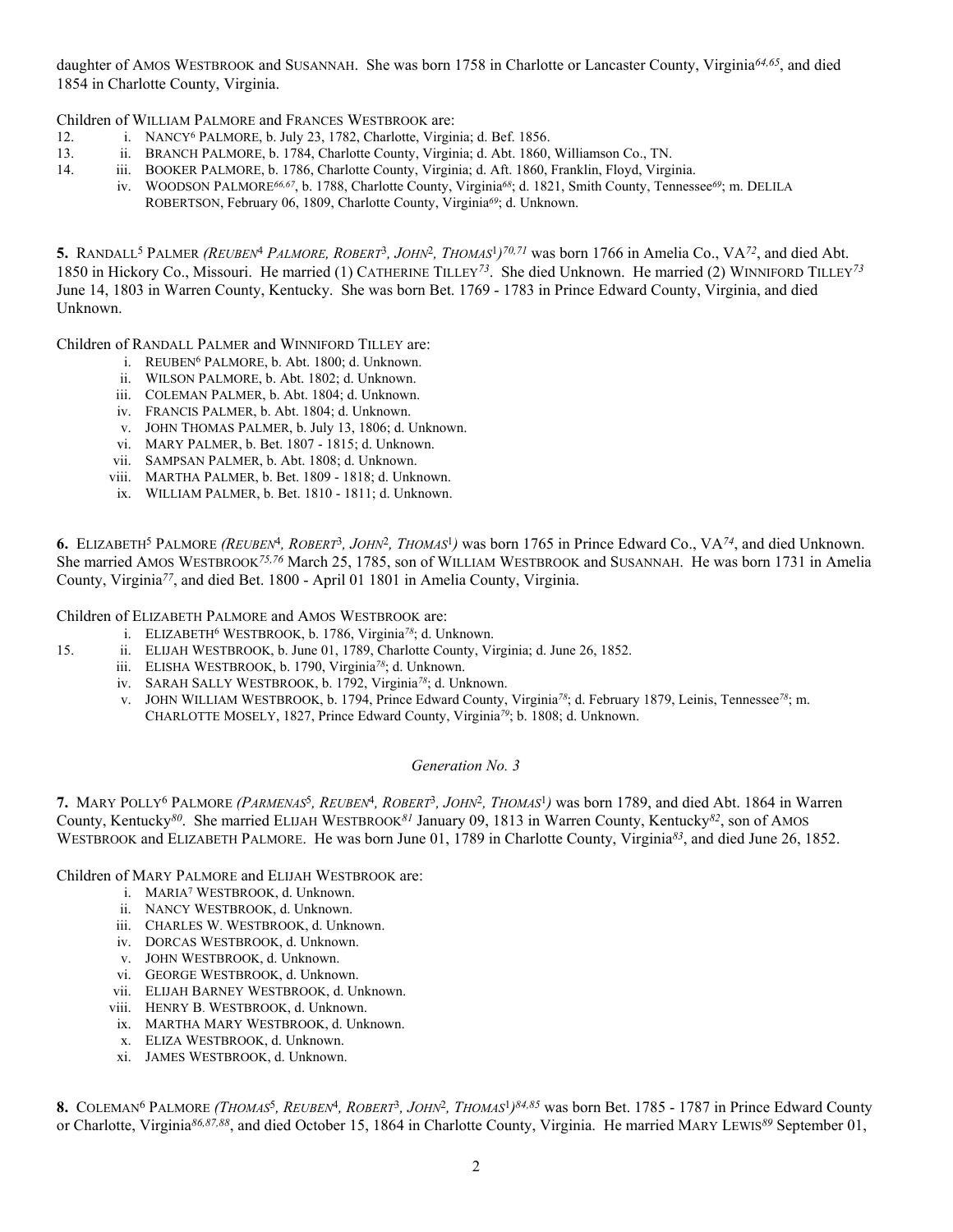1806 in Charlotte County, Virginia*90*, daughter of BENJAMIN LEWIS and FRANCES WESTBROOK. She was born Bet. 1785 - 1795 in Charlotte County, Virginia*91*, and died Aft. 1870 in Charlotte County, Bacon Township., Virginia.

Children of COLEMAN PALMORE and MARY LEWIS are:

- 16. i. JOSIAH7 PALMORE, b. 1810, Charlotte County, Virginia; d. Aft. 1880, Charlotte County, Virginia.
	- ii. GIRL PALMORE, b. Bet. 1810 1820; d. Unknown.
	- iii. BENJAMIN PALMORE, b. 1817; d. Unknown; m. NANCY; b. 1808; d. Unknown.
	- iv. FRANCES PALMORE, b. 1820, Edgefield, South Carolina*91*; d. Aft. 1870.
	- v. NANCY PALMORE, b. 1824, Charlotte County, Virginia; d. Unknown.
	- vi. MARY PALMORE, b. 1825, Charlotte County, Virginia; d. Unknown.
- 17. vii. JOHN THOMAS PALMORE, b. 1826, Charlotte County, Virginia; d. Bet. 1911 1912.
	- viii. JULIA A. PALMORE, b. 1837; d. Unknown.
	- ix. ADELIA [DELCY] PALMER, b. 1849, Charlotte County, Virginia*91*; d. Unknown.

**9.** JOSIAH6 PARMER *(THOMAS*5 *PALMORE, REUBEN*4*, ROBERT*3*, JOHN*2*, THOMAS*1*)* was born September 21, 1787 in Prince Edward County or Lunenburg, Virginia*92,93*, and died August 01, 1869 in Pintala, Montgomery, Alabama. He married (1) MARY MOSELEY, daughter of UKNOWN MOSELEY and MARGARET VANN. She was born in Tennessee*94*, and died October 13, 1845. He married (2) ELIZA TANKERSLEY April 10, 1846, daughter of JOHN TANKERSLEY and MARY. She was born February 05, 1805, and died March 24, 1864.

Children of JOSIAH PARMER and MARY MOSELEY are:

- 18. i. REBECCA7 PARMER, b. January 09, 1807; d. July 18, 1844.
	- ii. WILLIAM PARMER, b. February 10, 1827; d. December 29, 1844.
- 19. iii. SARAH AMANDA PARMER, b. December 17, 1837; d. 1909.

**10.** WILLIAM6 PARMER *(THOMAS*5 *PALMORE, REUBEN*4*, ROBERT*3*, JOHN*2*, THOMAS*<sup>1</sup>*)95* was born Abt. 1793 in Charlotte, Virginia*96*, and died 1865. He married UNKNOWN. She died Unknown.

Children of WILLIAM PARMER and UNKNOWN are:

- i. ELIZABETH7 PARMER, b. 1826; d. Unknown.
- ii. THOMAS S. PARMER, b. 1833; d. Unknown.
- iii. HENRIETTA PARMER, b. 1838; d. Unknown.
- iv. MARIAH L. PARMER, b. 1841; d. Unknown.
- v. ELIZABETH PARMER, b. 1845; d. Unknown.
- vi. WILLIAM D. PARMER, b. 1849; d. Unknown.

**11.** JOHN C. 6 PARMER *(THOMAS*5 *PALMORE, REUBEN*4*, ROBERT*3*, JOHN*2*, THOMAS*<sup>1</sup>*)97* was born Abt. 1804 in Charlotte, Virginia*98*, and died March 21, 1851 in Montgomery, Alabama*99*. He married CHARLOTTE FREEMAN. She was born 1810, and died Aft. 1860.

Children of JOHN PARMER and CHARLOTTE FREEMAN are:

- i. ISABELLA7 PALMORE, b. 1830; d. Unknown.
- ii. CATHERINE PARMER, b. 1832; d. Unknown; m. A.G. JACKSON; d. Unknown.
- iii. THOMAS PARMER, b. 1834; d. Unknown.
- iv. GARRET PARMER, b. 1837; d. Unknown.
- v. JAMES M. PARMER, b. 1839; d. Unknown.
- vi. JOHN N. PARMER, b. 1841; d. Unknown.
- vii. WILLIAM H. PARMER, b. 1843; d. Aft. 1850.

**12.** NANCY6 PALMORE *(WILLIAM RANDOLPH*5*, REUBEN*4*, ROBERT*3*, JOHN*2*, THOMAS*1*)* was born July 23, 1782 in Charlotte, Virginia*100*, and died Bef. 1856*101*. She married JOHN B. SHORTER December 11, 1806 in Charlotte Co., VA*102*. He died 1850 in Franklin County, Virgina*102*.

Children of NANCY PALMORE and JOHN SHORTER are:

- i. WILLIAM7 SHORTER*103*, b. 1809, Charlotte, VA*104*; d. Unknown; m. RUBY RAMSEY*105*; d. Unknown.
- ii. BOOKER RANDOLPH SHORTER*105*, b. June 24, 1809, Charlotte Co., VA.*106*; d. October 07, 1865, Pittsylvania Co., VA*106*; m. TABITHA HUBBARD*107*, April 10, 1829, Pittsylvania Co., VA*108,109*; b. December 27, 1811*109*; d. Abt. 1883, WV*109*.
- iii. JAMES SHORTER*110*, b. 1810, Franklin Co., VA*111*; d. Unknown; m. TANSEY B. RAMSEY*112*; b. 1814*113*; d. Unknown.
- iv. SARAH SHORTER*114*, b. 1815, Franklin Co., VA*115*; d. Unknown.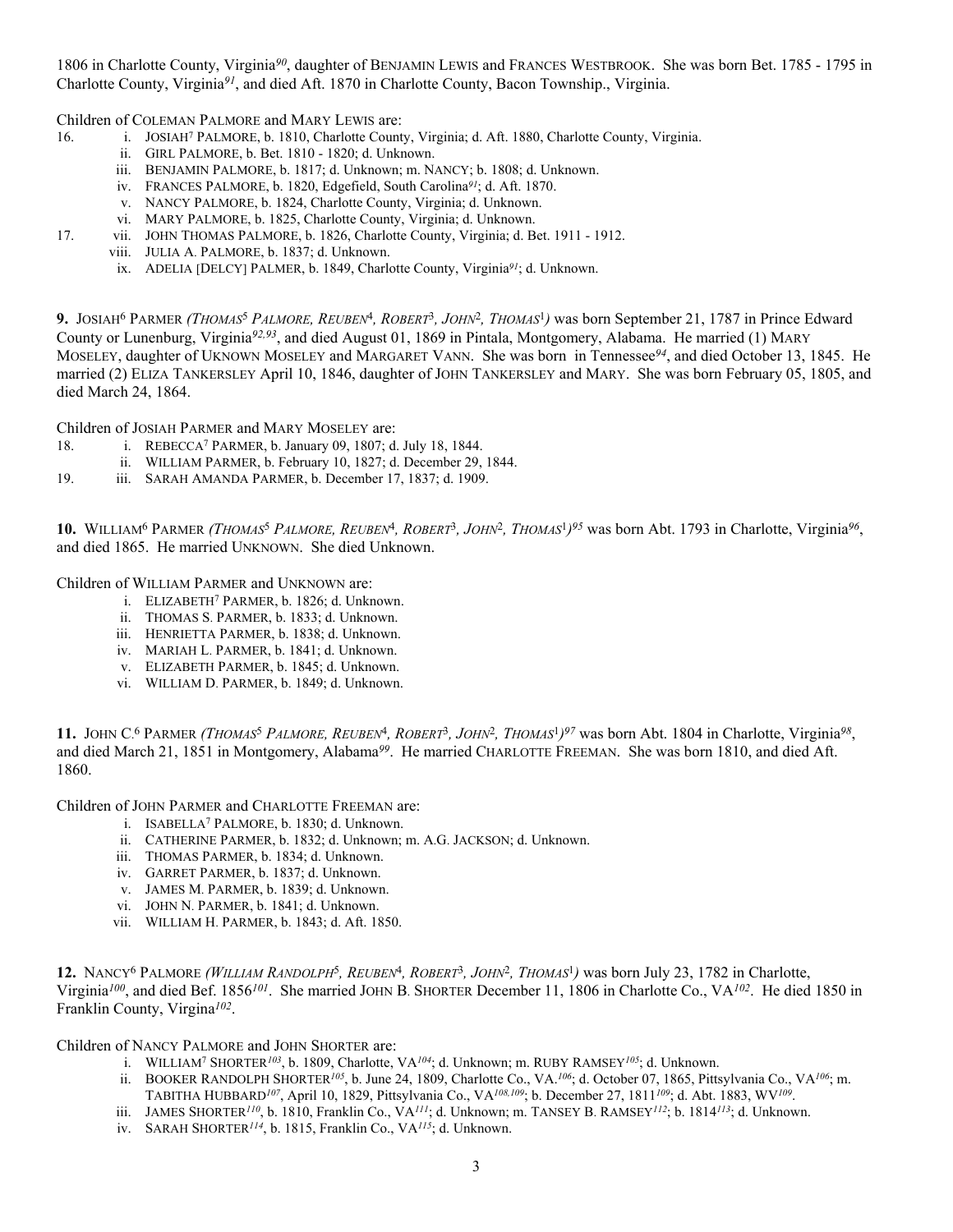- 20. v. WOODSON SHORTER, b. 1818; d. Unknown.
- 21. vi. GEORGE W. SHORTER, b. 1820; d. Unknown.
	- vii. FRANCES SHORTER*116*, b. 1822*117*; d. Unknown; m. BURWELL WALKER*118*; d. Unknown.

**13.** BRANCH6 PALMORE *(WILLIAM RANDOLPH*5*, REUBEN*4*, ROBERT*3*, JOHN*2*, THOMAS*1*)* was born 1784 in Charlotte County, Virginia*119,120*, and died Abt. 1860 in Williamson Co., TN*121*. He married LUCY //*122* Abt. 1803. She was born 1785 in VA*123*, and died Unknown.

Children of BRANCH PALMORE and LUCY // are:

- i. "UNKNOWN GIRL"7 PALMORE*124*, d. Unknown.
- 22. ii. BENJAMIN BRANCH PALMORE, b. Abt. 1805, VA or TN; d. Bet. 1846 1850.
- 23. iii. WILLIAM PALMORE, b. Abt. 1815; d. Unknown.
- 24. iv. THOMAS PALMORE, b. Abt. 1818; d. Unknown.
	- v. "UNKNOWN BOY" PALMORE*124*, b. Bet. 1850 1860*125*; d. Unknown.
	- vi. "UNKNOWN GIRL" PALMORE*126*, b. Bet. 1850 1860; d. Unknown.

**14.** BOOKER6 PALMORE *(WILLIAM RANDOLPH*5*, REUBEN*4*, ROBERT*3*, JOHN*2*, THOMAS*1*)* was born 1786 in Charlotte County, Virginia*127,128*, and died Aft. 1860 in Franklin, Floyd, Virginia. He married (1) MARTHA MULLINS December 19, 1814 in Charlotte County, Virginia*129*, daughter of GEORGE MULLINS and NANCY COLLINGS. She was born Abt. 1794, and died Bef. November 1817. He married (2) SALLY MULLINS November 08, 1817 in Charlotte County, Virginia*130*, daughter of GEORGE MULLINS and NANCY COLLINGS. She was born Abt. 1797, and died Unknown.

Children of BOOKER PALMORE and MARTHA MULLINS are:

- i. GIRL7 PALMORE, b. Bet. 1810 1820; d. Unknown.
- ii. NANCY PALMORE*131*, b. Abt. 1816*132*; d. Unknown.

Children of BOOKER PALMORE and SALLY MULLINS are:

- 25. iii. WILLIAM R. 7 PALMER, b. November 14, 1818, Pittsylvania County, Virginia; d. Aft. 1900.
- 26. iv. BRANCH PALMORE, b. January 13, 1825; d. Aft. 1860.
- 27. v. ELIZABETH PALMORE, b. January 13, 1825; d. Unknown.
- 28. vi. MARTHA PALMORE, b. 1827; d. Unknown.
	- vii. SALLY PALMORE*133*, b. 1829*134*; d. Unknown.
	- viii. MARY PALMORE*135*, b. 1831*136*; d. Unknown.
	- ix. GEORGE PALMORE*137*, b. 1833*138*; d. Unknown.

**15.** ELIJAH6 WESTBROOK *(ELIZABETH*5 *PALMORE, REUBEN*4*, ROBERT*3*, JOHN*2*, THOMAS*<sup>1</sup>*)139* was born June 01, 1789 in Charlotte County, Virginia*140*, and died June 26, 1852. He married MARY POLLY PALMORE January 09, 1813 in Warren County, Kentucky*141*, daughter of PARMENAS PALMORE and NANCY. She was born 1789, and died Abt. 1864 in Warren County, Kentucky*142*.

Children are listed above under (7) Mary Polly Palmore.

## *Generation No. 4*

**16.** JOSIAH7 PALMORE *(COLEMAN*6*, THOMAS*5*, REUBEN*4*, ROBERT*3*, JOHN*2*, THOMAS*<sup>1</sup>*)143* was born 1810 in Charlotte County, Virginia*143,144,145*, and died Aft. 1880 in Charlotte County, Virginia. He married MARTHA J. JUSTICE*146* August 08, 1836 in Charlotte County, Virginia*146*. She was born 1819 in Nottoway County, Virginia*147*, and died Bet. 1870 - 1880 in Charlotte County, Virginia.

Children of JOSIAH PALMORE and MARTHA JUSTICE are:

- i. JOHN J. 8 PALMORE, b. October 1836, Virginia; d. Aft. 1900, Black Walnut, Halifax, Virginia.
- 29. ii. WILLIAM T. PALMORE, b. February 1839, Virginia; d. Aft. 1900.
- 30. iii. MACK DANIEL PALMORE, b. 1842, Charlotte County, Virginia; d. April 08, 1930, Richmond, Virginia.
	- iv. STEPHEN J. PALMORE, b. 1844, Virginia*147*; d. Aft. 1880.
		- v. SARAH ANN PALMORE, b. Bet. 1847 1848, Charlotte County, Virginia; d. Unknown.
- 31. vi. JOSIAH S. PALMORE, b. Bet. July 1855 1858, Charlotte County, Virginia; d. Aft. 1900.

**17.** JOHN THOMAS7 PALMORE *(COLEMAN*6*, THOMAS*5*, REUBEN*4*, ROBERT*3*, JOHN*2*, THOMAS*1*)* was born 1826 in Charlotte County,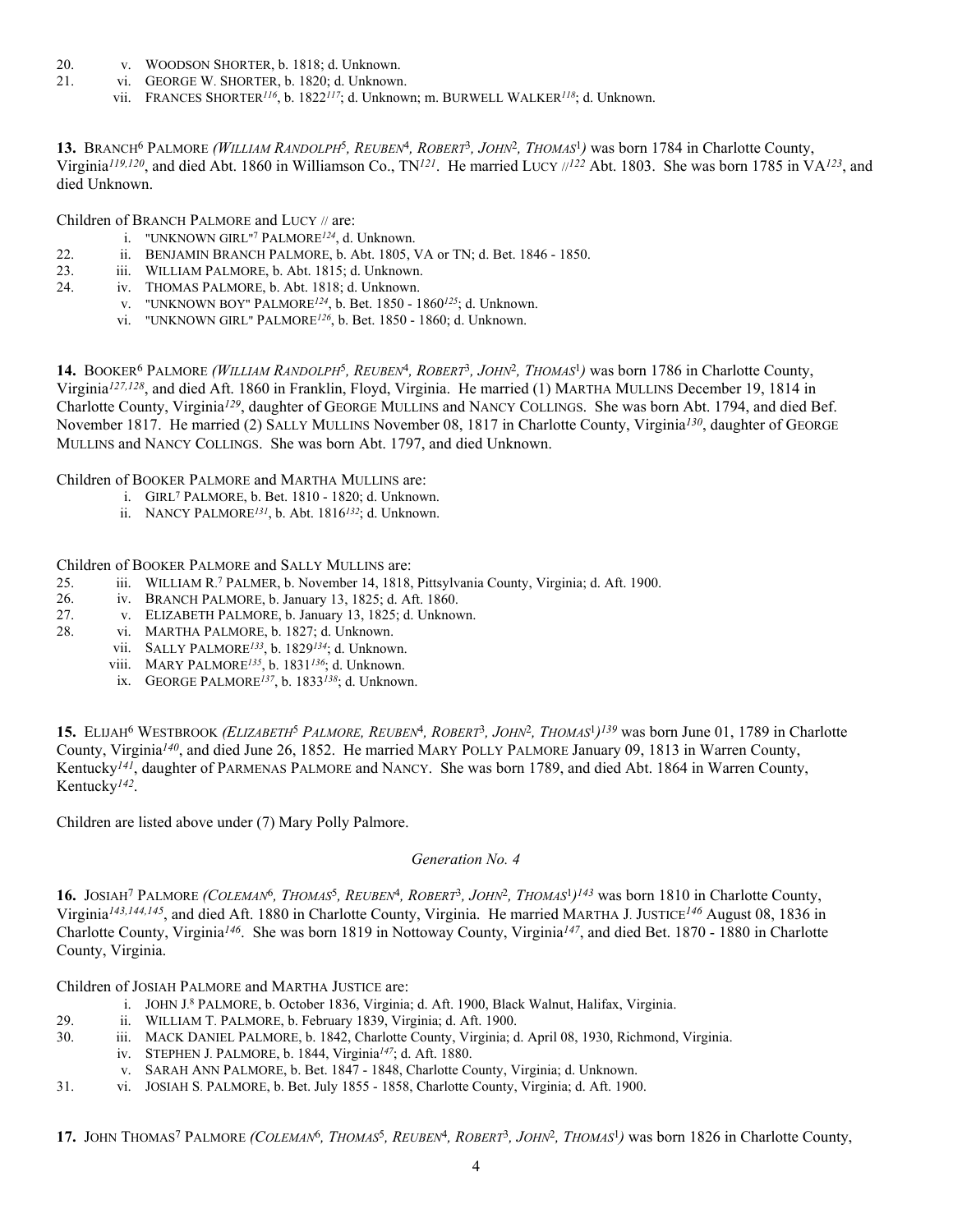Virginia, and died Bet. 1911 - 1912. He married JOANNAH NEWCOMB August 28, 1850 in Wylliesburg, Charlotte, Virginia*148*. She was born 1825 in Charlotte County, Virginia, and died Aft. 1880.

Children of JOHN PALMORE and JOANNAH NEWCOMB are:

- i. MARY S. 8 PALMORE, b. 1851, Charlotte County, Virginia; d. Aft. 1870.
- ii. EDWARD W. PALMORE, b. 1852, Charlotte County, Virginia; d. Aft. 1870.
- iii. JOHN T. PALMORE, b. 1856, Charlotte County, Virginia; d. October 1862, Charlotte County, Virginia.
- iv. JULIA A.V. PALMORE, b. 1859; d. Unknown.

32. v. HENRY C. PALMORE, b. 1860, Charlotte County, Virginia; d. Unknown.

vi. ARABELLA PALMORE, b. 1863; d. Unknown.

**18.** REBECCA7 PARMER *(JOSIAH*6*, THOMAS*5 *PALMORE, REUBEN*4*, ROBERT*3*, JOHN*2*, THOMAS*1*)* was born January 09, 1807, and died July 18, 1844. She married (1) KING HARRISON Abt. 1825, son of GEORGE HARRISON and UNKNOWN. He died January 23, 1837. She married (2) REUBEN SEGREST November 04, 1841. He died Unknown.

Children of REBECCA PARMER and KING HARRISON are:

- i. MARY A. 8 HARRISON, b. January 27, 1826; d. Unknown.
- ii. JAMES A. HARRISON, b. December 10, 1827; d. Unknown.
- iii. JONATHAN HARRISON, b. August 09, 1829; d. Unknown.
- iv. JOSIAH HARRISON, b. June 09, 1832; d. Unknown.
- v. JACKSON HARRISON, b. October 06, 1834; d. Unknown; m. SUSAN MURRELL, March 22, 1855; d. Unknown.
- vi. KING W. HARRISON, b. April 17, 1837; d. Unknown.

**19.** SARAH AMANDA7 PARMER *(JOSIAH*6*, THOMAS*5 *PALMORE, REUBEN*4*, ROBERT*3*, JOHN*2*, THOMAS*1*)* was born December 17, 1837, and died 1909. She married DAVID WESTCOTT MURRELL Aft. 1850, son of SAMUEL MURRELL and SUSANNAH RAILEY. He was born April 20, 1833 in Montgomery County, Alabama, and died June 16, 1905 in Hope Hull, Montgomery County, Alabama.

Children of SARAH PARMER and DAVID MURRELL are:

- 33. i. ALICE PAULINE8 MURRELL, b. Bet. December 26, 1846 1852; d. June 30, 1933.
	- ii. SAMUEL MURRELL, b. 1854; d. Unknown.
	- iii. WILLIE MURRELL, b. 1857; d. Unknown.
	- iv. DAVID W. MURRELL, b. 1869; d. Unknown.
	- v. HOPPINS MURRELL, b. 1870; d. Unknown.
	- vi. TROY MURRELL, b. 1873; d. Unknown.

**20.** WOODSON7 SHORTER *(NANCY*6 *PALMORE, WILLIAM RANDOLPH*5*, REUBEN*4*, ROBERT*3*, JOHN*2*, THOMAS*<sup>1</sup>*)149* was born 1818*150*, and died Unknown. He married (1) MARTHA TATE*151*. She was born 1822*152*, and died Unknown. He married (2) ELIZABETH PHILLIPS<sup>153</sup>. She was born September 1839 in VA (now WV)<sup>154</sup>, and died Unknown.

Children of WOODSON SHORTER and MARTHA TATE are:

- i. CLEOPATRA8 SHORTER*155*, b. November 17, 1851*156*; d. Unknown.
- ii. FABIUS SHORTER*157*, b. June 1854*158*; d. Unknown.
- iii. GABILLA SHORTER*159*, b. 1855*160*; d. Unknown.
- iv. LEONIDAS SHORTER*161*, b. April 17, 1857*162*; d. Unknown.
- v. MARTHA C. SHORTER*163*, b. August 27, 1860*164*; d. Unknown.

Children of WOODSON SHORTER and ELIZABETH PHILLIPS are:

- vi. MARY E. 8 SHORTER*165*, b. 1861*166*; d. Unknown.
- vii. MONTALDA SHORTER*167*, b. 1862*168*; d. Unknown.
- viii. JOHN W. SHORTER*169*, b. 1865*170*; d. Unknown.
- ix. WOODSON A. SHORTER*171*, b. 1867*172*; d. Unknown.
- x. MAUDE SHORTER*173*, b. Abt. 1872*174*; d. Unknown.
- xi. AVARILLA SHORTER*175*, b. 1872*176*; d. Unknown.
- xii. VALERA SHORTER*177*, b. March 01, 1873*178*; d. Unknown.
- xiii. DORA W. SHORTER*179*, b. March 01, 1873*180*; d. Unknown.
- xiv. O.O. SHORTER*181*, b. 1879*182*; d. Unknown.

**21.** GEORGE W. 7 SHORTER *(NANCY*6 *PALMORE, WILLIAM RANDOLPH*5*, REUBEN*4*, ROBERT*3*, JOHN*2*, THOMAS*1*)183* was born 1820*184*,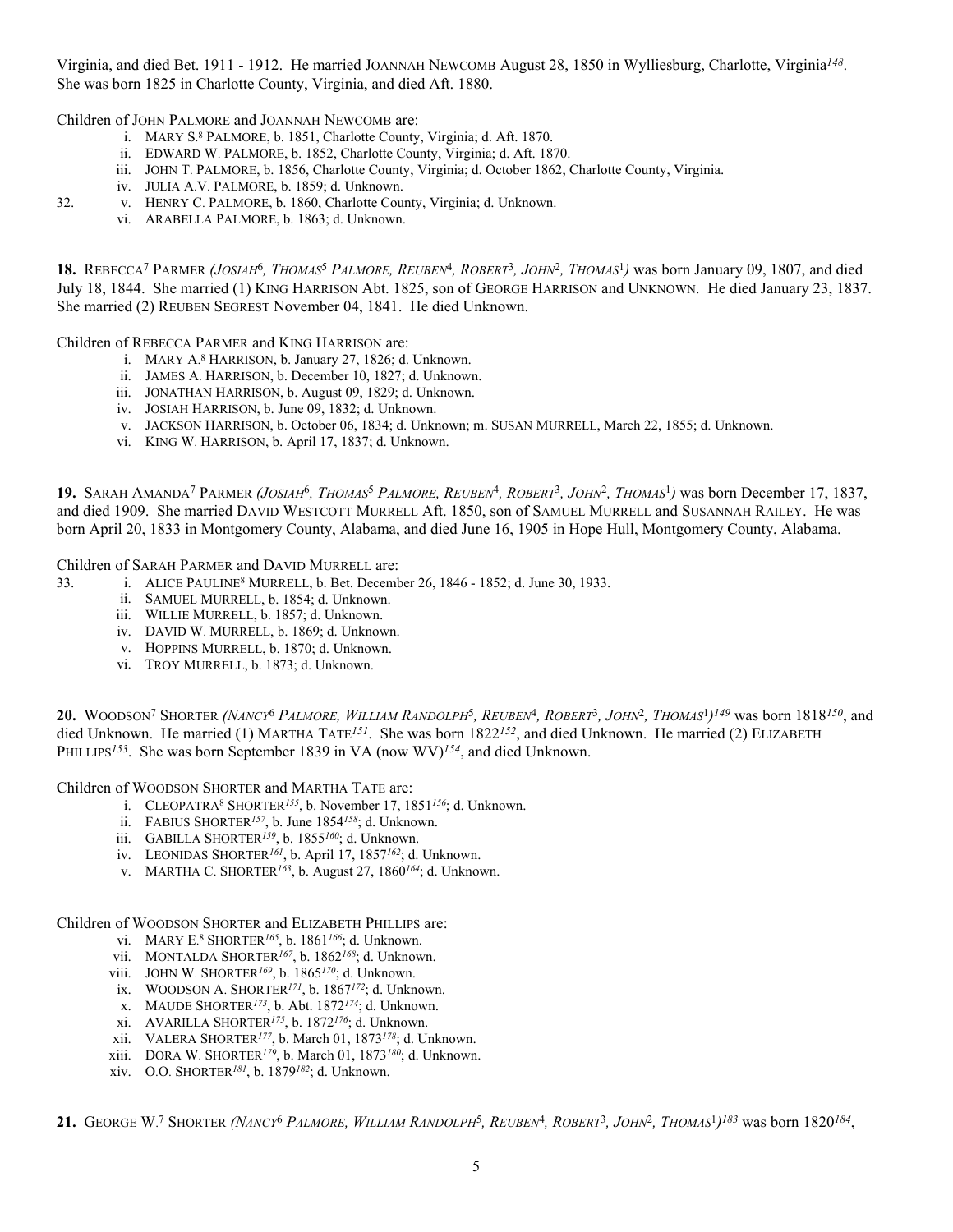and died Unknown. He married (1) PARTHINA C. THOMPSON*185*. She was born Abt. 1824 in VA*186*, and died Unknown. He married (2) SARAH JANE PHILLIPS*187*. She was born 1843 in VA (now WV)*188*, and died Unknown.

Children of GEORGE SHORTER and SARAH PHILLIPS are:

- i. JANE V. 8 SHORTER*189*, b. 1860*190*; d. Unknown.
- ii. JAMES WILLIAM SHORTER*191*, b. May 1864*192*; d. Unknown.

**22.** BENJAMIN BRANCH7 PALMORE *(BRANCH*6*, WILLIAM RANDOLPH*5*, REUBEN*4*, ROBERT*3*, JOHN*2*, THOMAS*<sup>1</sup>*)193* was born Abt. 1805 in VA or TN*194*, and died Bet. 1846 - 1850*194*. He married PARTHENIA NASH*195,196* Abt. 1834 in TN (probably Williamson Co.)*197*. She was born Abt. 1808 in TN*197*, and died Aft. 1880 in Crockett Co., TN.*197*.

Children of BENJAMIN PALMORE and PARTHENIA NASH are:

- 34. i. JOHN A. 8 PALMORE, b. November 18, 1836, Williamson Co., TN; d. Bet. 1864 1870, Ft. Pillow, TN.
	- ii. MARY L. E. PALMORE*198,199*, b. Abt. 1837*200*; d. December 05, 1894, Crockett Co., TN*201,202*; m. GEORGE WASHINGTON VAUGHN*203,204,205*; b. Abt. 1826, TN*206*; d. Abt. 1903, Crockett Co., TN*206*.
- 35. iii. NANCY PALMORE, b. Abt. 1841, Haywood (now Crockett) Co., TN; d. Unknown.
- 36. iv. BRANCH BENJAMIN PALMORE, b. Abt. 1842; d. July 07, 1915, Crockett Co., TN..
- 37. v. THARSEY PALMORE, b. Abt. 1846; d. Unknown.

**23.** WILLIAM7 PALMORE *(BRANCH*6*, WILLIAM RANDOLPH*5*, REUBEN*4*, ROBERT*3*, JOHN*2*, THOMAS*<sup>1</sup>*)207* was born Abt. 1815*208*, and died Unknown. He married MARGARET BURNS*209* July 23, 1829 in Williamson Co., TN*210*. She died Unknown.

Children of WILLIAM PALMORE and MARGARET BURNS are:

- i. LUCY8 PALMORE*211*, b. 1840*212*; d. Unknown.
- ii. MARY PALMORE*213*, b. 1842*214*; d. Unknown.
- iii. LU PALMORE*215*, b. 1846*216*; d. Unknown.
- iv. SARAH PALMORE*217*, b. 1848*218*; d. Unknown.

**24.** THOMAS7 PALMORE *(BRANCH*6*, WILLIAM RANDOLPH*5*, REUBEN*4*, ROBERT*3*, JOHN*2*, THOMAS*<sup>1</sup>*)219* was born Abt. 1818*220*, and died Unknown. He married MARY*221*. She died Unknown.

Children of THOMAS PALMORE and MARY are:

- i. TENNESSEE8 PALMORE*221*, b. Abt. 1844*222*; d. Unknown.
- ii. RICHARD PALMORE*223*, b. Abt. 1846*224*; d. Unknown.

**25.** WILLIAM R. 7 PALMER *(BOOKER*6 *PALMORE, WILLIAM RANDOLPH*5*, REUBEN*4*, ROBERT*3*, JOHN*2*, THOMAS*<sup>1</sup>*)225* was born November 14, 1818 in Pittsylvania County, Virginia*226*, and died Aft. 1900. He married LYDIA E. HUNDLEY November 30, 1843 in Pittsylvania, Virginia*227*. She was born August 1822 in Virginia, and died Aft. 1900.

Children of WILLIAM PALMER and LYDIA HUNDLEY are:

- i. JULIA A. 8 PALMER, b. 1844; d. Unknown.
- 38. ii. EDWARD W. PALMER, b. March 1848, Pittsylvania County, Virginia; d. Bet. 1900 1910.
	- iii. VICTORIA PALMER, b. 1850; d. Unknown.
	- iv. ALMIRA J. PALMER, b. 1854; d. Unknown.
	- v. UNKNOWN PALMORE, d. Unknown.
	- vi. UNKNOWN PALMORE, d. Unknown.

**26.** BRANCH7 PALMORE *(BOOKER*6*, WILLIAM RANDOLPH*5*, REUBEN*4*, ROBERT*3*, JOHN*2*, THOMAS*<sup>1</sup>*)228* was born January 13, 1825*229*, and died Aft. 1860. He married ELIZABETH GREGORY May 02, 1845 in Franklin County, Virginia*230*. She was born 1827, and died Aft. 1860.

Children of BRANCH PALMORE and ELIZABETH GREGORY are:

- i. SARAH F. 8 PALMORE*231*, b. 1849*232*; d. Unknown.
- ii. MARY ANN L. PALMORE*233*, b. 1851*234*; d. Unknown.
- iii. ELIZABETH J. PALMORE*235*, b. 1851*236*; d. Unknown.
- iv. LUCY A. PALMORE*237*, b. 1853*238*; d. Unknown.
- v. JAMES W. PALMORE*239*, b. 1857*240*; d. Unknown.
- vi. FANNIE PALMORE*241*, b. July 01, 1860*242*; d. Unknown.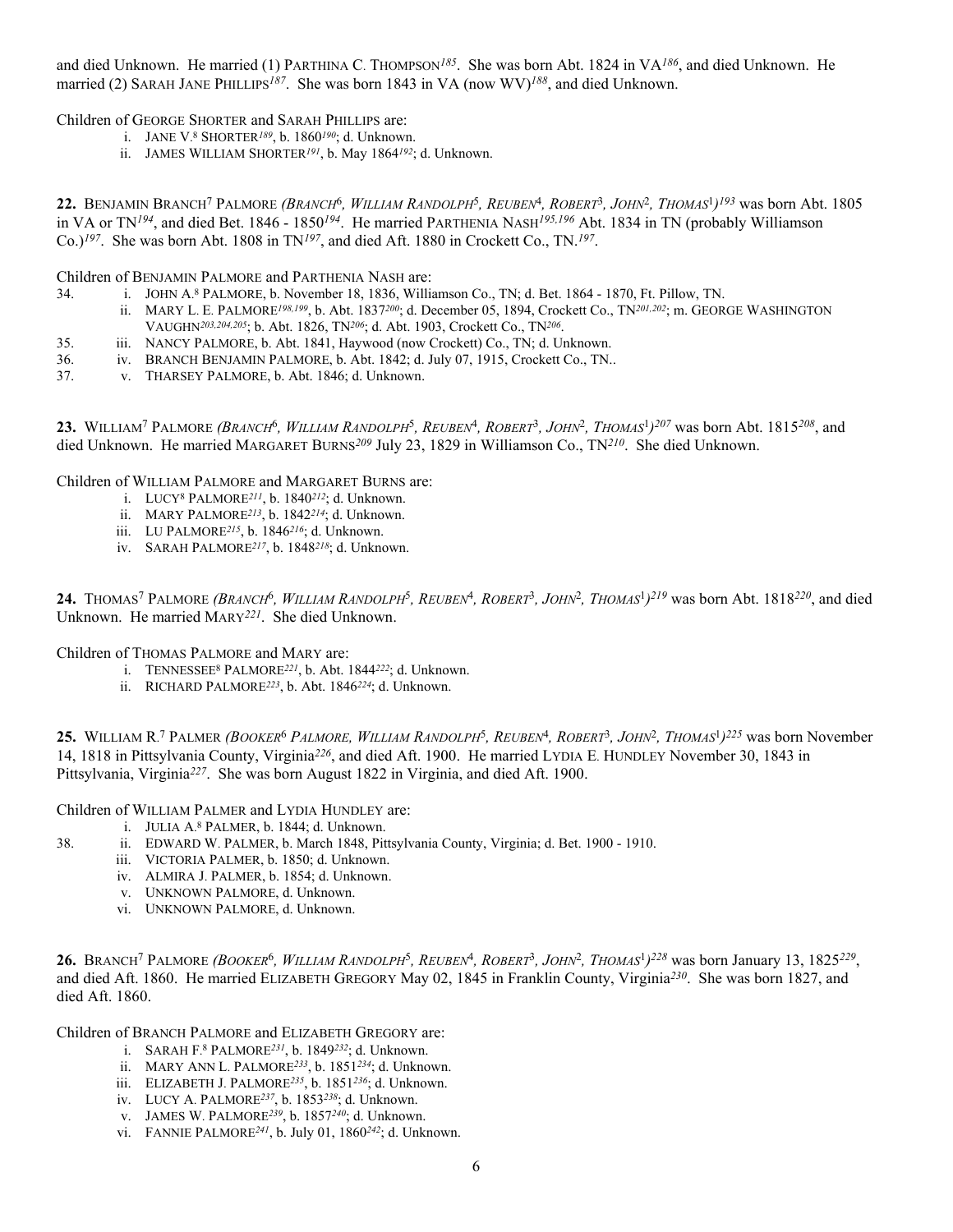- vii. CHARLES PALMORE*243*, b. 1866*244*; d. Unknown.
- viii. JOHN H. PALMORE*245*, b. 1868*246*; d. Unknown.

**27.** ELIZABETH7 PALMORE *(BOOKER*6*, WILLIAM RANDOLPH*5*, REUBEN*4*, ROBERT*3*, JOHN*2*, THOMAS*<sup>1</sup>*)247* was born January 13, 1825*248*, and died Unknown. She married AUGUSTUS BARBER*249*. He died Unknown.

Children of ELIZABETH PALMORE and AUGUSTUS BARBER are:

- i. HENRY C. 8 BARBER*249*, b. 1847*250*; d. Unknown.
- ii. SALLY A. BARBER*251*, b. 1851*252*; d. Unknown.
- iii. JOHN C. BARBER*253*, b. 1853*254*; d. Unknown.
- iv. WILEY C. BARBER*255*, b. 1855*256*; d. Unknown.
- v. COLEMAN BARBER*257*, b. 1856*258*; d. Unknown.
- vi. GEORGE BARBER*259*, b. 1857*260*; d. Unknown.
- vii. THOMAS BARBER*261*, b. 1859*262*; d. Unknown.
- viii. JAMES W. BARBER*263*, b. 1859*264*; d. Unknown.

**28.** MARTHA7 PALMORE *(BOOKER*6*, WILLIAM RANDOLPH*5*, REUBEN*4*, ROBERT*3*, JOHN*2*, THOMAS*<sup>1</sup>*)265* was born 1827*266*, and died Unknown. She married PETER GRANT*267*. He died Unknown.

Children of MARTHA PALMORE and PETER GRANT are:

- i. WILLIAM8 GRANT*267*, b. 1841*268*; d. Unknown.
	- ii. SARAH ANN GRANT*269*, b. 1847*270*; d. Unknown.
	- iii. FANNY C. GRANT*271*, b. 1850*272*; d. Unknown.
	- iv. JOHN H. GRANT*273*, b. 1852*274*; d. Unknown.
	- v. ALEXANDER GRANT*275*, b. 1854*276*; d. Unknown.

### *Generation No. 5*

**29.** WILLIAM T. 8 PALMORE *(JOSIAH*7*, COLEMAN*6*, THOMAS*5*, REUBEN*4*, ROBERT*3*, JOHN*2*, THOMAS*1*)* was born February 1839 in Virginia*277*, and died Aft. 1900. He married SARAH J. 1863. She was born August 1845 in Virginia, and died Aft. 1900.

Children of WILLIAM PALMORE and SARAH are:

- 39. i. JAMES W. 9 PALMER, b. February 1865, Charlotte County, Virginia; d. Unknown.
- 40. ii. MELISSA BELL PALMER, b. 1866, Charlotte County, Virginia; d. Bet. August 1899 June 1900, Charlotte County, Virginia.
	- iii. MATILDA PALMER, b. October 1867, Virginia*278*; d. Bef. 1870, Virginia.
	- iv. WILLIAM A. PALMER, b. April 1869, Charlotte County, Virginia*279*; d. Unknown.
	- v. ZIDA A. PALMER, b. 1870; d. Unknown.
	- vi. LM PALMER, b. March 05, 1874*280*; d. Unknown.
	- vii. CHILD PALMER, b. October 04, 1875*281*; d. Unknown.
	- viii. LILLIAN BLANCHE PALMER, b. October 01, 1878*282*; d. Unknown.
	- ix. L. F. PALMER, b. March 10, 1885*283*; d. Unknown.
	- x. ROSA PALMER, b. April 19, 1887*284*; d. Unknown.

**30.** MACK DANIEL8 PALMORE *(JOSIAH*7*, COLEMAN*6*, THOMAS*5*, REUBEN*4*, ROBERT*3*, JOHN*2*, THOMAS*<sup>1</sup>*)285,286* was born 1842 in Charlotte County, Virginia*286,287*, and died April 08, 1930 in Richmond, Virginia*288,289*. He married MARY HARRIET BRADBERRY<sup>290</sup> October 19, 1864 in Charlotte County, Virginia<sup>291,292</sup>, daughter of WILLIAM BRADBERRY and ELIZABETH HAILEY. She was born August 16, 1842 in Charlotte County, Virginia, and died February 17, 1935 in Lunenburg County, Virginia.

Children of MACK PALMORE and MARY BRADBERRY are:

- 41. i. LUCIUS T. 9 PALMER, b. January 1865, Tennessee or Virginia; d. Bet. 1920 1930, Virginia.
- 42. ii. WILLIAM WOODARD PALMER, b. August 08, 1867, Virginia; d. October 07, 1959, Virginia.
- 43. iii. GEORGE MELVIN PALMER, b. October 09, 1869, Williamson County, Tennessee; d. October 22, 1942, Charlotte County, Virginia.
- 44. iv. VIOLA V. PALMER, b. October 16, 1871, Virginia; d. June 11, 1922, Virginia.
- 45. v. FELIX ROBERT PALMER, b. April 19, 1874, Charlotte County, Virginia; d. Unknown, Keysville, Charlotte, Virginia.
	- vi. MINNIE M. PALMER, b. May 1876, Virginia*293*; d. Unknown; m. UNKNOWN BRADBERRY; d. Unknown.
		- vii. HERBERT JAMES PALMER, b. September 13, 1878, Virginia; d. Unknown.
		- viii. NANNIE GREEN PALMER, b. March 1881, Virginia*294*; d. Aft. 1930; m. HURLEY BRIGGS, 1920, Virginia; b. 1887, North Carolina; d. Unknown.
- 46. ix. RICHARD ANDREW PALMER, b. Bet. 1879 1884, Virginia; d. April 17, 1966, Atlanta, Fulton, Georgia.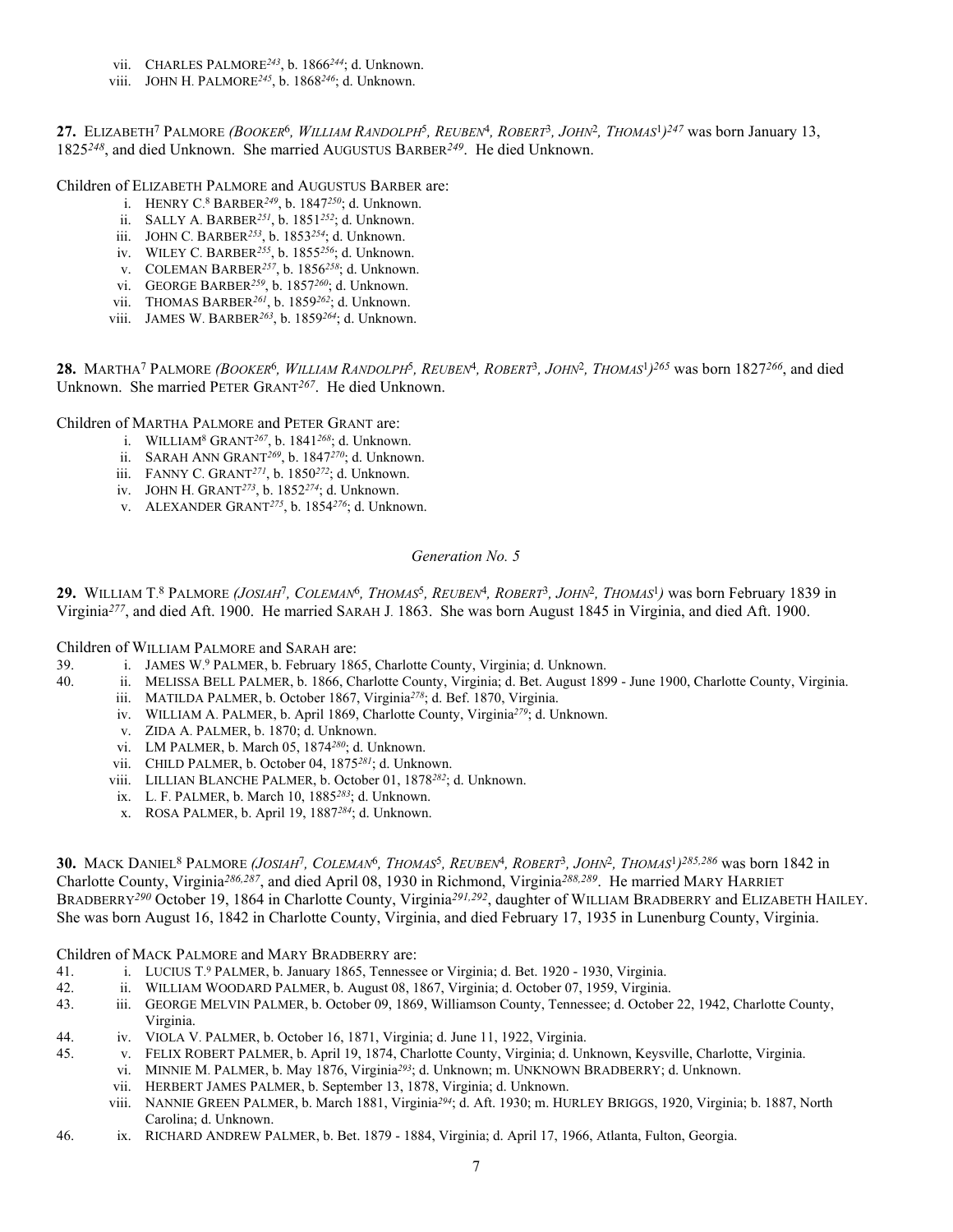**31.** JOSIAH S. 8 PALMORE *(JOSIAH*7*, COLEMAN*6*, THOMAS*5*, REUBEN*4*, ROBERT*3*, JOHN*2*, THOMAS*1*)* was born Bet. July 1855 - 1858 in Charlotte County, Virginia*295*, and died Aft. 1900. He married EMMA LUCELIA. She was born 1853 in Virginia, and died Bet. 1895 - 1900 in Virginia.

Children of JOSIAH PALMORE and EMMA are:

- i. LUELLA E. 9 PALMORE, b. March 1877; d. Unknown.
- 47. ii. JAMES HERBERT PALMORE, b. September 17, 1880, Virginia; d. Aft. 1920.
	- iii. DAISY PALMORE, b. September 25, 1882*296*; d. Unknown.
	- iv. CHILD PALMORE, b. May 24, 1885*297*; d. Unknown.
- 48. v. VIRGIL CLEVELAND PALMORE, b. April 1886, Charlotte County, Bacon Magisterial Dist., Virginia; d. Aft. 1920.
	- vi. CHILD PALMORE, b. December 17, 1887*298*; d. Unknown.
	- vii. WALTER HARRISON PALMORE, b. April 02, 1889*299*; d. Unknown.
	- viii. ORA PALMORE, b. Bet. October 1893 March 1894*300*; d. Unknown.
	- ix. CHILD PALMORE, b. September 15, 1895*301*; d. Unknown.

**32.** HENRY C. 8 PALMORE *(JOHN THOMAS*7*, COLEMAN*6*, THOMAS*5*, REUBEN*4*, ROBERT*3*, JOHN*2*, THOMAS*1*)* was born 1860 in Charlotte County, Virginia, and died Unknown. He married LOU ELLEN 1887. She was born June 1874 in Virginia, and died Aft. 1900.

Children of HENRY PALMORE and LOU ELLEN are:

- i. HENRY ARTHUR9 PALMORE, b. August 1885; d. Unknown.
- ii. LIZZIE PALMORE, b. April 1887*302*; d. Unknown.
- iii. JOHN PALMORE, b. August 18, 1889*303*; d. Unknown.
- iv. CHILD PALMORE, b. August 09, 1891*304*; d. Unknown.
- v. ANNA MATTIE PALMORE, b. April 1893*305*; d. Unknown.
- vi. PEARL S. PALMORE, b. August 1897; d. Unknown.

**33.** ALICE PAULINE8 MURRELL *(SARAH AMANDA*7 *PARMER, JOSIAH*6*, THOMAS*5 *PALMORE, REUBEN*4*, ROBERT*3*, JOHN*2*, THOMAS*1*)* was born Bet. December 26, 1846 - 1852, and died June 30, 1933. She married HENRY CLAY SANDERSON Bef. 1877, son of UNKNOWN SANDERSON and ELIZABETH. He was born September 1844 in Alabama, and died 1913.

Children of ALICE MURRELL and HENRY SANDERSON are:

- 49. i. PAULINA9 SANDERSON, b. October 1878, Alabama; d. Aft. 1933.
	- ii. FANNY C. SANDERSON, b. December 1880; d. Unknown.
	- iii. WILLIA A. SANDERSON, b. January 1883; d. Unknown.
	- iv. HENRY ALMIRA SANDERSON, b. February 1884; d. Unknown.
	- v. DAVID L. SANDERSON, b. November 1885; d. Unknown.
	- vi. BETTIA S. SANDERSON, b. January 1888; d. Unknown.
- 50. vii. PATTIE S. SANDERSON, b. April 1890, Alabama; d. Unknown.
	- viii. KATE SANDERSON, b. January 1892; d. Unknown; m. UNKNOWN POWERS; d. Unknown.
		- ix. RUBY M. SANDERSON, b. May 1893; d. Unknown.
		- x. DAN [SAM] SANDERSON, b. August 1896; d. Unknown.

**34.** JOHN A. 8 PALMORE *(BENJAMIN BRANCH*7*, BRANCH*6*, WILLIAM RANDOLPH*5*, REUBEN*4*, ROBERT*3*, JOHN*2*, THOMAS*<sup>1</sup>*)306* was born November 18, 1836 in Williamson Co., TN*307*, and died Bet. 1864 - 1870 in Ft. Pillow, TN*307*. He married NANCY ELIZABETH ROGERSON*308*. She was born Bet. March 02, 1873 - 1875 in Crockett Co., TN.*309*, and died Unknown.

Children of JOHN PALMORE and NANCY ROGERSON are:

- i. WILLIAM ANTHEM9 PALMORE*310*, b. September 1855, Haywood Co., TN*311*; d. Unknown.
- 51. ii. JOHNNIE FRANCES PALMORE, b. Private.
- iii. INEZ ELIZABETH PALMORE, b. Private; m. JAMES MONROE LITTLES, Private; b. Private.
- 52. iv. NANCY PALMORE, b. Private.

**35.** NANCY8 PALMORE *(BENJAMIN BRANCH*7*, BRANCH*6*, WILLIAM RANDOLPH*5*, REUBEN*4*, ROBERT*3*, JOHN*2*, THOMAS*<sup>1</sup>*)312* was born Abt. 1841 in Haywood (now Crockett) Co., TN*313*, and died Unknown. She married (1) WILLIAM ROGERSON*314*. He was born May 10, 1838*315*, and died Unknown. She married (2) WILLIAM GARRETT*316*. He was born Abt. 1835 in Haywood (now Crockett) Co., TN*317*, and died Unknown.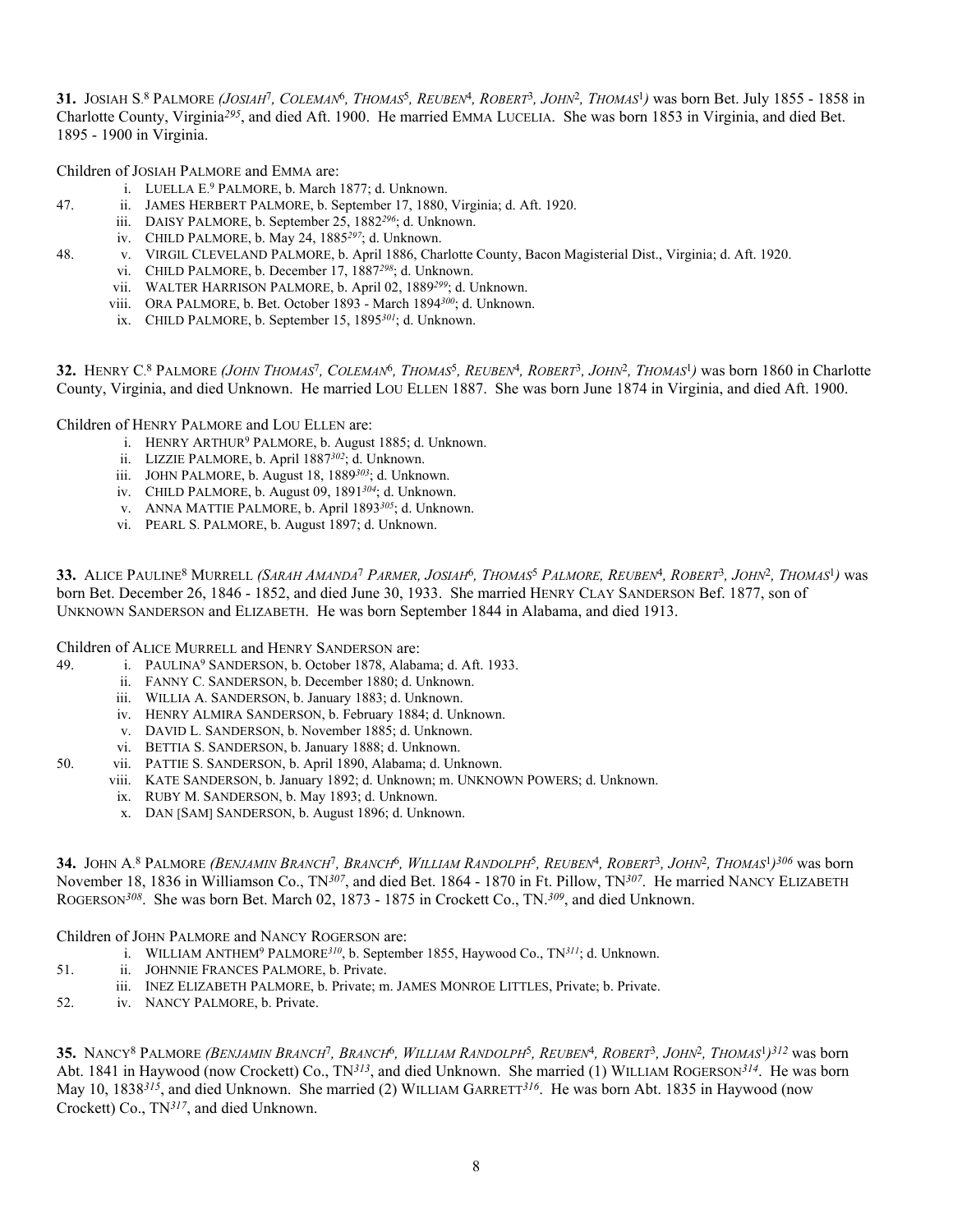Children of NANCY PALMORE and WILLIAM GARRETT are:

- i. WILLIAM9 GARRETT, JR.*318*, b. Abt. 1863*319*; d. Unknown.
- 53. ii. WOODSON R. GARRETT, b. Private.

**36.** BRANCH BENJAMIN8 PALMORE *(BENJAMIN BRANCH*7*, BRANCH*6*, WILLIAM RANDOLPH*5*, REUBEN*4*, ROBERT*3*, JOHN*2*, THOMAS*<sup>1</sup>*)320* was born Abt. 1842*321*, and died July 07, 1915 in Crockett Co., TN.*321*. He married (1) FRANCES E. LITTLES*322*. She was born Bet. 1868 - 1872 in Dyer Co., TN*323*, and died Unknown. He married (2) MARTHA RICHARDSON*324*, daughter of ANDREW RICHARDSON and CORDELIA STEWART. She was born 1852 in NC*325*, and died January 25, 1918 in Crockett Co., TN*325*.

Children of BRANCH PALMORE and FRANCES LITTLES are:

- 54. i. BENJAMIN JAMES9 PALMORE, b. November 29, 1864, Archer's Chapel; Crockett Co., TN or Dyer Co., TN; d. January 30, 1915, Crockett Co., TN.
	- ii. FRANCES G. PALMORE*326*, b. Abt. 1866, Dyer Co., TN*327*; d. Unknown.
- 55. iii. JOHN WILLIAM PALMORE, b. Private.

Children of BRANCH PALMORE and MARTHA RICHARDSON are:

- iv. NANCY9 PALMORE*328*, b. MO*329*; d. Unknown; m. GILBERT CARTER*330*; d. Unknown.
- v. ASALEE PALMORE*330*, b. 1874, Crockett Co., TN*331*; d. Unknown.
- vi. JANE PALMORE*332*, b. 1875, Crockett Co., TN*333*; d. Unknown.
- vii. LILLIE M. PALMORE*334*, b. February 1885, Crockett Co., TN*335*; d. Unknown.
- viii. HORTENSE PALMORE, b. Private.
- ix. EDGAR ELI PALMORE, b. Private.
- 56. x. DAVID ISAAC PALMORE, b. Private.

**37.** THARSEY8 PALMORE *(BENJAMIN BRANCH*7*, BRANCH*6*, WILLIAM RANDOLPH*5*, REUBEN*4*, ROBERT*3*, JOHN*2*, THOMAS*<sup>1</sup>*)336* was born Abt. 1846*337*, and died Unknown. She married WILLIAM BUCK LITTLES Private. He was born Private.

Children of THARSEY PALMORE and WILLIAM LITTLES are:

- 57. i. PARTHENA B. 9 LITTLES, b. South Fork Baptist; Crockett Co., TN; d. Unknown.
	- ii. JOHN LITTLES*338*, b. 1867, Haywood Co., TN*339*; d. Unknown.
	- iii. NANCY LITTLES*340*, b. 1870*341*; d. Unknown.
	- iv. MARY LITTLES*342*, b. 1871*343*; d. Unknown.
	- v. ANN L. LITTLES*344*, b. December 1881, Crockett Co., TN*345*; d. Unknown; m. DAVID HICKS*346*; d. Unknown.
- 58. vi. ROSE LEE LITTLES, b. Private.

**38.** EDWARD W. 8 PALMER *(WILLIAM R.* <sup>7</sup>*, BOOKER*6 *PALMORE, WILLIAM RANDOLPH*5*, REUBEN*4*, ROBERT*3*, JOHN*2*, THOMAS*1*)* was born March 1848 in Pittsylvania County, Virginia, and died Bet. 1900 - 1910. He married BETTIE ANN GRANT Abt. 1871. She was born August 1854 in Virginia, and died Aft. 1920.

Children of EDWARD PALMER and BETTIE GRANT are:

- 59. i. MARY E. 9 PALMER, b. November 1872; d. Unknown.
- 60. ii. NANNY BELL PALMER, b. December 1873, Pittsylvania County, Virginia; d. Aft. 1930.
- 61. iii. WILLIAM ROBERT PALMER, b. November 1876, Pittsylvania County, Virginia; d. Aft. 1920.
	- iv. ROBERTA PALMER, b. December 1878; d. Unknown.

#### *Generation No. 6*

**39.** JAMES W. 9 PALMER *(WILLIAM T.* <sup>8</sup> *PALMORE, JOSIAH*7*, COLEMAN*6*, THOMAS*5*, REUBEN*4*, ROBERT*3*, JOHN*2*, THOMAS*1*)* was born February 1865 in Charlotte County, Virginia*347*, and died Unknown. He married ANNIE BELL RUTLEDGE 1905, daughter of UNKNOWN RUTLEDGE and MARTHA. She was born 1881 in Virginia, and died Unknown.

Children of JAMES PALMER and ANNIE RUTLEDGE are:

- i. ANNIE M. 10 PALMER, b. 1905; d. Unknown.
	- ii. ROSA PALMER, b. Private.

**40.** MELISSA BELL9 PALMER *(WILLIAM T.* <sup>8</sup> *PALMORE, JOSIAH*7*, COLEMAN*6*, THOMAS*5*, REUBEN*4*, ROBERT*3*, JOHN*2*, THOMAS*1*)* was born 1866 in Charlotte County, Virginia, and died Bet. August 1899 - June 1900 in Charlotte County, Virginia. She married JOHN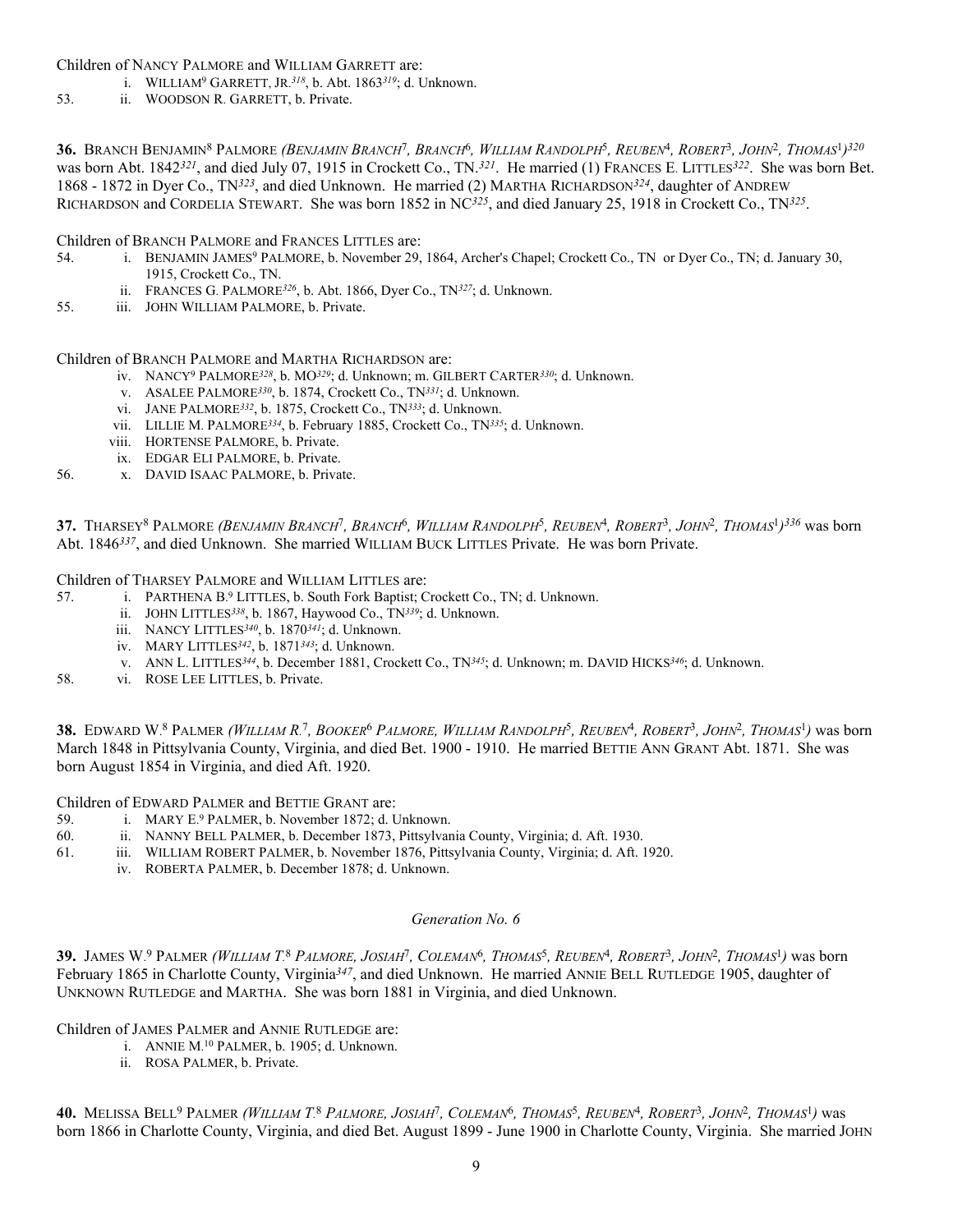TOWNSEND November 03, 1889, son of WILLIAM TOWNSEND and MARTHA. He was born November 14, 1868 in Virginia, and died December 15, 1930 in Lunenburg County, Virginia.

Children of MELISSA PALMER and JOHN TOWNSEND are:

- i. ALLIE JACKSON<sup>10</sup> TOWNSEND, b. August 24, 1890, Charlotte County, Virginia; d. February 29, 1948, Richmond, Virginia; m. EMMA WHITE, September 10, 1913, Lunenburg County, Virginia; d. Unknown.
- ii. CHARLES FLAVE TOWNSEND, b. June 11, 1893; d. September 18, 1974.
- 62. iii. EVELYN MAY TOWNSEND, b. August 17, 1899, Lunenburg County, Virginia; d. January 1978, Keysville, Charlotte, Virginia.

**41.** LUCIUS T. 9 PALMER *(MACK DANIEL*8 *PALMORE, JOSIAH*7*, COLEMAN*6*, THOMAS*5*, REUBEN*4*, ROBERT*3*, JOHN*2*, THOMAS*1*)* was born January 1865 in Tennessee or Virginia*348*, and died Bet. 1920 - 1930 in Virginia. He married ELNORA A. WALTHALL 1896, daughter of CHRISTOPHER WALTHALL and JULIA. She was born February 1867 in Virginia*348*, and died Aft. 1930.

Children of LUCIUS PALMER and ELNORA WALTHALL are:

- i. EDITH E. 10 PALMER, b. December 1898, Charlotte County, Virginia*349*; d. March 1993, Richmond, Virginia; m. F. RAYMOND SMITH, 1921; b. 1896, Virginia; d. Unknown.
- ii. EVA L. PALMER, b. 1903; d. Aft. 1931.
- iii. ROLAND W. PALMER, b. May 09, 1912, Virginia; d. March 26, 1988, Richmond, Richmond City, Virginia.

**42.** WILLIAM WOODARD9 PALMER *(MACK DANIEL*8 *PALMORE, JOSIAH*7*, COLEMAN*6*, THOMAS*5*, REUBEN*4*, ROBERT*3*, JOHN*2*, THOMAS*<sup>1</sup>*)350* was born August 08, 1867 in Virginia*351,352*, and died October 07, 1959 in Virginia. He married (1) NETTIE W. 1899*353*. She was born October 18, 1868 in Virginia*353*, and died January 17, 1914 in Virginia. He married (2) MABEL DARE MAY*354* Bet. 1914 - 1918, daughter of FRANK MAY and HATTIE. She was born March 19, 1891 in Virginia*355*, and died February 1974 in Keysville, Charlotte, VA*355*.

Children of WILLIAM PALMER and NETTIE are:

- 63. i. FRANCIS W. 10 PALMER, b. November 22, 1900, Virginia; d. April 02, 1966, Virginia.
	- ii. MARGARET CHRISTIAN PALMER, b. December 1901*356*; d. August 1902.
- 64. iii. LUCIUS KEITH PALMER, b. April 13, 1908, Lunenburg County, Virginia; d. November 1985, Mechanicsville, Hanover, Virginia.
	- iv. CHILD PALMER, b. Bet. 1901 1910; d. Unknown.

Children of WILLIAM PALMER and MABEL MAY are:

- 65. v. GERALDINE HARRIET<sup>10</sup> PALMER, b. Private.
- 66. vi. MARY WOODARD PALMER, b. Private.
- 67. vii. RICHARD CUTHBERT PALMER, b. April 05, 1928, Virginia; d. December 12, 1993, Drakes Branch, Virginia.
	- viii. ROBERT PALMER, b. Private; m. FRANCES AMOS, Private; b. Private.

**43.** GEORGE MELVIN9 PALMER *(MACK DANIEL*8 *PALMORE, JOSIAH*7*, COLEMAN*6*, THOMAS*5*, REUBEN*4*, ROBERT*3*, JOHN*2*, THOMAS*1*)* was born October 09, 1869 in Williamson County, Tennessee*357,358*, and died October 22, 1942 in Charlotte County, Virginia. He married (1) NANNY R. BECK 1895 in Virginia*359*. She was born December 1874 in Virginia*360*, and died Bef. 1910 in Virginia. He married (2) MARY J. HANKS July 13, 1926 in Lunenburg, Virginia*361*, daughter of TOLLIVER HANKS and MARY. She was born December 1880 in North Carolina*361*, and died Aft. 1930.

Children of GEORGE PALMER and NANNY BECK are:

- 68. i. WILLIAM MATHEW10 PALMER, b. April 14, 1896, Richmond, Virginia; d. October 20, 1940, Detroit, Wayne County, Michigan.
	- ii. LAWRENCE GEORGE PALMER, b. June 05, 1899, Richmond, Virginia; d. August 1978, Richmond, Virginia.
	- iii. ROWLETT MACK PALMER, b. October 01, 1900, Richmond, Virginia*362*; d. November 17, 1978, Drakes Branch, Charlotte County, Virginia*363*.

**44.** VIOLA V. 9 PALMER *(MACK DANIEL*8 *PALMORE, JOSIAH*7*, COLEMAN*6*, THOMAS*5*, REUBEN*4*, ROBERT*3*, JOHN*2*, THOMAS*1*)* was born October 16, 1871 in Virginia, and died June 11, 1922 in Virginia. She married JOSEPHUS J. EUDAILEY 1888 in Virginia. He was born December 15, 1865 in Virginia, and died May 31, 1950.

Children of VIOLA PALMER and JOSEPHUS EUDAILEY are:

- 69. i. ESSLER10 EUDAILEY, b. March 25, 1889; d. July 11, 1912.
	- ii. SAMUEL EUDAILEY, b. September 1892; d. Unknown.
	- iii. RUBY EUDAILEY, b. June 1895; d. Unknown.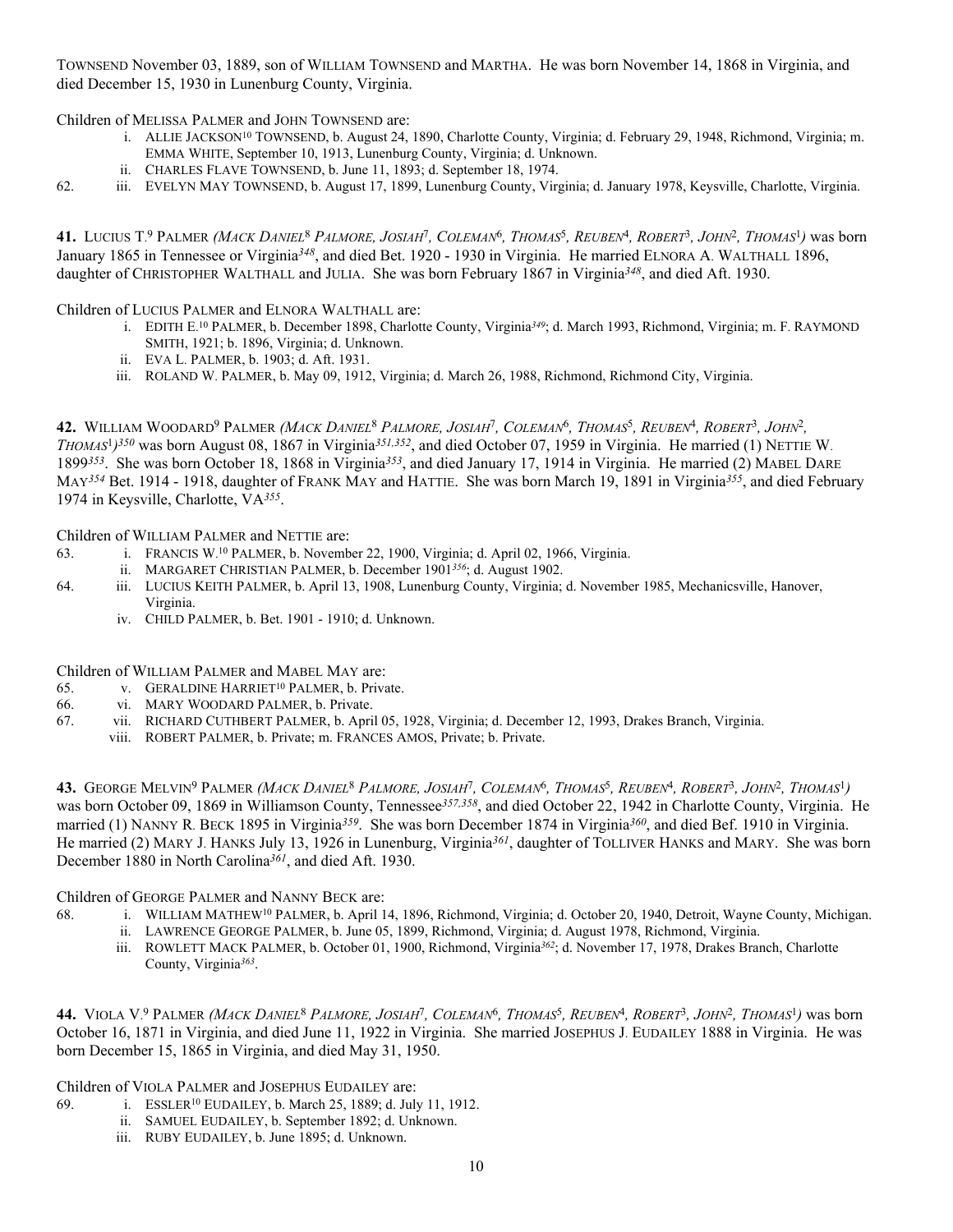- iv. MARY EUDAILEY, b. March 1898; d. Unknown; m. UNKNOWN EGGLESTON; d. Unknown.
- v. DENA EUDAILEY, b. September 01, 1904; d. June 1981, Keysville, Charlotte, Virginia; m. UNKNOWN BAILEY, Aft. 1930; d. Unknown.

**45.** FELIX ROBERT9 PALMER *(MACK DANIEL*8 *PALMORE, JOSIAH*7*, COLEMAN*6*, THOMAS*5*, REUBEN*4*, ROBERT*3*, JOHN*2*, THOMAS*1*)* was born April 19, 1874 in Charlotte County, Virginia, and died Unknown in Keysville, Charlotte, Virginia. He married JESSIE MORTON 1898. She was born January 1874 in Virginia, and died Unknown.

Children of FELIX PALMER and JESSIE MORTON are:

- i. JESSIE10 PALMER, b. October 1886; d. Unknown.
- ii. JEAN PALMER, b. July 1893; d. Unknown.

**46.** RICHARD ANDREW9 PALMER *(MACK DANIEL*8 *PALMORE, JOSIAH*7*, COLEMAN*6*, THOMAS*5*, REUBEN*4*, ROBERT*3*, JOHN*2*, THOMAS*1*)* was born Bet. 1879 - 1884 in Virginia, and died April 17, 1966 in Atlanta, Fulton, Georgia. He married (1) ESSIE M.. She was born July 01, 1897 in Georgia, and died January 03, 1989 in Sparta, Hancock, Georgia. He married (2) MADELINE. She died Unknown.

Child of RICHARD PALMER and ESSIE is:

i. PAUL W. 10 PALMER, b. May 1916, Georgia; d. Aft. 1930.

**47.** JAMES HERBERT9 PALMORE *(JOSIAH S.* <sup>8</sup>*, JOSIAH*7*, COLEMAN*6*, THOMAS*5*, REUBEN*4*, ROBERT*3*, JOHN*2*, THOMAS*1*)* was born September 17, 1880 in Virginia*364*, and died Aft. 1920. He married ANNA. She was born 1870 in Virginia, and died Aft. 1920.

Children of JAMES PALMORE and ANNA are:

- i. JAMES<sup>10</sup> PALMORE, b. 1910; d. Unknown.
- ii. ANNIE PALMORE, b. Private.
- iii. CLEM PALMORE, b. Private.
- iv. INSAN PALMORE, b. Private.

**48.** VIRGIL CLEVELAND9 PALMORE *(JOSIAH S.* <sup>8</sup>*, JOSIAH*7*, COLEMAN*6*, THOMAS*5*, REUBEN*4*, ROBERT*3*, JOHN*2*, THOMAS*1*)* was born April 1886 in Charlotte County, Bacon Magisterial Dist., Virginia*365*, and died Aft. 1920. He married WILLIA SELMA. She was born 1890 in Virginia, and died Unknown.

Children of VIRGIL PALMORE and WILLIA are:

- i. HELEN V. 10 PALMORE, b. Private.
- ii. RICHARD V. PALMORE, b. Private.
- iii. ELIZABETH BERNICE PALMORE, b. Private.
- iv. CHRISTINE PALMORE, b. Private.
- v. MINNIE PALMORE, b. Private.

**49.** PAULINA9 SANDERSON *(ALICE PAULINE*8 *MURRELL, SARAH AMANDA*7 *PARMER, JOSIAH*6*, THOMAS*5 *PALMORE, REUBEN*4*, ROBERT*3*, JOHN*2*, THOMAS*1*)* was born October 1878 in Alabama, and died Aft. 1933. She married GEORGE OWEN 1903. He was born 1870 in Alabama, and died Aft. 1930.

Children of PAULINA SANDERSON and GEORGE OWEN are:

- i. MARY A. 10 OWEN, b. 1905; d. Unknown.
- ii. PASCAL OWEN, b. Private.
- iii. HARDIE OWEN, b. Private.
- iv. JANIE OWEN, b. Private.

**50.** PATTIE S. 9 SANDERSON *(ALICE PAULINE*8 *MURRELL, SARAH AMANDA*7 *PARMER, JOSIAH*6*, THOMAS*5 *PALMORE, REUBEN*4*, ROBERT*3*, JOHN*2*, THOMAS*1*)* was born April 1890 in Alabama, and died Unknown. She married C.B. REED 1915. He was born 1888 in Alabama, and died Unknown.

Children of PATTIE SANDERSON and C.B. REED are:

- i. FERRIE10 REED, b. Private.
- ii. SHIRLEY REED, b. Private.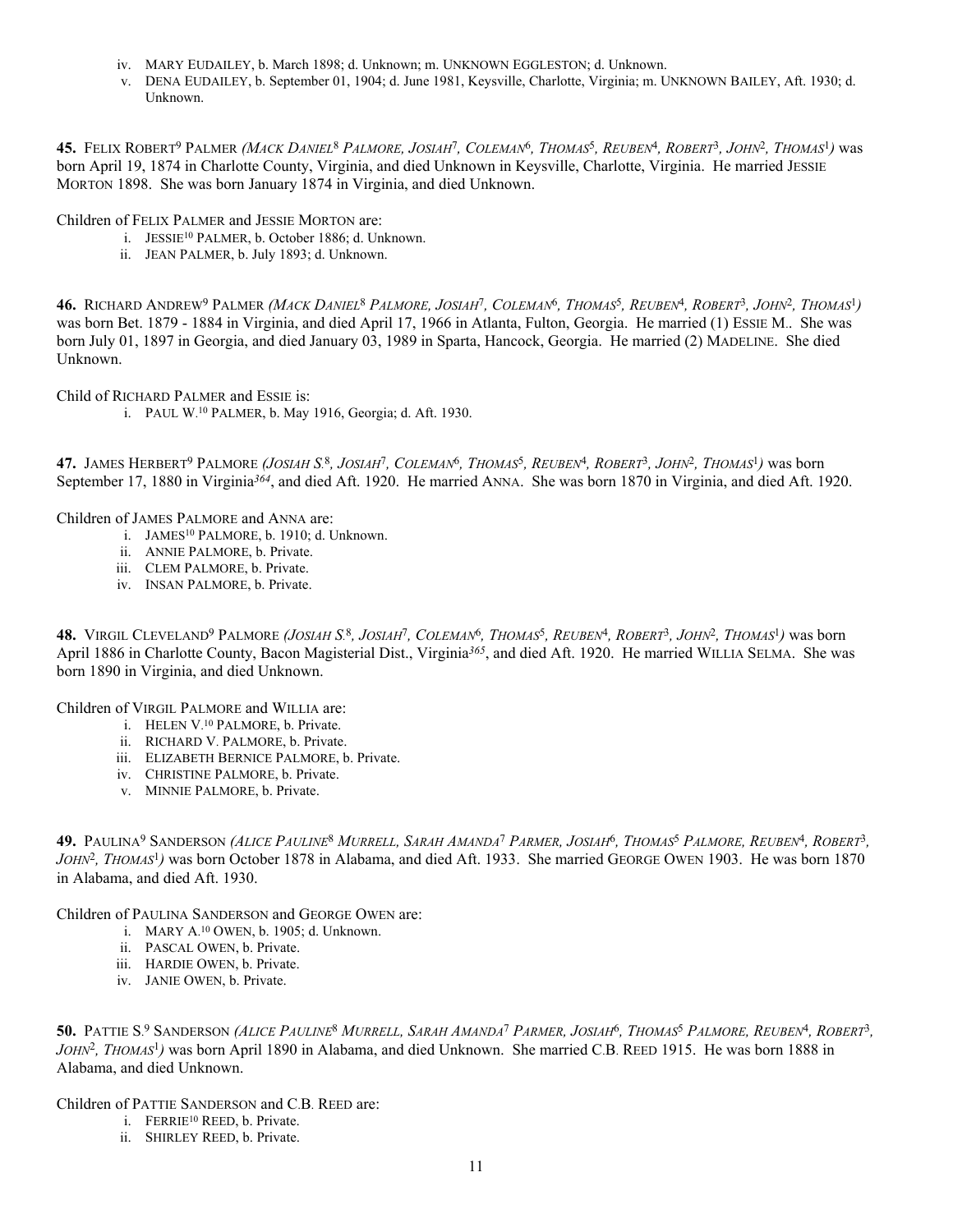iii. CLURNY REED, b. Private.

**51.** JOHNNIE FRANCES9 PALMORE *(JOHN A.* <sup>8</sup>*, BENJAMIN BRANCH*7*, BRANCH*6*, WILLIAM RANDOLPH*5*, REUBEN*4*, ROBERT*3*, JOHN*2*, THOMAS*1*)* was born Private. She married (1) ZACH HEATH Private. He was born Private. She married (2) WILLIAM ZACH HEATH Private. He was born Private.

Child of JOHNNIE PALMORE and WILLIAM HEATH is:

70. i. ETTA10 HEATH, b. Private.

**52.** NANCY9 PALMORE *(JOHN A.* <sup>8</sup>*, BENJAMIN BRANCH*7*, BRANCH*6*, WILLIAM RANDOLPH*5*, REUBEN*4*, ROBERT*3*, JOHN*2*, THOMAS*1*)* was born Private. She married GEORGE WASHINGTON DECATUR WALTON Private, son of ? WALTON and HIXIE HICKS. He was born Private.

Children of NANCY PALMORE and GEORGE WALTON are:

- i. DORA ELIZABETH10 WALTON, b. Private; m. JOHN T. ROWLAND, Private; b. Private.
- ii. MARY LUCY WALTON, b. Private; m. JAMES PRESTON BRADEN, Private; b. Private.
- iii. CHESTER WALTON, b. Private; m. KATIE MAE OSMENT, Private; b. Private.

**53.** WOODSON R. 9 GARRETT *(NANCY*8 *PALMORE, BENJAMIN BRANCH*7*, BRANCH*6*, WILLIAM RANDOLPH*5*, REUBEN*4*, ROBERT*3*, JOHN*2*, THOMAS*1*)* was born Private. He married JANETTA ADDIE MCDONALD Private. She was born Private.

Children of WOODSON GARRETT and JANETTA MCDONALD are:

- i. WILLIAM M. 10 GARRETT*366*, b. 1887, Crockett Co., TN*367*; d. Unknown.
- ii. ROBERT F. GARRETT*368*, b. 1889, Crockett Co., TN*369*; d. Unknown.
- iii. BILL GARRETT*370*, b. 1897, Crockett Co., TN*371*; d. Unknown.
- iv. EULA BELL GARRETT*372*, b. July 19, 1904, Crockett Co., TN*373*; d. November 11, 1991, Crockett Co., TN*373*; m. CHESTER ARTHUR ARCHER*374*; b. April 23, 1902, Crockett Co., TN*375*; d. January 24, 1957, Crockett Co., TN*375*.
- 71. v. JOHN THOMAS GARRETT, b. Private.
- 72. vi. EDGAR OWEN GARRETT, b. Private.
- 73. vii. MARVIN VIRGINIA GARRETT, b. Private.

**54.** BENJAMIN JAMES9 PALMORE *(BRANCH BENJAMIN*8*, BENJAMIN BRANCH*7*, BRANCH*6*, WILLIAM RANDOLPH*5*, REUBEN*4*, ROBERT*3*, JOHN*2*, THOMAS*<sup>1</sup>*)376* was born November 29, 1864 in Archer's Chapel; Crockett Co., TN or Dyer Co., TN*377*, and died January 30, 1915 in Crockett Co., TN*377*. He married (1) LUCY ANN GILLILAND*378*, daughter of JOHN GILLILAND and SARAH HATHCOCK. She was born 1869 in Dyer Co., TN*379*, and died 1903 in Crockett Co., TN*379*. He married (2) MAMIE CAMPBELL Private. She was born Private.

Children of BENJAMIN PALMORE and LUCY GILLILAND are:

- 74. i. EUNICE VIRGINIA10 PALMORE, b. 1890, Crockett Co., TN; d. 1943, AZ.
- 75. ii. ISAAC NEAL PALMORE, b. April 07, 1894, Crockett Co., TN; d. November 09, 1953, Crockett Co., TN.
- 76. iii. EMMA LORRAINE PALMORE, b. August 28, 1898, Crockett Co., TN; d. January 11, 1980, Crockett Co., TN.

## Children of BENJAMIN PALMORE and MAMIE CAMPBELL are:

- 77. iv. HELMER FRANKIE10 PALMORE, b. Private.
- 78. v. HELEN PALMORE, b. Private.

**55.** JOHN WILLIAM9 PALMORE *(BRANCH BENJAMIN*8*, BENJAMIN BRANCH*7*, BRANCH*6*, WILLIAM RANDOLPH*5*, REUBEN*4*, ROBERT*3*, JOHN*2*, THOMAS*1*)* was born Private. He married SARAH Private. She was born Private.

Children of JOHN PALMORE and SARAH are:

- 79. i. OLLIE B. 10 PALMORE, b. Private.
	- ii. JOHN HERMAN PALMORE, b. Private; m. BEULAH BOALS*380*, Private; b. August 20, 1906, Crockett Co., TN*381*; d. May 24, 1989, Crockett Co., TN*381*.

**56.** DAVID ISAAC9 PALMORE *(BRANCH BENJAMIN*8*, BENJAMIN BRANCH*7*, BRANCH*6*, WILLIAM RANDOLPH*5*, REUBEN*4*, ROBERT*3*, JOHN*2*, THOMAS*1*)* was born Private. He married OLA V. WHITE Private. She was born Private.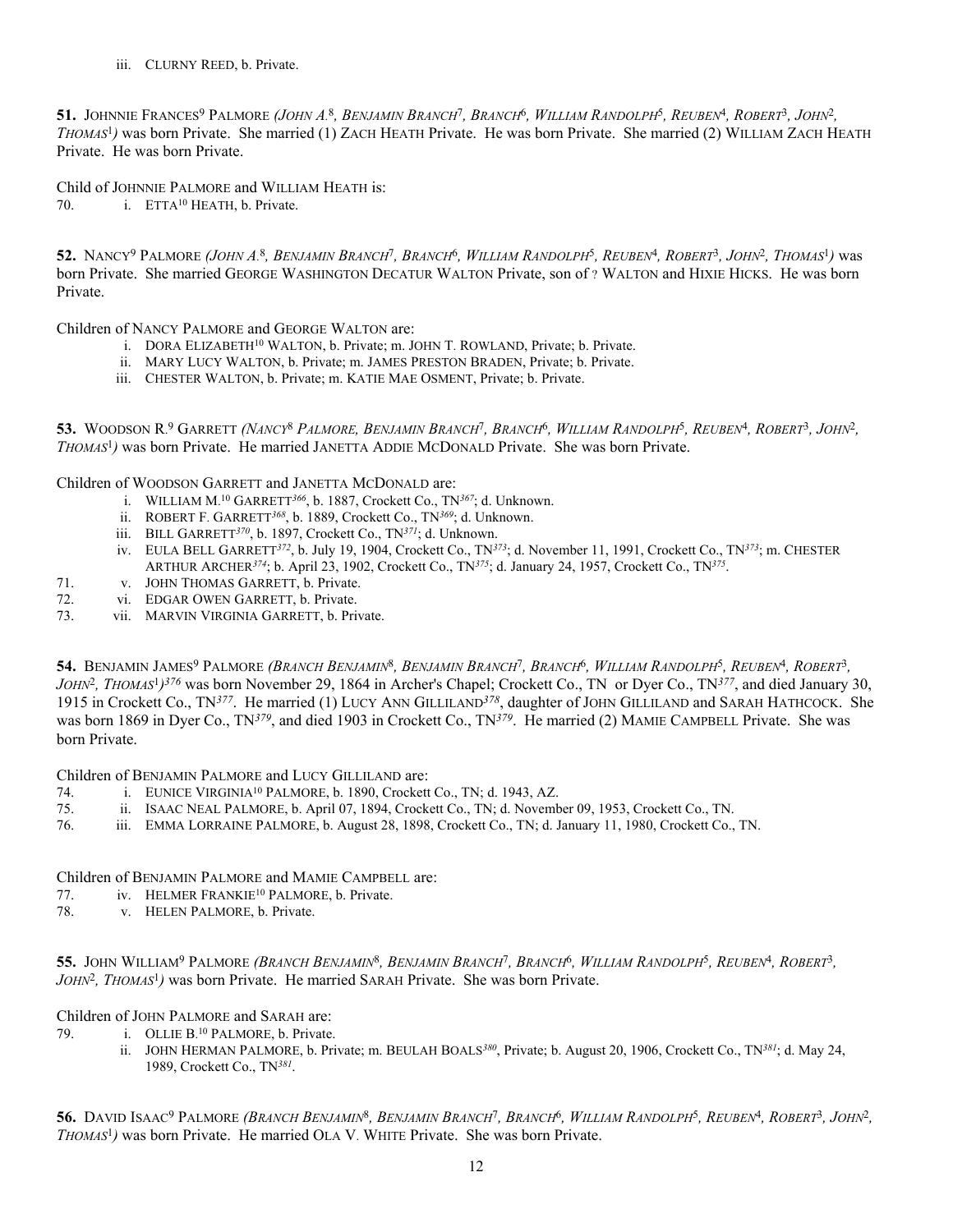**57.** PARTHENA B. 9 LITTLES *(THARSEY*8 *PALMORE, BENJAMIN BRANCH*7*, BRANCH*6*, WILLIAM RANDOLPH*5*, REUBEN*4*, ROBERT*3*, JOHN*2*, THOMAS*<sup>1</sup>*)382* was born in South Fork Baptist; Crockett Co., TN*383*, and died Unknown. She married JOE LITTLES Private. He was born Private.

Children of PARTHENA LITTLES and JOE LITTLES are:

- 81. **i.** CORDIE<sup>10</sup> LITTLES, d. Unknown.
- ii. THOMAS LITTLES*384*, b. March 1890, Crockett Co., TN*385*; d. Unknown; m. ROSIE BASWELL*386*; d. Unknown.
- 82. iii. JODIE LITTLES, b. September 1891, Crockett Co., TN; d. Unknown.<br>83. iv. JOSH LITTLES, b. July 1895, Crockett Co., TN; d. Unknown.
- iv. JOSH LITTLES, b. July 1895, Crockett Co., TN; d. Unknown.
- v. LERA LITTLES*386*, b. July 1898, Crockett Co., TN*387*; d. Unknown.
- 84. vi. MARY E. LITTLES, b. Private.
- 85. vii. WILLIAM LITTLES, b. Private.

**58.** ROSE LEE9 LITTLES *(THARSEY*8 *PALMORE, BENJAMIN BRANCH*7*, BRANCH*6*, WILLIAM RANDOLPH*5*, REUBEN*4*, ROBERT*3*, JOHN*2*, THOMAS*1*)* was born Private. She married GREEN PRESTON REECE Private, son of HENRY REECE and SUSAN LITTLES. He was born Private.

Children of ROSE LITTLES and GREEN REECE are:

- 86. i. LIVING<sup>10</sup> REECE, b. Private.
- 87. ii. LIVING REECE, b. Private.
	- iii. LIVING REECE, b. Private.
		- iv. ADA B. REECE, b. Private; m. NUTE A. FENNELL, Private; b. Private.
- 88. v. RDELLA REECE, b. Private.

**59.** MARY E. 9 PALMER *(EDWARD W.* <sup>8</sup>*, WILLIAM R.* <sup>7</sup>*, BOOKER*6 *PALMORE, WILLIAM RANDOLPH*5*, REUBEN*4*, ROBERT*3*, JOHN*2*, THOMAS*1*)* was born November 1872, and died Unknown. She married UNKNOWN MERRICKS. He died Unknown.

Child of MARY PALMER and UNKNOWN MERRICKS is:

89. i. WALTER B. 10 MERRICKS, b. January 1891; d. Unknown.

**60.** NANNY BELL9 PALMER *(EDWARD W.* <sup>8</sup>*, WILLIAM R.* <sup>7</sup>*, BOOKER*6 *PALMORE, WILLIAM RANDOLPH*5*, REUBEN*4*, ROBERT*3*, JOHN*2*, THOMAS*1*)* was born December 1873 in Pittsylvania County, Virginia, and died Aft. 1930. She married PETER THOMAS WELLS 1891. He was born November 1865 in Virginia, and died Unknown.

Children of NANNY PALMER and PETER WELLS are:

- i. LESLEY S. 10 WELLS, b. May 1893; d. Unknown.
- ii. MAUD WELLS, b. March 1895; d. Unknown.
- iii. BLANCHIE WELLS, b. March 1897; d. Unknown.
- iv. SUSIE J. WELLS, b. February 1900; d. Unknown.
- v. ALGIE L. WELLS, b. 1901; d. Unknown.
- vi. WILLIE E. WELLS, b. 1903; d. Unknown.
- vii. CURTIS W. WELLS, b. 1904; d. Unknown.
- viii. NORA VIRGINIA WELLS, b. 1907; d. Unknown.
- ix. SAMMIE F. WELLS, b. 1909; d. Unknown.
- x. PETER THOMAS WELLS, b. 1910; d. Unknown.
- xi. NANNIE E. WELLS, b. Private.
- xii. EUGENE H. WELLS, b. Private.
- xiii. SALLIE F. WELLS, b. Private.

**61.** WILLIAM ROBERT9 PALMER *(EDWARD W.* <sup>8</sup>*, WILLIAM R.* <sup>7</sup>*, BOOKER*6 *PALMORE, WILLIAM RANDOLPH*5*, REUBEN*4*, ROBERT*3*, JOHN*2*, THOMAS*1*)* was born November 1876 in Pittsylvania County, Virginia, and died Aft. 1920. He married HILLA A.. She was born 1880 in Virginia, and died Unknown.

Children of WILLIAM PALMER and HILLA are: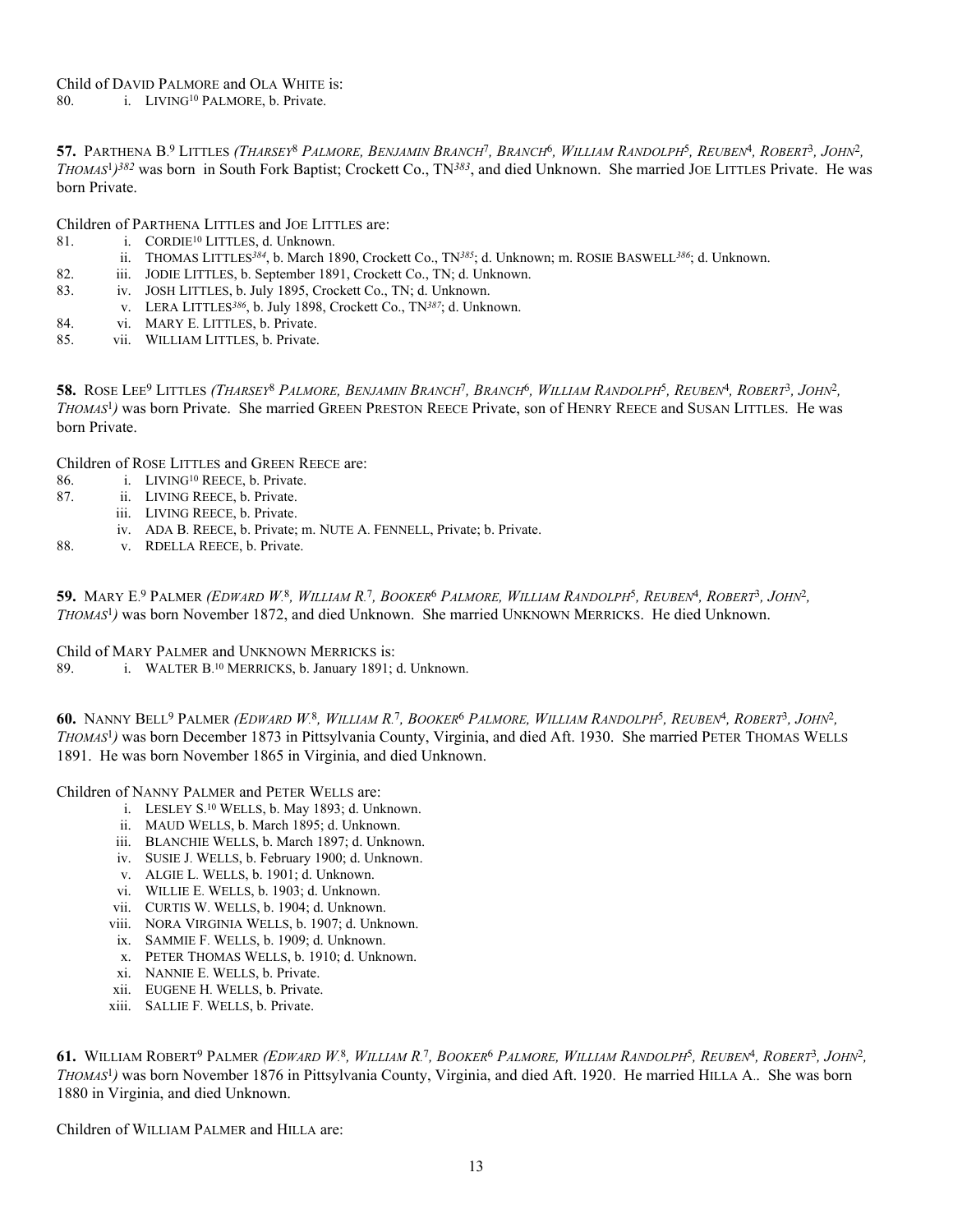- i. LUKE P. 10 PALMER, b. 1904; d. Unknown.
- ii. DOROTHY PALMER, b. Private.
- iii. HATTIE A. PALMER, b. Private.
- iv. S. MARK PALMER, b. Private.

## *Generation No. 7*

**62.** EVELYN MAY10 TOWNSEND *(MELISSA BELL*9 *PALMER, WILLIAM T.* <sup>8</sup> *PALMORE, JOSIAH*7*, COLEMAN*6*, THOMAS*5*, REUBEN*4*, ROBERT*3*, JOHN*2*, THOMAS*1*)* was born August 17, 1899 in Lunenburg County, Virginia, and died January 1978 in Keysville, Charlotte, Virginia. She married MORGAN M. BAILEY December 16, 1914 in Virginia. He was born 1893 in Virginia, and died 1959 in Charlotte County, Virginia.

Children of EVELYN TOWNSEND and MORGAN BAILEY are:

- i. HENRY11 BAILEY, b. February 14, 1917; d. March 15, 1991, Charlotte County, Virginia.
	- ii. MORRIS BAILEY, b. Private.
- 90. iii. FRANK LEGRAND BAILEY, b. Private.
- iv. CHARLEY BAILEY, b. Private.
- 91. v. MARJORIE MAUDE BAILEY, b. February 24, 1925, Virginia; d. April 26, 1988, Virginia.

**63.** FRANCIS W. 10 PALMER *(WILLIAM WOODARD*9*, MACK DANIEL*8 *PALMORE, JOSIAH*7*, COLEMAN*6*, THOMAS*5*, REUBEN*4*, ROBERT*3*, JOHN*2*, THOMAS*1*)* was born November 22, 1900 in Virginia*388*, and died April 02, 1966 in Virginia. He married MABEL CURRIN 1922, daughter of MACK CURRIN and DOREEN. She was born December 22, 1900 in Virginia*389*, and died September 23, 1992 in Drakes Branch, Charlotte County, Virginia*389*.

Children of FRANCIS PALMER and MABEL CURRIN are:

- 92. i. RAY11 PALMER, b. Private.
	- ii. RALPH PALMER, b. Private.

**64.** LUCIUS KEITH10 PALMER *(WILLIAM WOODARD*9*, MACK DANIEL*8 *PALMORE, JOSIAH*7*, COLEMAN*6*, THOMAS*5*, REUBEN*4*, ROBERT*3*, JOHN*2*, THOMAS*1*)* was born April 13, 1908 in Lunenburg County, Virginia*389,390*, and died November 1985 in Mechanicsville, Hanover, Virginia*391,391*. He married RUBY E.. She was born December 18, 1914*391*, and died March 31, 1998 in Mechanicsville, Hanover, Virginia*391*.

Child of LUCIUS PALMER and RUBY is:

i. RONNIE<sup>11</sup> PALMER, b. Private.

**65.** GERALDINE HARRIET10 PALMER *(WILLIAM WOODARD*9*, MACK DANIEL*8 *PALMORE, JOSIAH*7*, COLEMAN*6*, THOMAS*5*, REUBEN*4*, ROBERT*3*, JOHN*2*, THOMAS*1*)* was born Private. She married FRANK LEGRAND BAILEY Private, son of MORGAN BAILEY and EVELYN TOWNSEND. He was born Private.

Children of GERALDINE PALMER and FRANK BAILEY are:

- 93. **i.** BONNIE GAY<sup>11</sup> BAILEY, b. Private.
	- ii. MALCOM LEGRAND BAILEY, b. Private.

**66.** MARY WOODARD10 PALMER *(WILLIAM WOODARD*9*, MACK DANIEL*8 *PALMORE, JOSIAH*7*, COLEMAN*6*, THOMAS*5*, REUBEN*4*, ROBERT*3*, JOHN*2*, THOMAS*1*)* was born Private. She married JOHNNIE TOWNSEND Private. He was born Private.

Children of MARY PALMER and JOHNNIE TOWNSEND are:

- 94. i. JOYCE<sup>11</sup> TOWNSEND, b. Private.<br>95. ii. JEANETTE TOWNSEND, b. Septer
- ii. JEANETTE TOWNSEND, b. September 04, 1939; d. August 1995.
- 96. iii. RANDY TOWNSEND, b. Private.

**67.** RICHARD CUTHBERT10 PALMER *(WILLIAM WOODARD*9*, MACK DANIEL*8 *PALMORE, JOSIAH*7*, COLEMAN*6*, THOMAS*5*, REUBEN*4*, ROBERT*3*, JOHN*2*, THOMAS*<sup>1</sup>*)392* was born April 05, 1928 in Virginia*393*, and died December 12, 1993 in Drakes Branch, Virginia*393*. He married MARJORIE MAUDE BAILEY*394*, daughter of MORGAN BAILEY and EVELYN TOWNSEND. She was born February 24, 1925 in Virginia, and died April 26, 1988 in Virginia.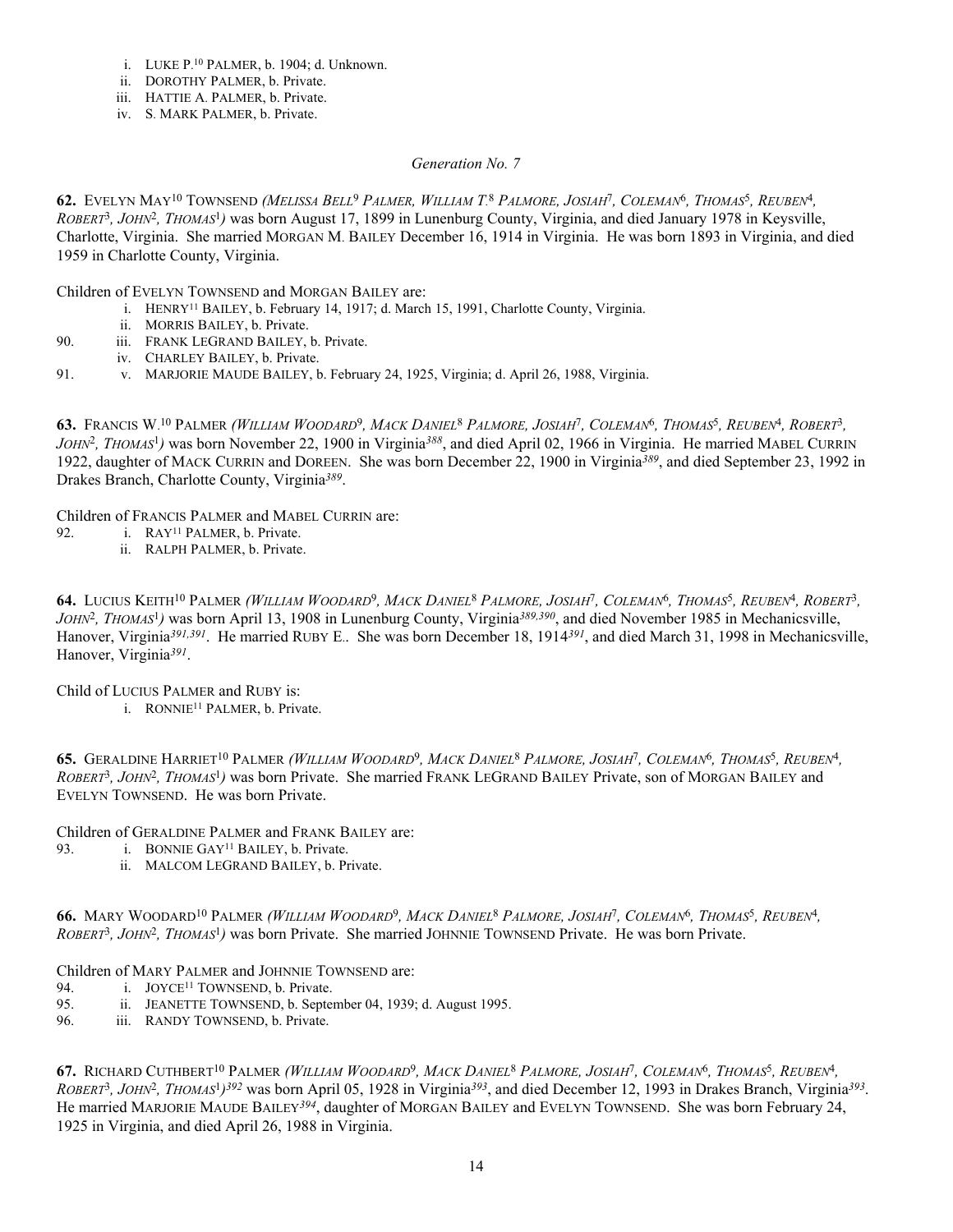Children of RICHARD PALMER and MARJORIE BAILEY are:

97. i. KENNETH RICHARD<sup>11</sup> PALMER, b. Private.

- 98. ii. JANET MAXINE PALMER, b. Private.
- 99. iii. CONNIE MARIE PALMER, b. Private.

**68.** WILLIAM MATHEW10 PALMER *(GEORGE MELVIN*9*, MACK DANIEL*8 *PALMORE, JOSIAH*7*, COLEMAN*6*, THOMAS*5*, REUBEN*4*, ROBERT*3*, JOHN*2*, THOMAS*1*)* was born April 14, 1896 in Richmond, Virginia*395,396*, and died October 20, 1940 in Detroit, Wayne County, Michigan*396*. He married 261 IRIS LUELLA BRADLEY Aft. January 1920 in Michigan*397*, daughter of NELSON BRADLEY and EUSIBIA OSTRANDER. She was born September 16, 1898 in Sanilac County, MI, and died May 1950 in Detroit, Wayne County, Michigan.

Children of WILLIAM PALMER and IRIS BRADLEY are:

- 100. i. 533 WILLIAM MATHEW11 PALMER, b. March 18, 1921, Michigan; d. November 13, 1995, Tawas City, Iosco County, Michigan, 48763.
- 101. ii. MARILYN RUTH PALMER, b. March 21, 1923; d. Abt. 1970.<br>102. iii. 534 GEORGE MELVIN PALMER, b. August 07, 1926. Detroit.
- iii. 534 GEORGE MELVIN PALMER, b. August 07, 1926, Detroit, Wayne County, Michigan; d. September 12, 1972, Garden City, Wayne County, Michigan.

**69.** ESSLER10 EUDAILEY *(VIOLA V.* <sup>9</sup> *PALMER, MACK DANIEL*8 *PALMORE, JOSIAH*7*, COLEMAN*6*, THOMAS*5*, REUBEN*4*, ROBERT*3*, JOHN*2*, THOMAS*1*)* was born March 25, 1889, and died July 11, 1912. She married UNKNOWN WINGO. He died Unknown.

Child of ESSLER EUDAILEY and UNKNOWN WINGO is:

i. EARNEST<sup>11</sup> WINGO, b. January 31, 1910, Virginia; d. January 1972, Keysville, Charlotte, Virginia.

**70.** ETTA10 HEATH *(JOHNNIE FRANCES*9 *PALMORE, JOHN A.* <sup>8</sup>*, BENJAMIN BRANCH*7*, BRANCH*6*, WILLIAM RANDOLPH*5*, REUBEN*4*, ROBERT*3*, JOHN*2*, THOMAS*1*)* was born Private. She married JOHN THOMAS GARRETT Private, son of WOODSON GARRETT and JANETTA MCDONALD. He was born Private.

Children of ETTA HEATH and JOHN GARRETT are:

- 103. i. LIVING<sup>11</sup> GARRETT, b. Private.
- 104. ii. IRENE GARRETT, b. Private.
- 105. iii. ROSIE GARRETT, b. Private.
- 106. iv. WILLIAM GARRETT, b. Private.
- 107. v. T. W. GARRETT, b. Private.

**71.** JOHN THOMAS10 GARRETT *(WOODSON R.* <sup>9</sup>*, NANCY*8 *PALMORE, BENJAMIN BRANCH*7*, BRANCH*6*, WILLIAM RANDOLPH*5*, REUBEN*4*, ROBERT*3*, JOHN*2*, THOMAS*1*)* was born Private. He married ETTA HEATH Private, daughter of WILLIAM HEATH and JOHNNIE PALMORE. She was born Private.

Children are listed above under (70) Etta Heath.

**72.** EDGAR OWEN10 GARRETT *(WOODSON R.* <sup>9</sup>*, NANCY*8 *PALMORE, BENJAMIN BRANCH*7*, BRANCH*6*, WILLIAM RANDOLPH*5*, REUBEN*4*, ROBERT*3*, JOHN*2*, THOMAS*1*)* was born Private. He married IVY ANN GILLILAND Private, daughter of GEORGE GILLILAND and MINNIE BEAIRD. She was born Private.

Children of EDGAR GARRETT and IVY GILLILAND are:

- 108. i. LIVING<sup>11</sup> GARRETT, b. Private.
- 109. ii. LIVING GARRETT, b. Private.
- 110. iii. WANDA LEE GARRETT, b. Private.
- 111. iv. LOYA ANDREW GARRETT, b. Private.
- 112. v. RUSSELL WILLIAM GARRETT, b. Private.

**73.** MARVIN VIRGINIA10 GARRETT *(WOODSON R.* <sup>9</sup>*, NANCY*8 *PALMORE, BENJAMIN BRANCH*7*, BRANCH*6*, WILLIAM RANDOLPH*5*, REUBEN*4*, ROBERT*3*, JOHN*2*, THOMAS*1*)* was born Private. He married ELSIE LORRINE GILLILAND Private, daughter of GEORGE GILLILAND and MINNIE BEAIRD. She was born Private.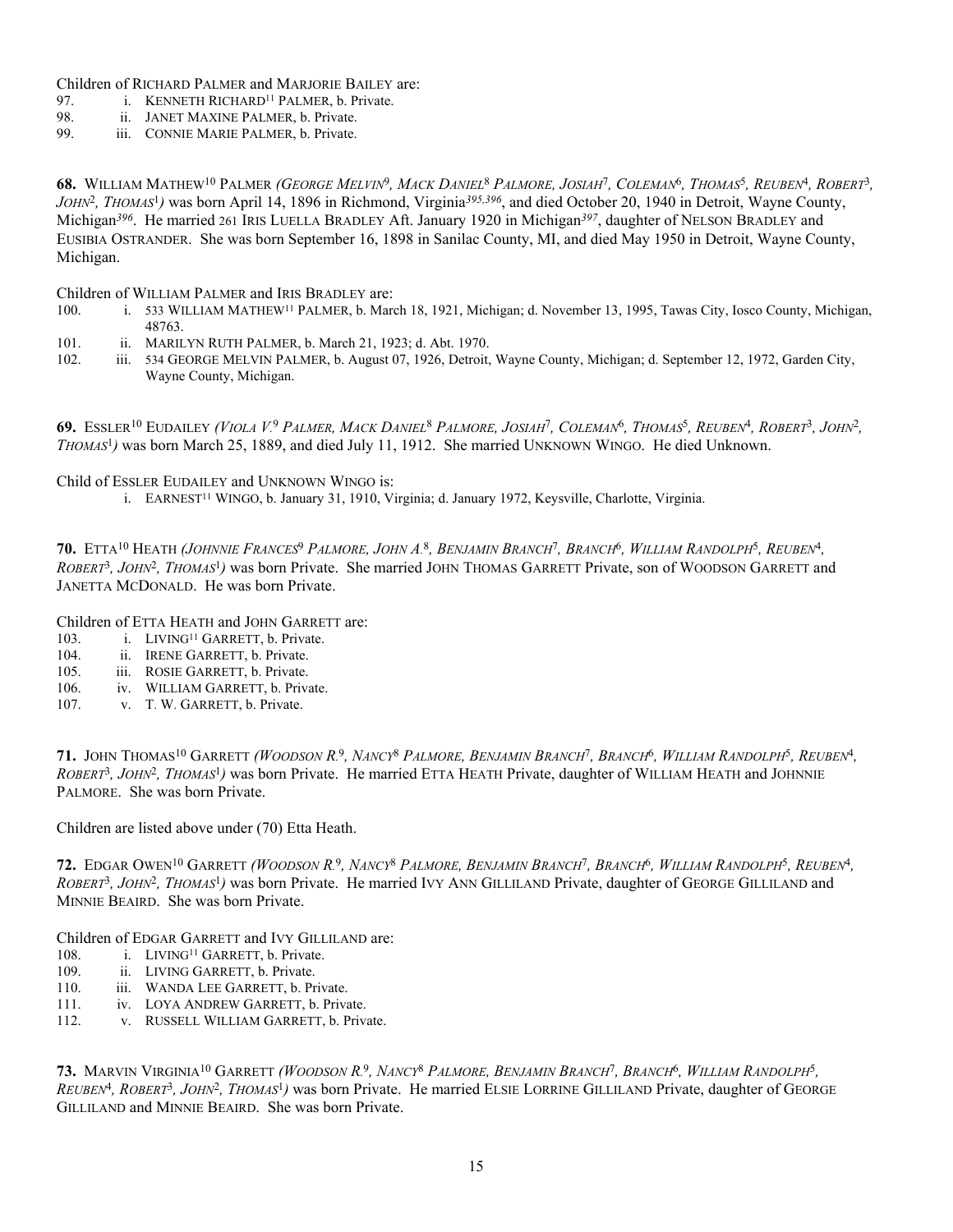Children of MARVIN GARRETT and ELSIE GILLILAND are:

- i. LIVING11 GARRETT, b. Private; m. ILAR RICE, Private; b. Private.
- 113. ii. J. L. HARLEN GARRETT, b. Private.

**74.** EUNICE VIRGINIA10 PALMORE *(BENJAMIN JAMES*9*, BRANCH BENJAMIN*8*, BENJAMIN BRANCH*7*, BRANCH*6*, WILLIAM RANDOLPH*5*, REUBEN*4*, ROBERT*3*, JOHN*2*, THOMAS*<sup>1</sup>*)398* was born 1890 in Crockett Co., TN*399*, and died 1943 in AZ*399*. She married EDWARD EARNEST HUMBERT Private. He was born Private.

Children of EUNICE PALMORE and EDWARD HUMBERT are:

- i. LIVING11 HUMBERT, b. Private.
- ii. LEONARD HUMBERT, b. Private; m. HELMER DELOISE BEAIRD*400*, Private; b. June 16, 1919, Crockett Co., TN*401*; d. October 26, 1988, Crockett Co., TN*401*.

**75.** ISAAC NEAL10 PALMORE *(BENJAMIN JAMES*9*, BRANCH BENJAMIN*8*, BENJAMIN BRANCH*7*, BRANCH*6*, WILLIAM RANDOLPH*5*, REUBEN*4*, ROBERT*3*, JOHN*2*, THOMAS*<sup>1</sup>*)402* was born April 07, 1894 in Crockett Co., TN*403*, and died November 09, 1953 in Crockett Co., TN*403*. He married (1) KATIE ELLEN RILEY*404*, daughter of GENERAL RILEY and FERONA BETHSHARES. She was born August 06, 1895 in Crockett Co., TN*405*, and died July 08, 1924 in Crockett Co., TN*405*. He married (2) CHARLIE MAE CHENEY*406*, daughter of MADISON CHENEY and CINDY DYKES. She was born August 18, 1906 in Shannon, MS*407*, and died November 15, 1974 in Dyersburg, Dyer Co., TN*407*.

Children of ISAAC PALMORE and KATIE RILEY are:

- 114. i. LIVING<sup>11</sup> PALMORE, b. Private.
	- ii. LIVING PALMORE, b. Private.
	- iii. LIVING PALMORE, b. Private.
- 115. iv. LUCY VIRGINIA PALMORE, b. December 1974, Portland, OR; d. August 20, 1912, Dyer Co., TN.
- 116. v. CATHERINE LOUISE PALMORE, b. Private.

Children of ISAAC PALMORE and CHARLIE CHENEY are:

- vi. LIVING11 PALMORE, b. Private; m. LIVING PERRY, Private; b. Private.
- vii. LIVING PALMORE, b. Private; m. LIVING CASTLEMAN, Private; b. Private.
- viii. LIVING PALMORE, b. Private; m. LIVING BREWER, Private; b. Private.
- ix. NEELY MAE PALMORE, b. Private; m. LIVING CAMPBELL, Private; b. Private.

**76.** EMMA LORRAINE10 PALMORE *(BENJAMIN JAMES*9*, BRANCH BENJAMIN*8*, BENJAMIN BRANCH*7*, BRANCH*6*, WILLIAM RANDOLPH*5*, REUBEN*4*, ROBERT*3*, JOHN*2*, THOMAS*<sup>1</sup>*)408* was born August 28, 1898 in Crockett Co., TN*409*, and died January 11, 1980 in Crockett Co., TN*409*. She married FRANKLIN BENJAMIN BEAIRD*410*, son of JOHN BEAIRD and NANCY REDDICK. He was born January 31, 1896 in Crockett Co., TN*411*, and died December 16, 1961 in Crockett Co., TN*411*.

Children of EMMA PALMORE and FRANKLIN BEAIRD are:

- 117. i. LIVING<sup>11</sup> BEAIRD, b. Private.
- 118. ii. LIVING BEAIRD, b. Private.
- 119. iii. LIVING BEAIRD, b. Private.
- 120. iv. LIVING BEAIRD, b. Private.
- 121. v. HELMER DELOISE BEAIRD, b. June 16, 1919, Crockett Co., TN; d. October 26, 1988, Crockett Co., TN.
- 122. vi. J. B. BEAIRD, b. October 30, 1920, Crockett Co., TN; d. November 01, 1988, Crockett Co., TN.

**77.** HELMER FRANKIE10 PALMORE *(BENJAMIN JAMES*9*, BRANCH BENJAMIN*8*, BENJAMIN BRANCH*7*, BRANCH*6*, WILLIAM RANDOLPH*5*, REUBEN*4*, ROBERT*3*, JOHN*2*, THOMAS*1*)* was born Private. She married CHARLES O. MILLER Private. He was born Private.

## Child of HELMER PALMORE and CHARLES MILLER is:

i. LIVING11 MILLER, b. Private.

**78.** HELEN10 PALMORE *(BENJAMIN JAMES*9*, BRANCH BENJAMIN*8*, BENJAMIN BRANCH*7*, BRANCH*6*, WILLIAM RANDOLPH*5*, REUBEN*4*, ROBERT*3*, JOHN*2*, THOMAS*1*)* was born Private. She married LIVING CLIMER*412* Private. He died Unknown.

Child of HELEN PALMORE and LIVING CLIMER is:

i. LIVING11 CLIMER, b. Private.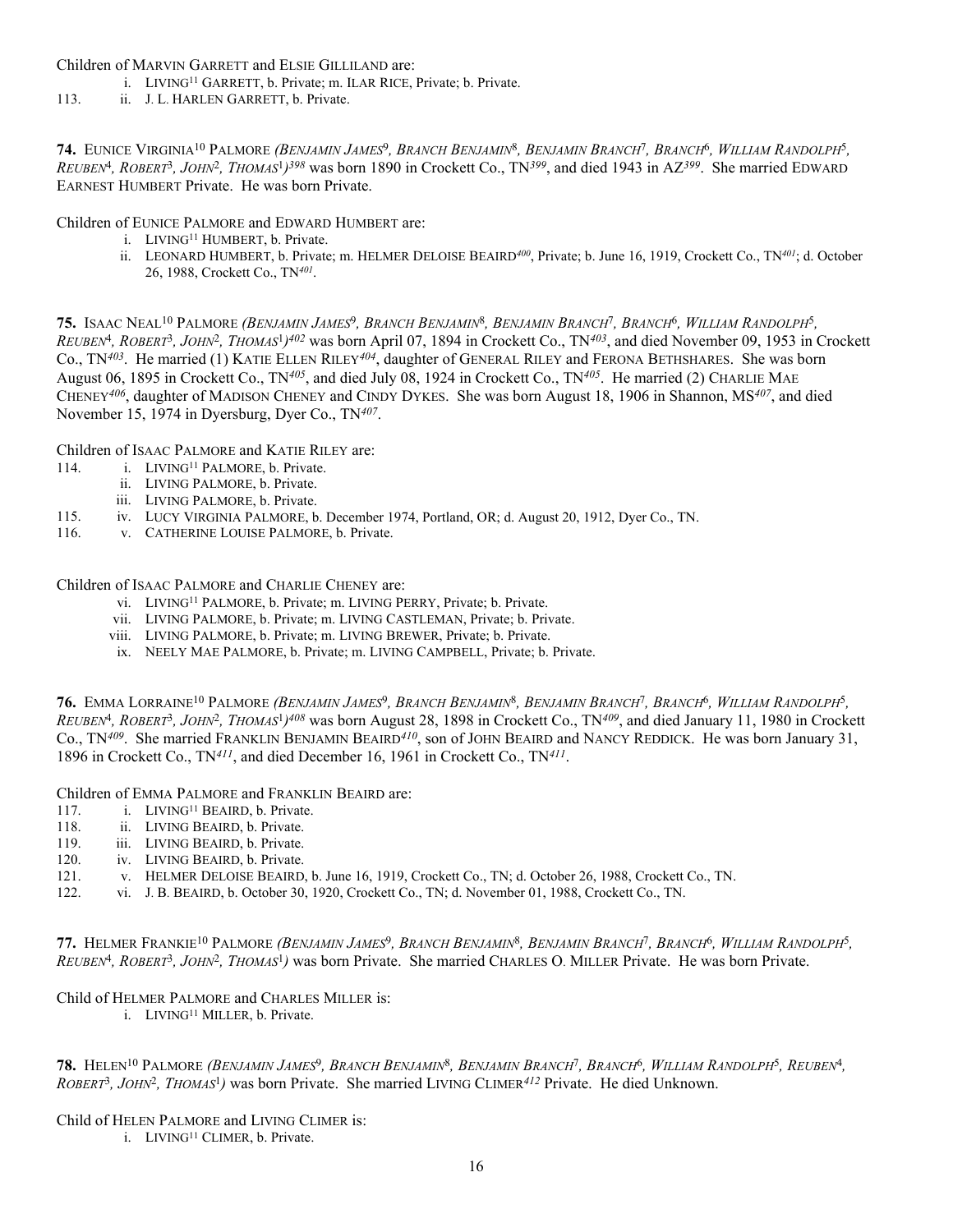**79.** OLLIE B. 10 PALMORE *(JOHN WILLIAM*9*, BRANCH BENJAMIN*8*, BENJAMIN BRANCH*7*, BRANCH*6*, WILLIAM RANDOLPH*5*, REUBEN*4*, ROBERT*3*, JOHN*2*, THOMAS*1*)* was born Private. She married ARA ROBERTSON Private. He was born Private.

#### Child of OLLIE PALMORE and ARA ROBERTSON is:

i. LIVING11 ROBERTSON, b. Private.

**80.** LIVING10 PALMORE *(DAVID ISAAC*9*, BRANCH BENJAMIN*8*, BENJAMIN BRANCH*7*, BRANCH*6*, WILLIAM RANDOLPH*5*, REUBEN*4*, ROBERT*3*, JOHN*2*, THOMAS*1*)* was born Private. She married FLETCHER SMITH Private. He was born Private.

# Child of LIVING PALMORE and FLETCHER SMITH is:

i. LIVING11 SMITH, b. Private.

**81.** CORDIE10 LITTLES *(PARTHENA B.* <sup>9</sup>*, THARSEY*8 *PALMORE, BENJAMIN BRANCH*7*, BRANCH*6*, WILLIAM RANDOLPH*5*, REUBEN*4*, ROBERT*3*, JOHN*2*, THOMAS*<sup>1</sup>*)412* died Unknown. She married ALVIN WHITTMORE*412*. He died Unknown.

#### Children of CORDIE LITTLES and ALVIN WHITTMORE are:

- i. LIVING11 WHITTMORE, b. Private; m. LIVING, Private; b. Private.
- ii. LIVING WHITTMORE, b. Private; m. (1) LIVING BEASLEY, Private; b. Private; m. (2) LIVING BAKER, Private; b. Private.

**82.** JODIE10 LITTLES *(PARTHENA B.* <sup>9</sup>*, THARSEY*8 *PALMORE, BENJAMIN BRANCH*7*, BRANCH*6*, WILLIAM RANDOLPH*5*, REUBEN*4*, ROBERT*3*, JOHN*2*, THOMAS*<sup>1</sup>*)412* was born September 1891 in Crockett Co., TN*413*, and died Unknown. He married LIZZIE BAKER*414*. She died Unknown.

Child of JODIE LITTLES and LIZZIE BAKER is:

i. LIVING11 LITTLES, b. Private; m. LIVING BURR, Private; b. Private.

**83.** JOSH10 LITTLES *(PARTHENA B.* <sup>9</sup>*, THARSEY*8 *PALMORE, BENJAMIN BRANCH*7*, BRANCH*6*, WILLIAM RANDOLPH*5*, REUBEN*4*, ROBERT*3*, JOHN*2*, THOMAS*<sup>1</sup>*)414* was born July 1895 in Crockett Co., TN*415*, and died Unknown. He married MADDIE BASWELL*416*. She died Unknown.

Children of JOSH LITTLES and MADDIE BASWELL are:

- i. LIVING11 LITTLES, b. Private.
- ii. LIVING LITTLES, b. Private.
- iii. LIVING LITTLES, b. Private.

**84.** MARY E. 10 LITTLES *(PARTHENA B.* <sup>9</sup>*, THARSEY*8 *PALMORE, BENJAMIN BRANCH*7*, BRANCH*6*, WILLIAM RANDOLPH*5*, REUBEN*4*, ROBERT*3*, JOHN*2*, THOMAS*1*)* was born Private. She married JOHN HENRY GILLILAND Private, son of HENRY GILLILAND and FANNIE YOUNG. He was born Private.

Children of MARY LITTLES and JOHN GILLILAND are:

- i. BESSIE MAE11 GILLILAND, b. Private; m. ERNEST HOUSTON WINCHESTER, Private; b. Private.
- ii. EMMA Z. GILLILAND, b. Private; m. WILLIAM ROBERT SPRATLING, Private; b. Private.

**85.** WILLIAM10 LITTLES *(PARTHENA B.* <sup>9</sup>*, THARSEY*8 *PALMORE, BENJAMIN BRANCH*7*, BRANCH*6*, WILLIAM RANDOLPH*5*, REUBEN*4*, ROBERT*3*, JOHN*2*, THOMAS*1*)* was born Private. He married DAISY BAILEY Private. She was born Private.

Children of WILLIAM LITTLES and DAISY BAILEY are:

- i. LIVING11 LITTLES, b. Private; m. LIVING STREET, Private; b. Private.
- ii. LIVING LITTLES, b. Private; m. LIVING MOORE, Private; b. Private.
- iii. LIVING LITTLES, b. Private; m. LIVING BAKER, Private; b. Private.
- iv. LIVING LITTLES, b. Private; m. LIVING FORSYTHE, Private; b. Private.
- v. LIVING LITTLES, b. Private; m. LIVING ESTRADA, Private; b. Private.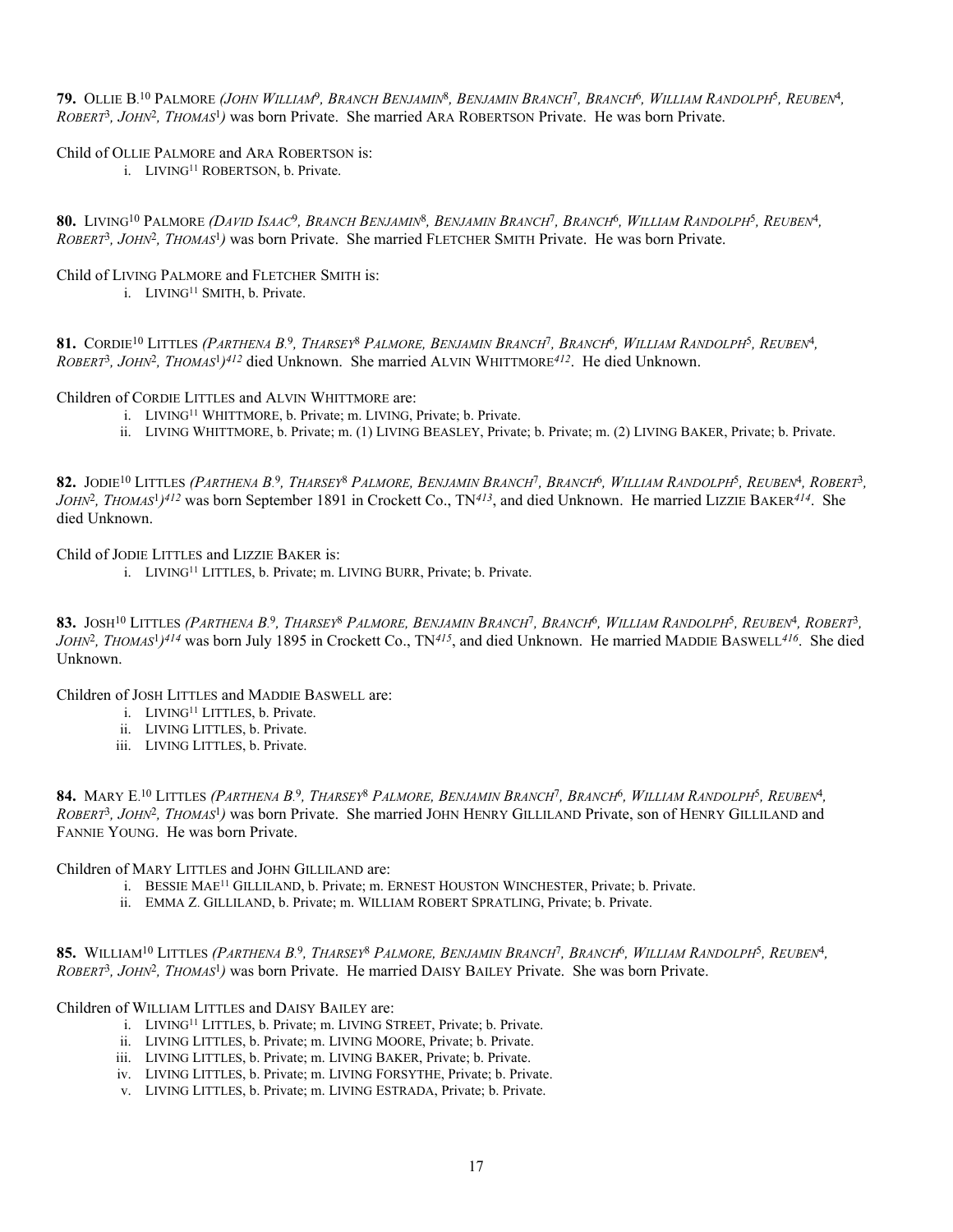**86.** LIVING10 REECE *(ROSE LEE*9 *LITTLES, THARSEY*8 *PALMORE, BENJAMIN BRANCH*7*, BRANCH*6*, WILLIAM RANDOLPH*5*, REUBEN*4*, ROBERT*3*, JOHN*2*, THOMAS*1*)* was born Private. She married LIVING JONES Private, son of DOSS JONES and EMMA BEAIRD. He was born Private.

Child of LIVING REECE and LIVING JONES is:

i. LIVING11 JONES, b. Private.

**87.** LIVING10 REECE *(ROSE LEE*9 *LITTLES, THARSEY*8 *PALMORE, BENJAMIN BRANCH*7*, BRANCH*6*, WILLIAM RANDOLPH*5*, REUBEN*4*, ROBERT*3*, JOHN*2*, THOMAS*1*)* was born Private. She married LIVING GILLILAND Private, son of JOHN GILLILAND and SUSIE HAYNES. He was born Private.

Children of LIVING REECE and LIVING GILLILAND are:

- i. LIVING11 GILLILAND, b. Private.
- ii. LIVING GILLILAND, b. Private.

**88.** RDELLA10 REECE *(ROSE LEE*9 *LITTLES, THARSEY*8 *PALMORE, BENJAMIN BRANCH*7*, BRANCH*6*, WILLIAM RANDOLPH*5*, REUBEN*4*, ROBERT*3*, JOHN*2*, THOMAS*1*)* was born Private. She married RUSSELL WILLIAM GARRETT Private, son of EDGAR GARRETT and IVY GILLILAND. He was born Private.

Child of RDELLA REECE and RUSSELL GARRETT is: 123. i. LIVING<sup>11</sup> GARRETT, b. Private.

**89.** WALTER B. 10 MERRICKS *(MARY E.* <sup>9</sup> *PALMER, EDWARD W.* <sup>8</sup>*, WILLIAM R.* <sup>7</sup>*, BOOKER*6 *PALMORE, WILLIAM RANDOLPH*5*, REUBEN*4*, ROBERT*3*, JOHN*2*, THOMAS*1*)* was born January 1891, and died Unknown. He married MABLE E. 1914. She was born 1899, and died Unknown.

Children of WALTER MERRICKS and MABLE are:

- i. LARRY E. 11 MERRICKS, b. Private.
- ii. CHARLES DAVID MERRICKS, b. Private.
- iii. OBEDIAH R. MERRICKS, b. Private.
- iv. WALTER B. MERRICKS, b. Private.
- v. ANGIE W. MERRICKS, b. Private.

*Generation No. 8*

**90.** FRANK LEGRAND11 BAILEY *(EVELYN MAY*10 *TOWNSEND, MELISSA BELL*9 *PALMER, WILLIAM T.* <sup>8</sup> *PALMORE, JOSIAH*7*, COLEMAN*6*, THOMAS*5*, REUBEN*4*, ROBERT*3*, JOHN*2*, THOMAS*1*)* was born Private. He married GERALDINE HARRIET PALMER Private, daughter of WILLIAM PALMER and MAREL MAY She was born Private

Children are listed above under (65) Geraldine Harriet Palmer.

**91.** MARJORIE MAUDE11 BAILEY *(EVELYN MAY*10 *TOWNSEND, MELISSA BELL*9 *PALMER, WILLIAM T.* <sup>8</sup> *PALMORE, JOSIAH*7*, COLEMAN*6*, THOMAS*5*, REUBEN*4*, ROBERT*3*, JOHN*2*, THOMAS*<sup>1</sup>*)417* was born February 24, 1925 in Virginia, and died April 26, 1988 in Virginia. She married RICHARD CUTHBERT PALMER*417*, son of WILLIAM PALMER and MABEL MAY. He was born April 05, 1928 in Virginia*418*, and died December 12, 1993 in Drakes Branch, Virginia*418*.

Children are listed above under (67) Richard Cuthbert Palmer.

**92.** RAY11 PALMER *(FRANCIS W.* <sup>10</sup>*, WILLIAM WOODARD*9*, MACK DANIEL*8 *PALMORE, JOSIAH*7*, COLEMAN*6*, THOMAS*5*, REUBEN*4*, ROBERT*3*, JOHN*2*, THOMAS*1*)* was born Private. He married ELAINE Private. She was born Private.

Children of RAY PALMER and ELAINE are:

- i. MIKE12 PALMER, b. Private.
- ii. MARK PALMER, b. Private; m. SUE UNKNOWN, Private; b. Private.

**93.** BONNIE GAY11 BAILEY *(FRANK LEGRAND*11*, EVELYN MAY*10 *TOWNSEND, MELISSA BELL*9 *PALMER, WILLIAM T.* 8 *PALMORE,*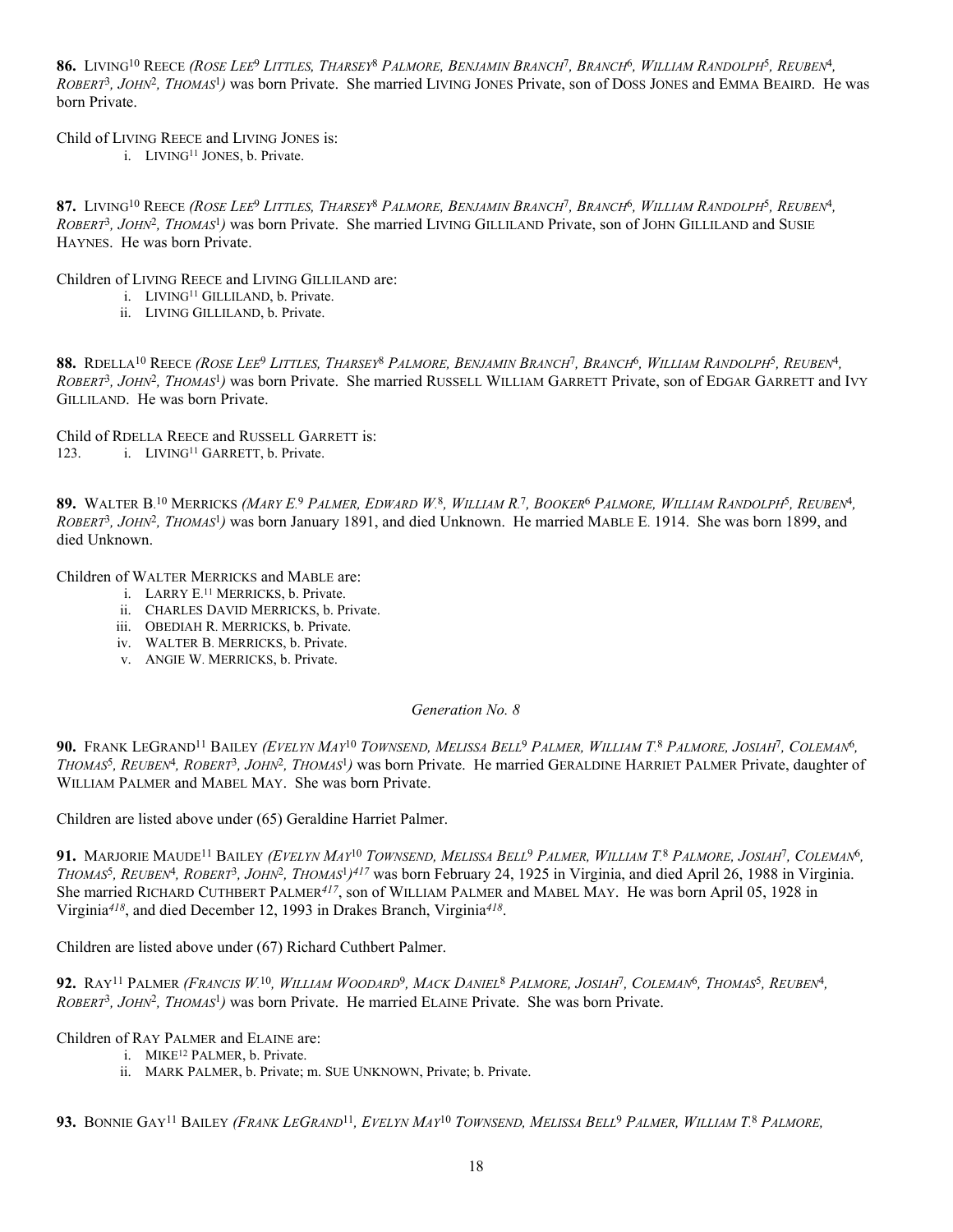*JOSIAH*7*, COLEMAN*6*, THOMAS*5*, REUBEN*4*, ROBERT*3*, JOHN*2*, THOMAS*1*)* was born Private. She married (1) HENRY WATTS Private. He was born Private. She married (2) BILLY HUSS Private. He was born Private.

Children of BONNIE BAILEY and BILLY HUSS are:

- i. ERIC12 HUSS, b. Private.
- ii. GALEN HUSS, b. Private; m. KATIE LISH, Private; b. Private.

**94.** JOYCE11 TOWNSEND *(MARY WOODARD*10 *PALMER, WILLIAM WOODARD*9*, MACK DANIEL*8 *PALMORE, JOSIAH*7*, COLEMAN*6*, THOMAS*5*, REUBEN*4*, ROBERT*3*, JOHN*2*, THOMAS*1*)* was born Private. She married UNKNOWN PURYEAR Private. He was born Private.

Child of JOYCE TOWNSEND and UNKNOWN PURYEAR is:

i. GAIL12 PURYEAR, b. Private.

**95.** JEANETTE11 TOWNSEND *(MARY WOODARD*10 *PALMER, WILLIAM WOODARD*9*, MACK DANIEL*8 *PALMORE, JOSIAH*7*, COLEMAN*6*, THOMAS*5*, REUBEN*4*, ROBERT*3*, JOHN*2*, THOMAS*1*)* was born September 04, 1939, and died August 1995*419*. She married UNKNOWN HOLLOMAN Private. He was born Private.

Child of JEANETTE TOWNSEND and UNKNOWN HOLLOMAN is:

i. HEATHER12 HOLMAN, b. Private.

**96.** RANDY11 TOWNSEND *(MARY WOODARD*10 *PALMER, WILLIAM WOODARD*9*, MACK DANIEL*8 *PALMORE, JOSIAH*7*, COLEMAN*6*, THOMAS*5*, REUBEN*4*, ROBERT*3*, JOHN*2*, THOMAS*1*)* was born Private. He married JILL Private. She was born Private.

Children of RANDY TOWNSEND and JILL are:

- i. MARY BRITTANY12 TOWNSEND, b. Private.
	- ii. TAYLOR TOWNSEND, b. Private.
- 124. iii. GLORIA TOWNSEND, b. Private.

**97.** KENNETH RICHARD11 PALMER *(RICHARD CUTHBERT*10*, WILLIAM WOODARD*9*, MACK DANIEL*8 *PALMORE, JOSIAH*7*, COLEMAN*6*, THOMAS*5*, REUBEN*4*, ROBERT*3*, JOHN*2*, THOMAS*1*)* was born Private. He married RENE CHIHORZ Private. She was born Private.

Child of KENNETH PALMER and RENE CHIHORZ is:

i. CHRISTOPHER RICHARD<sup>12</sup> PALMER, b. Private.

**98.** JANET MAXINE11 PALMER *(RICHARD CUTHBERT*10*, WILLIAM WOODARD*9*, MACK DANIEL*8 *PALMORE, JOSIAH*7*, COLEMAN*6*, THOMAS*5*, REUBEN*4*, ROBERT*3*, JOHN*2*, THOMAS*1*)* was born Private. She married (1) LANCE LUMADUE Private. He was born Private. She married (2) GEORGE BISSETT Private. He was born Private. She married (3) DAN ELLIS Private. He was born Private.

Child of JANET PALMER and GEORGE BISSETT is:

i. BRENT GEORGE12 BISSETT, b. Private.

**99.** CONNIE MARIE11 PALMER *(RICHARD CUTHBERT*10*, WILLIAM WOODARD*9*, MACK DANIEL*8 *PALMORE, JOSIAH*7*, COLEMAN*6*, THOMAS*5*, REUBEN*4*, ROBERT*3*, JOHN*2*, THOMAS*1*)* was born Private. She married (1) KENNETH WARREN BLANKENSHIP Private. He was born Private. She married (2) DONNIE RAY LAWSON Private. He was born Private.

Children of CONNIE PALMER and KENNETH BLANKENSHIP are:

- i. KENNETH SCOTT12 BLANKENSHIP, b. Private.
- ii. JULIA SHANNON BLANKENSHIP, b. Private.

**100.** 533 WILLIAM MATHEW11 PALMER *(WILLIAM MATHEW*10*, GEORGE MELVIN*9*, MACK DANIEL*8 *PALMORE, JOSIAH*7*, COLEMAN*6*, THOMAS*5*, REUBEN*4*, ROBERT*3*, JOHN*2*, THOMAS*1*)* was born March 18, 1921 in Michigan*420*, and died November 13, 1995 in Tawas City, Iosco County, Michigan, 48763*421*. He married ALICE MAY WINN Private, daughter of JAMES WINN and EMILY. She was born Private.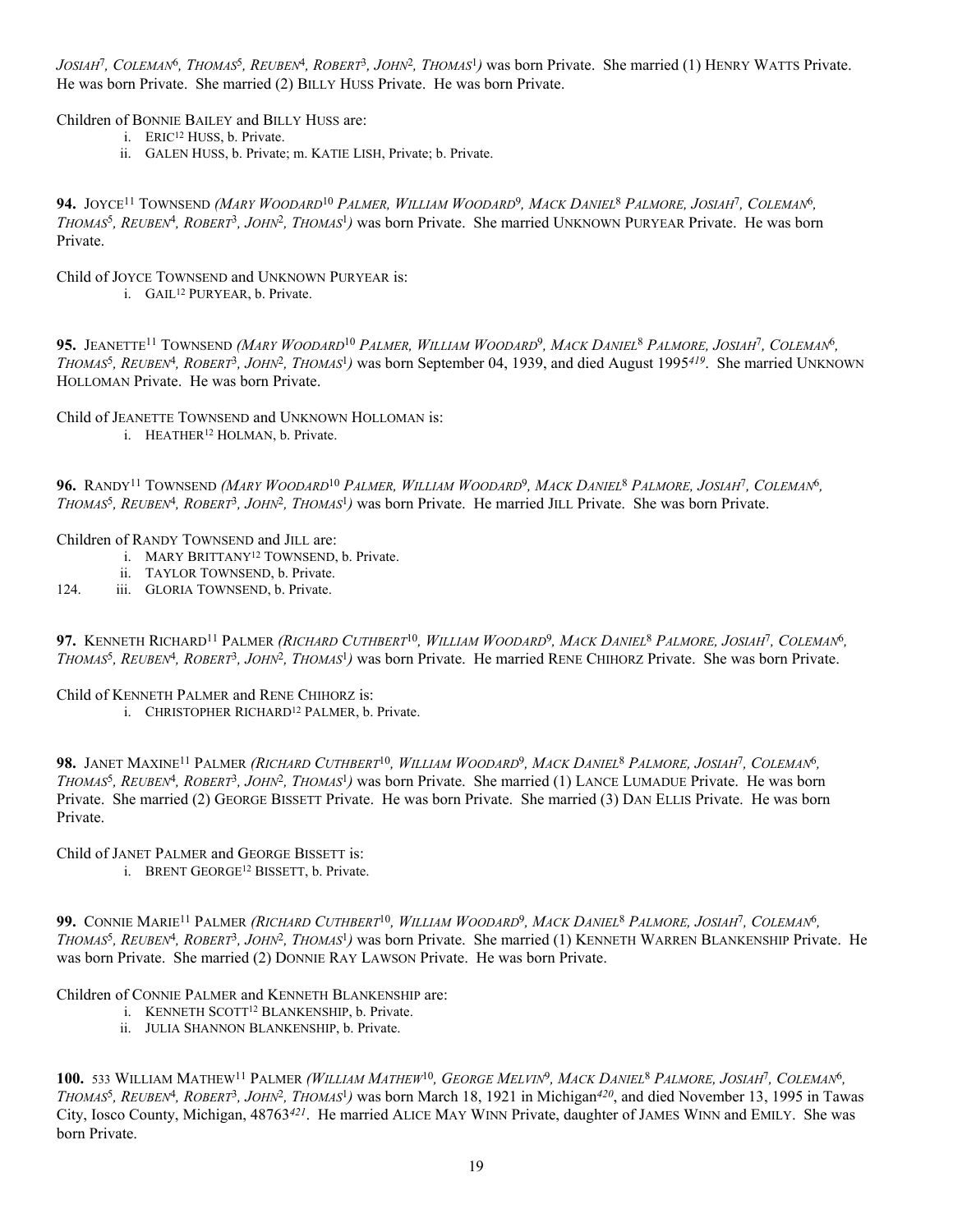**101.** MARILYN RUTH11 PALMER *(WILLIAM MATHEW*10*, GEORGE MELVIN*9*, MACK DANIEL*8 *PALMORE, JOSIAH*7*, COLEMAN*6*, THOMAS*5*, REUBEN*4*, ROBERT*3*, JOHN*2*, THOMAS*1*)* was born March 21, 1923, and died Abt. 1970. She married ROBERT KIRK Private. He was born Private.

Children of MARILYN PALMER and ROBERT KIRK are:

- i. DAVID12 KIRK, b. Private.
- ii. WILLIAM KIRK, b. Private.
- iii. MARY JANE KIRK, b. Private.

**102.** 534 GEORGE MELVIN11 PALMER *(WILLIAM MATHEW*10*, GEORGE MELVIN*9*, MACK DANIEL*8 *PALMORE, JOSIAH*7*, COLEMAN*6*, THOMAS*5*, REUBEN*4*, ROBERT*3*, JOHN*2*, THOMAS*<sup>1</sup>*)422* was born August 07, 1926 in Detroit, Wayne County, Michigan*422,423*, and died September 12, 1972 in Garden City, Wayne County, Michigan<sup>424,425</sup>. He married EMILY LAURA OLESKY Private, daughter of WALTER OLESKY and EMMA OBEROWSKI. She was born Private.

Children of GEORGE PALMER and EMILY OLESKY are:

- 126. i. GEORGE MELVIN12 PALMER, b. Private.
- 127. ii. RICHARD KEVIN PALMER, b. Private.

**103.** LIVING11 GARRETT *(JOHN THOMAS*10*, WOODSON R.* <sup>9</sup>*, NANCY*8 *PALMORE, BENJAMIN BRANCH*7*, BRANCH*6*, WILLIAM RANDOLPH*5*, REUBEN*4*, ROBERT*3*, JOHN*2*, THOMAS*1*)* was born Private. She married (1) LIVING POOL Private. He was born Private. She married (2) LIVING HOLLEY Private. He was born Private.

Children of LIVING GARRETT and LIVING POOL are:

- i. LIVING12 POOL, b. Private.
- ii. LIVING POOL, b. Private.
- iii. LIVING POOL, b. Private.

Child of LIVING GARRETT and LIVING HOLLEY is:

iv. LIVING12 HOLLEY, b. Private.

**104.** IRENE11 GARRETT *(JOHN THOMAS*10*, WOODSON R.* <sup>9</sup>*, NANCY*8 *PALMORE, BENJAMIN BRANCH*7*, BRANCH*6*, WILLIAM RANDOLPH*5*, REUBEN*4*, ROBERT*3*, JOHN*2*, THOMAS*1*)* was born Private. She married THEODORE GILLILAND Private, son of JOHN GILLILAND and CORA GOODWIN. He was born Private.

Children of IRENE GARRETT and THEODORE GILLILAND are:

- i. LIVING12 GILLILAND, b. Private.
- ii. LIVING GILLILAND, b. Private.

**105.** ROSIE11 GARRETT *(JOHN THOMAS*10*, WOODSON R.* <sup>9</sup>*, NANCY*8 *PALMORE, BENJAMIN BRANCH*7*, BRANCH*6*, WILLIAM RANDOLPH*5*, REUBEN*4*, ROBERT*3*, JOHN*2*, THOMAS*1*)* was born Private. She married (1) CALVIN BREWER Private. He was born Private. She married (2) LIVING CHRONISTER Private. He was born Private.

Children of ROSIE GARRETT and LIVING CHRONISTER are:

- i. LIVING12 CHRONISTER, b. Private.
- ii. LIVING CHRONISTER, b. Private.
- iii. LIVING CHRONISTER, b. Private.

**106.** WILLIAM11 GARRETT *(JOHN THOMAS*10*, WOODSON R.* <sup>9</sup>*, NANCY*8 *PALMORE, BENJAMIN BRANCH*7*, BRANCH*6*, WILLIAM RANDOLPH*5*, REUBEN*4*, ROBERT*3*, JOHN*2*, THOMAS*1*)* was born Private. He married LIVING MANSFIELD Private. She was born Private.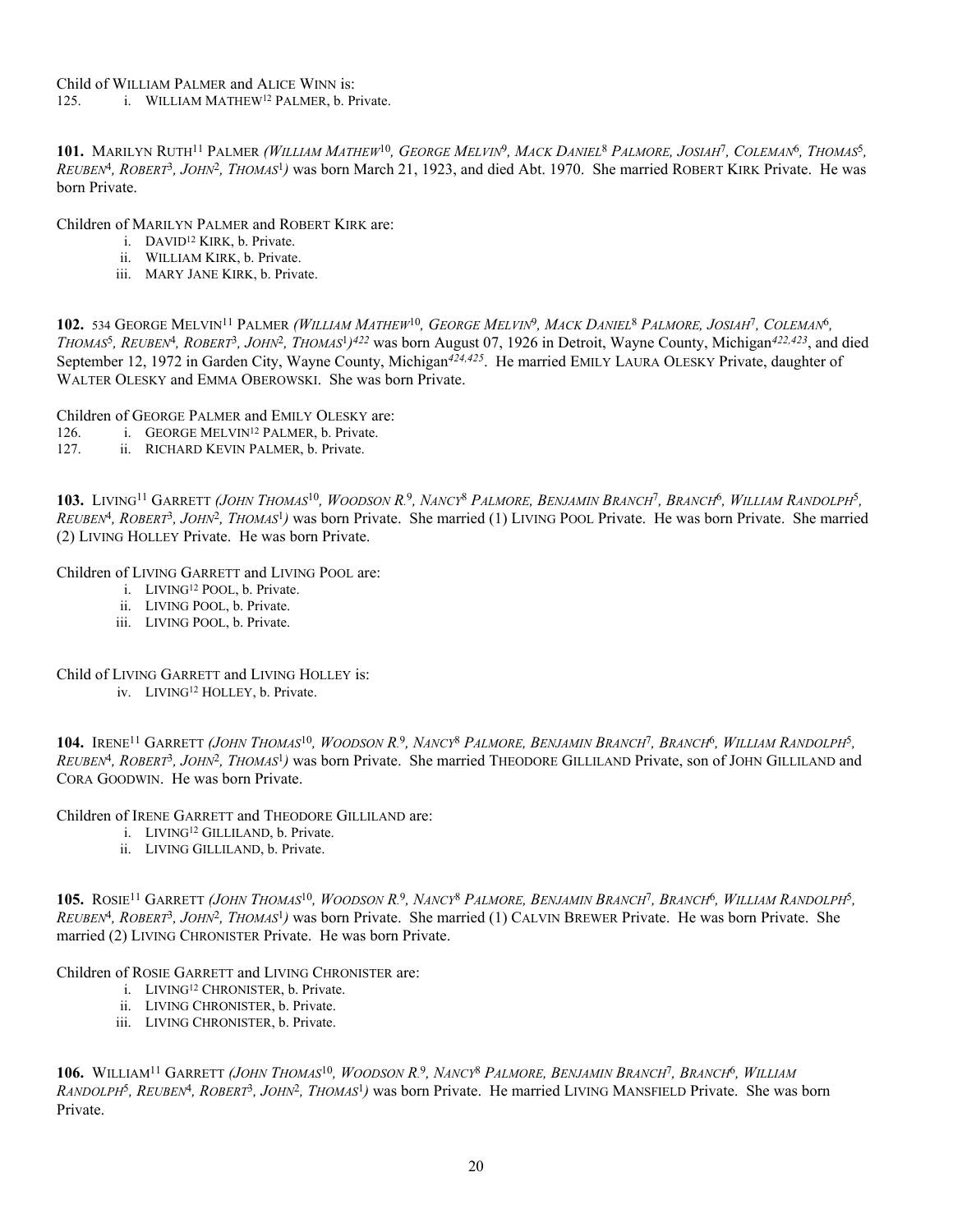Children of WILLIAM GARRETT and LIVING MANSFIELD are:

- i. LIVING12 GARRETT, b. Private.
- ii. LIVING GARRETT, b. Private.

**107.** T. W. 11 GARRETT *(JOHN THOMAS*10*, WOODSON R.* <sup>9</sup>*, NANCY*8 *PALMORE, BENJAMIN BRANCH*7*, BRANCH*6*, WILLIAM RANDOLPH*5*, REUBEN*4*, ROBERT*3*, JOHN*2*, THOMAS*1*)* was born Private. He married (1) LIVING WRIGHT Private. She was born Private. He married (2) LIVING BRUMMETT Private. She was born Private.

Children of T. GARRETT and LIVING WRIGHT are:

- i. LIVING12 GARRETT, b. Private.
- ii. LIVING GARRETT, b. Private.
- iii. LIVING GARRETT, b. Private.
- iv. LIVING GARRETT, b. Private.

**108.** LIVING11 GARRETT *(EDGAR OWEN*10*, WOODSON R.* <sup>9</sup>*, NANCY*8 *PALMORE, BENJAMIN BRANCH*7*, BRANCH*6*, WILLIAM RANDOLPH*5*, REUBEN*4*, ROBERT*3*, JOHN*2*, THOMAS*1*)* was born Private. He married LIZZIE MARIE BEAIRD Private, daughter of LYNN BEAIRD and OLLIE PRATT. She was born Private.

Child of LIVING GARRETT and LIZZIE BEAIRD is:

i. LIVING12 GARRETT, b. Private.

**109.** LIVING11 GARRETT *(EDGAR OWEN*10*, WOODSON R.* <sup>9</sup>*, NANCY*8 *PALMORE, BENJAMIN BRANCH*7*, BRANCH*6*, WILLIAM RANDOLPH*5*, REUBEN*4*, ROBERT*3*, JOHN*2*, THOMAS*1*)* was born Private. He married LIVING NERAN Private, daughter of EUGENE NERAN and LIVING. She was born Private.

Children of LIVING GARRETT and LIVING NERAN are:

- i. LIVING12 GARRETT, b. Private.
- ii. LIVING GARRETT, b. Private.
- iii. LIVING GARRETT, b. Private.

**110.** WANDA LEE11 GARRETT *(EDGAR OWEN*10*, WOODSON R.* <sup>9</sup>*, NANCY*8 *PALMORE, BENJAMIN BRANCH*7*, BRANCH*6*, WILLIAM RANDOLPH*5*, REUBEN*4*, ROBERT*3*, JOHN*2*, THOMAS*1*)* was born Private. She married LIVING RILEY Private, son of DAVID RILEY and WILLIE REECE. He was born Private.

Children of WANDA GARRETT and LIVING RILEY are:

- i. LIVING12 RILEY, b. Private.
- ii. LIVING RILEY, b. Private; m. LIVING HARDY, Private; b. Private.

**111.** LOYA ANDREW11 GARRETT *(EDGAR OWEN*10*, WOODSON R.* <sup>9</sup>*, NANCY*8 *PALMORE, BENJAMIN BRANCH*7*, BRANCH*6*, WILLIAM RANDOLPH*5*, REUBEN*4*, ROBERT*3*, JOHN*2*, THOMAS*1*)* was born Private. He married ELIZABETH ELIZA LITTLES Private, daughter of ISAAC LITTLES and ULA GIBSON. She was born Private.

Children of LOYA GARRETT and ELIZABETH LITTLES are:

- i. LIVING12 GARRETT, b. Private.
- ii. LIVING GARRETT, b. Private.

**112.** RUSSELL WILLIAM11 GARRETT *(EDGAR OWEN*10*, WOODSON R.* <sup>9</sup>*, NANCY*8 *PALMORE, BENJAMIN BRANCH*7*, BRANCH*6*, WILLIAM RANDOLPH*5*, REUBEN*4*, ROBERT*3*, JOHN*2*, THOMAS*1*)* was born Private. He married RDELLA REECE Private, daughter of GREEN REECE and ROSE LITTLES. She was born Private.

Child is listed above under (88) Rdella Reece.

**113.** J. L. HARLEN11 GARRETT *(MARVIN VIRGINIA*10*, WOODSON R.* <sup>9</sup>*, NANCY*8 *PALMORE, BENJAMIN BRANCH*7*, BRANCH*6*, WILLIAM RANDOLPH*5*, REUBEN*4*, ROBERT*3*, JOHN*2*, THOMAS*1*)* was born Private. He married LIVING BAKER Private, daughter of JOEL BAKER and EMMA HEATH. She was born Private.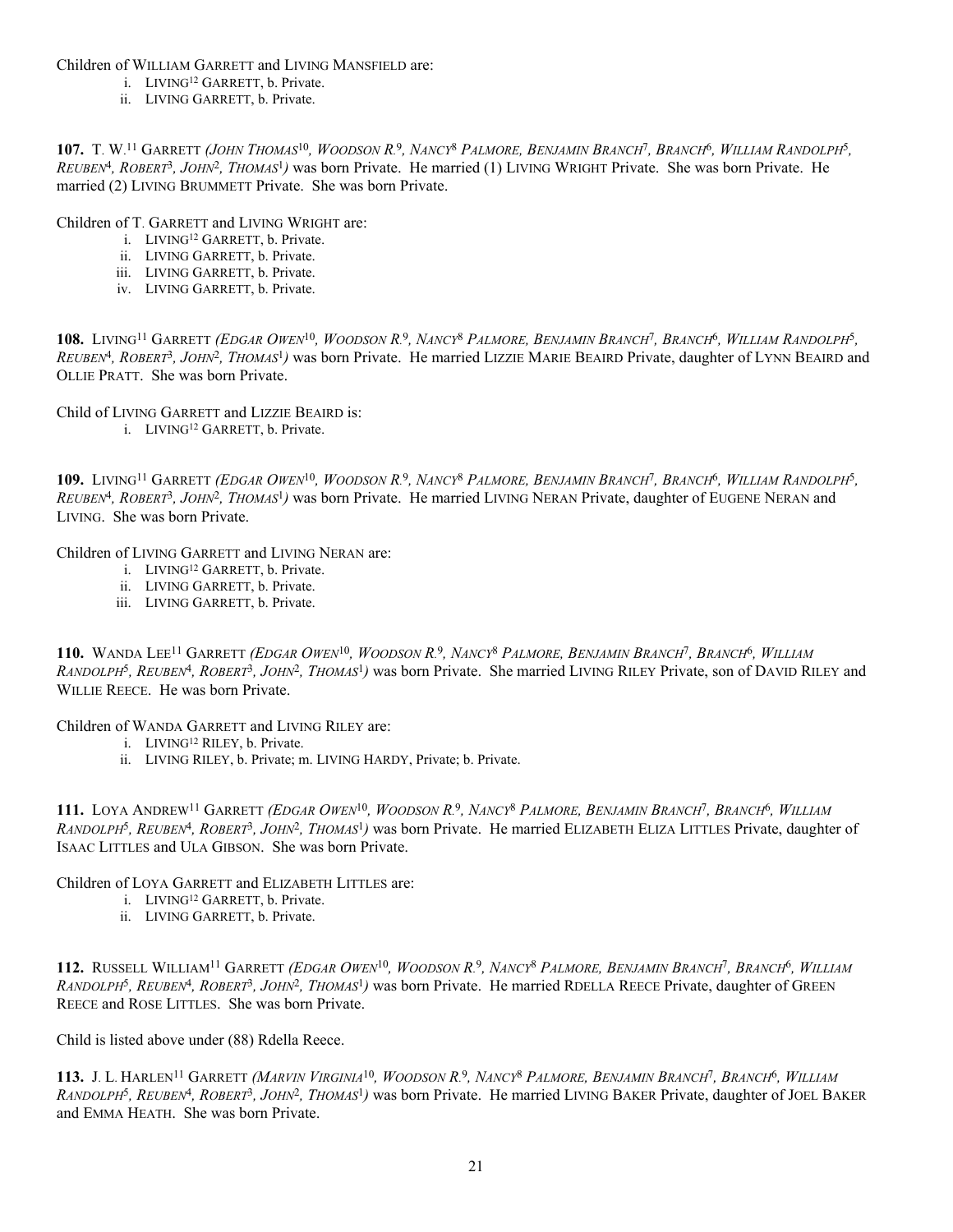Children of J. GARRETT and LIVING BAKER are:

- i. LIVING12 GARRETT, b. Private.
- ii. LIVING GARRETT, b. Private.
- iii. LIVING GARRETT, b. Private.

**114.** LIVING11 PALMORE *(ISAAC NEAL*10*, BENJAMIN JAMES*9*, BRANCH BENJAMIN*8*, BENJAMIN BRANCH*7*, BRANCH*6*, WILLIAM RANDOLPH*5*, REUBEN*4*, ROBERT*3*, JOHN*2*, THOMAS*1*)* was born Private. She married ALVIN C. MOSER Private. He was born Private.

Children of LIVING PALMORE and ALVIN MOSER are:

- i. LIVING12 MOSER, b. Private.
- ii. LIVING MOSER, b. Private.
- iii. LIVING MOSER, b. Private.
- iv. LIVING MOSER, b. Private.
- v. LIVING MOSER, b. Private.
- vi. LIVING MOSER, b. Private.

**115.** LUCY VIRGINIA11 PALMORE *(ISAAC NEAL*10*, BENJAMIN JAMES*9*, BRANCH BENJAMIN*8*, BENJAMIN BRANCH*7*, BRANCH*6*, WILLIAM RANDOLPH*5*, REUBEN*4*, ROBERT*3*, JOHN*2*, THOMAS*<sup>1</sup>*)426* was born December 1974 in Portland, OR*427*, and died August 20, 1912 in Dyer Co., TN*427*. She married HENRY FRANKLIN CHENEY*428*, son of MADISON CHENEY and CINDY DYKES. He was born August 18, 1908 in Shannon, MS*429*, and died November 02, 1993 in Oregon City, OR*429*.

Children of LUCY PALMORE and HENRY CHENEY are:

- i. LIVING12 CHENEY, b. Private.
- ii. LIVING CHENEY, b. Private.
- iii. LIVING CHENEY, b. Private.
- iv. LIVING CHENEY, b. Private.
- v. LIVING CHENEY, b. Private.
- vi. LIVING CHENEY, b. Private.
- vii. LIVING CHENEY, b. Private.
- viii. LIVING CHENEY, b. Private.
- ix. LIVING CHENEY, b. Private.
- x. LIVING CHENEY, b. Private.
- xi. LIVING CHENEY, b. Private.
- xii. LIVING CHENEY, b. Private.
- xiii. LIVING CHENEY, b. Private.

**116.** CATHERINE LOUISE11 PALMORE *(ISAAC NEAL*10*, BENJAMIN JAMES*9*, BRANCH BENJAMIN*8*, BENJAMIN BRANCH*7*, BRANCH*6*, WILLIAM RANDOLPH*5*, REUBEN*4*, ROBERT*3*, JOHN*2*, THOMAS*1*)* was born Private. She married THOMAS CHENEY Private. He was born Private.

Children of CATHERINE PALMORE and THOMAS CHENEY are:

- i. LIVING12 CHENEY, b. Private.
- ii. LIVING CHENEY, b. Private.
- iii. LIVING CHENEY, b. Private.
- iv. LIVING CHENEY, b. Private.
- v. LIVING CHENEY, b. Private.
- vi. LIVING CHENEY, b. Private.

**117.** LIVING11 BEAIRD *(EMMA LORRAINE*10 *PALMORE, BENJAMIN JAMES*9*, BRANCH BENJAMIN*8*, BENJAMIN BRANCH*7*, BRANCH*6*, WILLIAM RANDOLPH*5*, REUBEN*4*, ROBERT*3*, JOHN*2*, THOMAS*1*)* was born Private. She married LIVING REECE Private, son of JAMES REECE and IVA ROSS. He was born Private.

Children of LIVING BEAIRD and LIVING REECE are:

- i. LIVING12 REECE, b. Private; m. LIVING GEDDIE, Private; b. Private.
- ii. LIVING REECE, b. Private.
- iii. LIVING REECE, b. Private; m. LIVING FISHER, Private; b. Private.
- iv. LIVING REECE, b. Private; m. LIVING FISHER, Private; b. Private.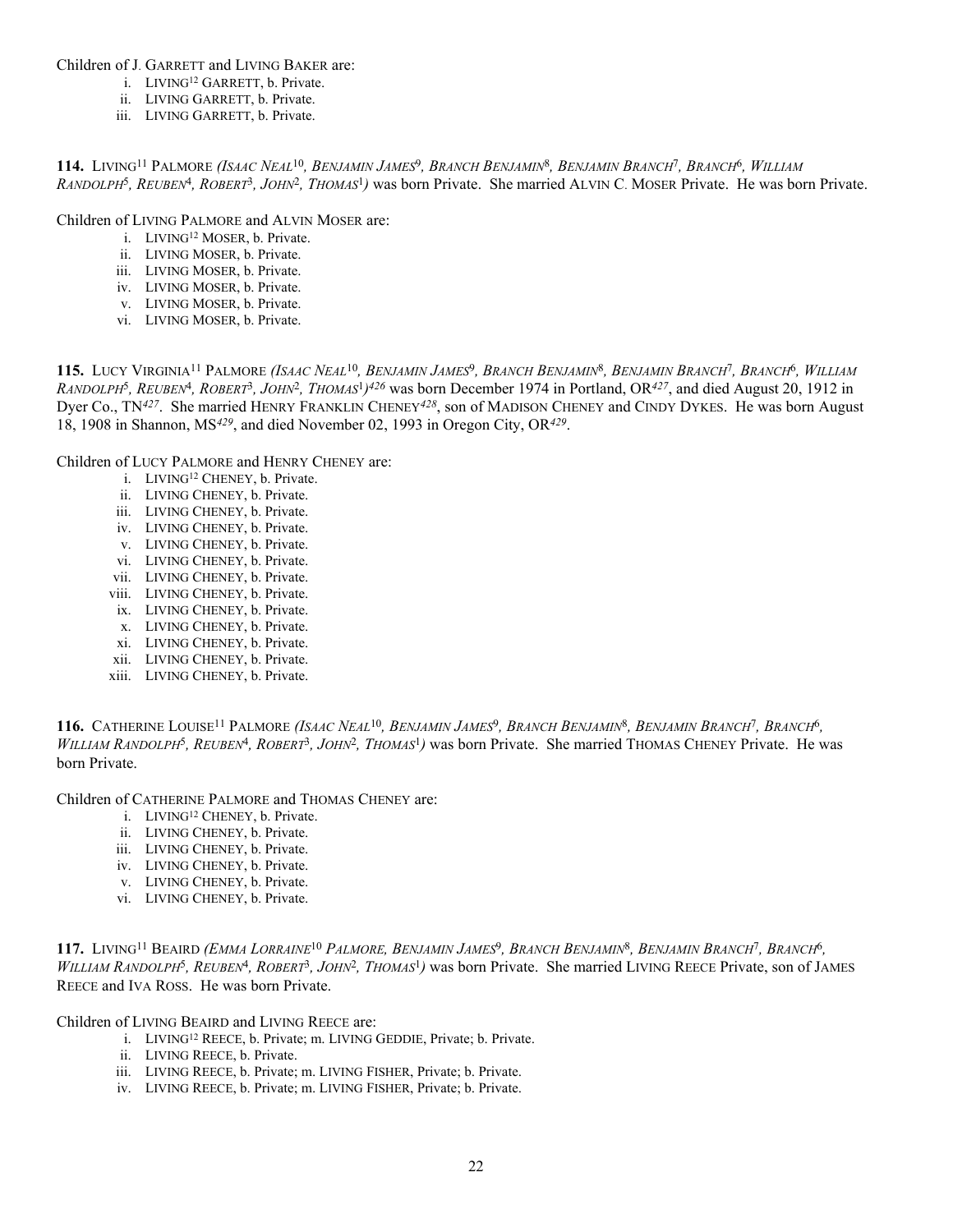**118.** LIVING11 BEAIRD *(EMMA LORRAINE*10 *PALMORE, BENJAMIN JAMES*9*, BRANCH BENJAMIN*8*, BENJAMIN BRANCH*7*, BRANCH*6*, WILLIAM RANDOLPH*5*, REUBEN*4*, ROBERT*3*, JOHN*2*, THOMAS*1*)* was born Private. He married LIVING JOHNSON Private, daughter of LIVING JOHNSON and LIVING RUSH. She was born Private.

Child of LIVING BEAIRD and LIVING JOHNSON is:

i. LIVING12 BEAIRD, b. Private; m. LIVING ROBERTS, Private; b. Private.

**119.** LIVING11 BEAIRD *(EMMA LORRAINE*10 *PALMORE, BENJAMIN JAMES*9*, BRANCH BENJAMIN*8*, BENJAMIN BRANCH*7*, BRANCH*6*, WILLIAM RANDOLPH*5*, REUBEN*4*, ROBERT*3*, JOHN*2*, THOMAS*1*)* was born Private. He married (1) LIVING BUSHART Private. She was born Private. He married (2) LIVING ARCHER Private. She was born Private.

Children of LIVING BEAIRD and LIVING BUSHART are:

- i. LIVING12 BEAIRD, b. Private.
- ii. LIVING BEAIRD, b. Private.
- iii. LIVING BEAIRD, b. Private.
- iv. LIVING BEAIRD, b. Private.

Child of LIVING BEAIRD and LIVING ARCHER is:

v. LIVING12 BEAIRD, b. Private.

**120.** LIVING11 BEAIRD *(EMMA LORRAINE*10 *PALMORE, BENJAMIN JAMES*9*, BRANCH BENJAMIN*8*, BENJAMIN BRANCH*7*, BRANCH*6*, WILLIAM RANDOLPH*5*, REUBEN*4*, ROBERT*3*, JOHN*2*, THOMAS*1*)* was born Private. She married LIVING REECE Private, son of JAMES REECE and IVA ROSS. He was born Private.

Child of LIVING BEAIRD and LIVING REECE is:

i. LIVING12 REECE, b. Private.

**121.** HELMER DELOISE11 BEAIRD *(EMMA LORRAINE*10 *PALMORE, BENJAMIN JAMES*9*, BRANCH BENJAMIN*8*, BENJAMIN BRANCH*7*, BRANCH*6*, WILLIAM RANDOLPH*5*, REUBEN*4*, ROBERT*3*, JOHN*2*, THOMAS*<sup>1</sup>*)430* was born June 16, 1919 in Crockett Co., TN*431*, and died October 26, 1988 in Crockett Co., TN*431*. She married (1) LEONARD HUMBERT Private, son of EDWARD HUMBERT and EUNICE PALMORE. He was born Private. She married (2) LIVING RILEY Private, son of DAVID RILEY and WILLIE REECE. He was born Private. She married (3) CALVIN SPEAKS Private. He was born Private.

Child of HELMER BEAIRD and LIVING RILEY is: i. LIVING12 RILEY, b. Private.

**122.** J. B. 11 BEAIRD *(EMMA LORRAINE*10 *PALMORE, BENJAMIN JAMES*9*, BRANCH BENJAMIN*8*, BENJAMIN BRANCH*7*, BRANCH*6*, WILLIAM RANDOLPH*5*, REUBEN*4*, ROBERT*3*, JOHN*2*, THOMAS*<sup>1</sup>*)432* was born October 30, 1920 in Crockett Co., TN*433*, and died November 01, 1988 in Crockett Co., TN*433*. He married LIVING MULLINS Private, daughter of EASLEY MULLINS and LIVING SCALLIONS. She was born Private.

Children of J. BEAIRD and LIVING MULLINS are:

- i. LIVING12 BEAIRD, b. Private; m. LIVING KLYCE, Private; b. Private.
- ii. LIVING BEAIRD, b. Private; m. LIVING HASTINGS, Private; b. Private.
- iii. LIVING BEAIRD, b. Private; m. LIVING MANNING, Private; b. Private.

**123.** LIVING11 GARRETT *(RUSSELL WILLIAM*11*, EDGAR OWEN*10*, WOODSON R.* <sup>9</sup>*, NANCY*8 *PALMORE, BENJAMIN BRANCH*7*, BRANCH*6*, WILLIAM RANDOLPH*5*, REUBEN*4*, ROBERT*3*, JOHN*2*, THOMAS*1*)* was born Private. He married LIVING CLEEK Private, daughter of ANDREW CLEEK and LIVING WILLIAMS. She was born Private.

Child of LIVING GARRETT and LIVING CLEEK is:

i. LIVING12 GARRETT, b. Private; m. LIVING BRUNDIGE, Private; b. Private.

*Generation No. 9*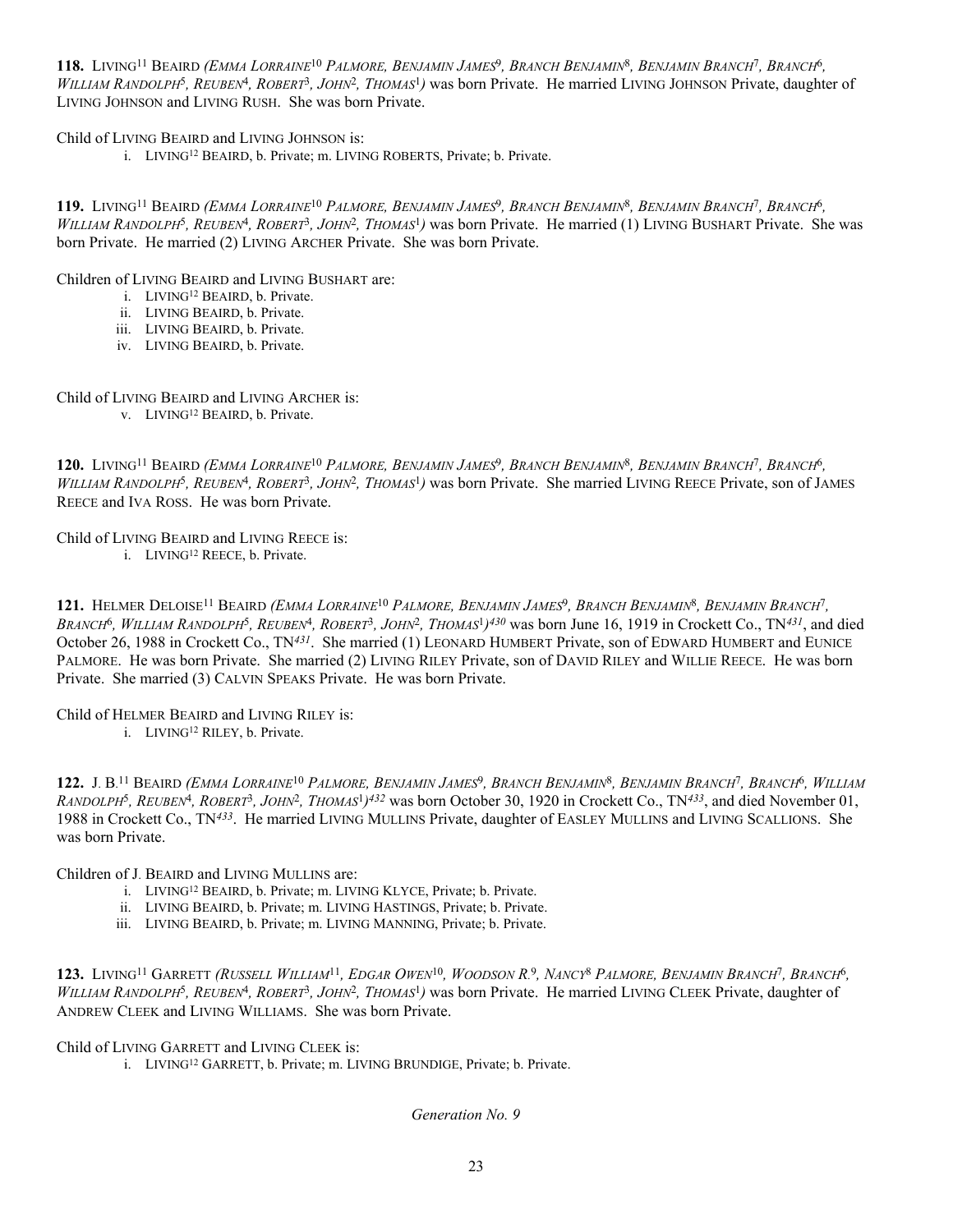**124.** GLORIA12 TOWNSEND *(RANDY*11*, MARY WOODARD*10 *PALMER, WILLIAM WOODARD*9*, MACK DANIEL*8 *PALMORE, JOSIAH*7*, COLEMAN*6*, THOMAS*5*, REUBEN*4*, ROBERT*3*, JOHN*2*, THOMAS*1*)* was born Private. She married UNKNOWN HANKS Private. He was born Private.

Child of GLORIA TOWNSEND and UNKNOWN HANKS is:

i. SHANE13 HANKS, b. Private.

**125.** WILLIAM MATHEW12 PALMER *(WILLIAM MATHEW*11*, WILLIAM MATHEW*10*, GEORGE MELVIN*9*, MACK DANIEL*8 *PALMORE, JOSIAH*7*, COLEMAN*6*, THOMAS*5*, REUBEN*4*, ROBERT*3*, JOHN*2*, THOMAS*1*)* was born Private. He married (1) GEORGINA SOPHIA LYSTICK Private. She was born Private. He married (2) KATHLEEN ANN HODGKINS Private, daughter of BEN HODGKINS and DORIS. She was born Private.

Children of WILLIAM PALMER and KATHLEEN HODGKINS are:

- i. WILLIAM MATHEW13 PALMER, b. Private.
- ii. BENJAMIN JOSEPH PALMER, b. Private.

**126.** GEORGE MELVIN12 PALMER *(GEORGE MELVIN*11*, WILLIAM MATHEW*10*, GEORGE MELVIN*9*, MACK DANIEL*8 *PALMORE, JOSIAH*7*, COLEMAN*6*, THOMAS*5*, REUBEN*4*, ROBERT*3*, JOHN*2*, THOMAS*1*)* was born Private. He married (1) DEBBIE UNKNOWN Private. She was born Private. He married (2) MARY DIMANO Private. She was born Private.

Children of GEORGE PALMER and DEBBIE UNKNOWN are:

- 128. i. TAMARA<sup>13</sup> PALMER, b. Private.
	- ii. GEOFFREY PALMER, b. Private.

**127.** RICHARD KEVIN12 PALMER *(GEORGE MELVIN*11*, WILLIAM MATHEW*10*, GEORGE MELVIN*9*, MACK DANIEL*8 *PALMORE, JOSIAH*7*, COLEMAN*6*, THOMAS*5*, REUBEN*4*, ROBERT*3*, JOHN*2*, THOMAS*1*)* was born Private. He married (1) CATHERINE CLENDENING Private. She was born Private. He married (2) KATHERINE GERALYN BILLINGS Private, daughter of GEORGE BILLINGS and KATHERINE LANG. She was born Private.

Children of RICHARD PALMER and CATHERINE CLENDENING are:

- i. BABY BOY13 PALMER, b. March 1976; d. March 1976.
	- ii. GEORGE MELVIN PALMER, b. Private.
- 129. iii. CINDY MARIE PALMER, b. Private.

## *Generation No. 10*

**128.** TAMARA13 PALMER *(GEORGE MELVIN*12*, GEORGE MELVIN*11*, WILLIAM MATHEW*10*, GEORGE MELVIN*9*, MACK DANIEL*8 *PALMORE, JOSIAH*7*, COLEMAN*6*, THOMAS*5*, REUBEN*4*, ROBERT*3*, JOHN*2*, THOMAS*1*)* was born Private. She married JASON COBBS Private. He was born Private.

Child of TAMARA PALMER and JASON COBBS is:

i. JADA RILEY14 COBBS, b. Private.

**129.** CINDY MARIE13 PALMER *(RICHARD KEVIN*12*, GEORGE MELVIN*11*, WILLIAM MATHEW*10*, GEORGE MELVIN*9*, MACK DANIEL*<sup>8</sup> *PALMORE, JOSIAH*7*, COLEMAN*6*, THOMAS*5*, REUBEN*4*, ROBERT*3*, JOHN*2*, THOMAS*1*)* was born Private. She married DAVID MILLS Private. He was born Private.

Children of CINDY PALMER and DAVID MILLS are:

- i. SABASTIAN CORNELIUS14 PALMER, b. Private.
- ii. TAYLOR GEORGIA PALMER, b. Private.

#### *Endnotes*

1. *LDS Records*, "Electronic."

2. Jean Vaugh-Hendricks (jim@edge.net], *Vaughn and Allied Families gedcom file on Rootsweb*, (Downloaded from Rootsweb.com),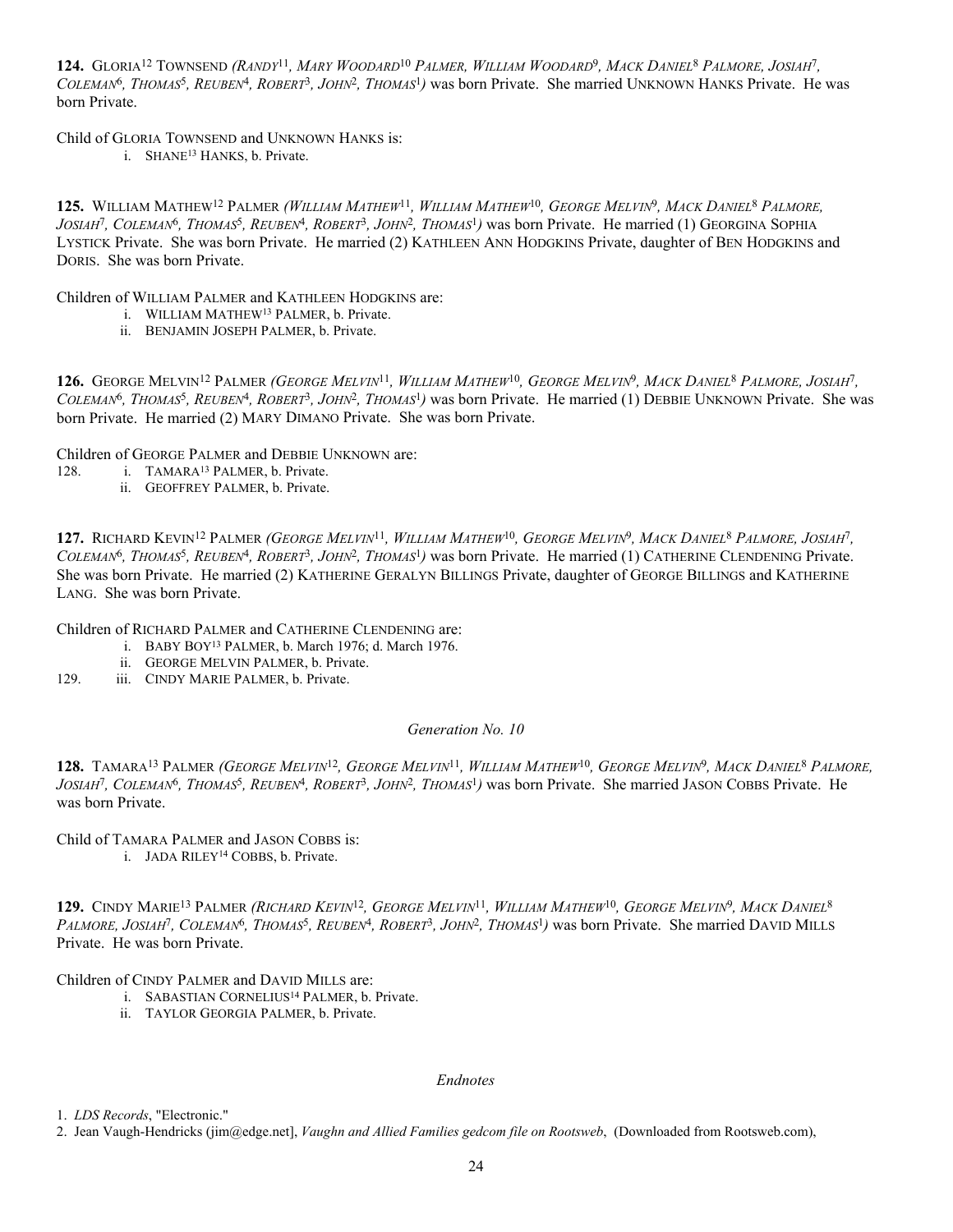"Electronic," Date of Import: Mar 24, 2002.

3. *LDS Records*, "Electronic," Husband's Name Reuben PALMER (AFN:RFRP-3G) Pedigree Born: 1729 Place: North Farnham, Richmond, Virginia Died: Place: Hickory, Missouri Married: Abt 1745 Place: Franklin, Floyd, Virginia Father: Robert PALMER (AFN:RFRP-75) Family Mother: Martha FREEMAN (AFN:RFRN-V9)--------------------------------------------------------------------------------Wife's Name Martha

(AFN:WNC8-XC) Pedigree Born: Abt 1732 Place: Franklin, Floyd, Virginia Married: Abt 1745 Place: Franklin, Floyd, Virginia. 4. Jean Vaugh-Hendricks (jim@edge.net], *Vaughn and Allied Families gedcom file on Rootsweb*, (Downloaded from Rootsweb.com), "Electronic."

5. *LDS Records*.

6. Jean Vaugh-Hendricks (jim@edge.net], *Vaughn and Allied Families gedcom file on Rootsweb*, (Downloaded from Rootsweb.com), "Electronic."

7. Jean Vaugh-Hendricks (jim@edge.net], *Vaughn and Allied Families gedcom file on Rootsweb*, (Downloaded from Rootsweb.com), "Electronic," Date of Import: Mar 24, 2002.

8. *LDS Records*, "Electronic."

9. Jean Vaugh-Hendricks (jim@edge.net], *Vaughn and Allied Families gedcom file on Rootsweb*, (Downloaded from Rootsweb.com), "Electronic," Date of Import: Mar 24, 2002.

10. Jean Vaugh-Hendricks (jim@edge.net], *Vaughn and Allied Families gedcom file on Rootsweb*, (Downloaded from Rootsweb.com), "Electronic."

11. Carol Palmer Wilke {cpwilke@apex.net}, *Palmer-Wilke Family File from rootsweb.com*, (Updated Sat Aug 25 18:32:56 2001).

12. Jean Vaugh-Hendricks (jim@edge.net], *Vaughn and Allied Families gedcom file on Rootsweb*, (Downloaded from Rootsweb.com), "Electronic," Date of Import: Mar 24, 2002.

13. Jean Vaugh-Hendricks (jim@edge.net], *Vaughn and Allied Families gedcom file on Rootsweb*, (Downloaded from Rootsweb.com), "Electronic."

14. Carol Palmer Wilke {cpwilke@apex.net}, *Palmer-Wilke Family File from rootsweb.com*, (Updated Sat Aug 25 18:32:56 2001).

15. Jean Vaugh-Hendricks (jim@edge.net], *Vaughn and Allied Families gedcom file on Rootsweb*, (Downloaded from Rootsweb.com), "Electronic," Date of Import: Mar 24, 2002.

16. Jean Vaugh-Hendricks (jim@edge.net], *Vaughn and Allied Families gedcom file on Rootsweb*, (Downloaded from Rootsweb.com), "Electronic."

17. Carol Palmer Wilke {cpwilke@apex.net}, *Palmer-Wilke Family File from rootsweb.com*, (Updated Sat Aug 25 18:32:56 2001).

18. Jean Vaugh-Hendricks (jim@edge.net], *Vaughn and Allied Families gedcom file on Rootsweb*, (Downloaded from Rootsweb.com), "Electronic," Date of Import: Mar 24, 2002.

19. Jean Vaugh-Hendricks (jim@edge.net], *Vaughn and Allied Families gedcom file on Rootsweb*, (Downloaded from Rootsweb.com), "Electronic."

20. Carol Palmer Wilke {cpwilke@apex.net}, *Palmer-Wilke Family File from rootsweb.com*, (Updated Sat Aug 25 18:32:56 2001).

21. Jean Vaugh-Hendricks (jim@edge.net], *Vaughn and Allied Families gedcom file on Rootsweb*, (Downloaded from Rootsweb.com), "Electronic," Date of Import: Mar 24, 2002.

22. Jean Vaugh-Hendricks (jim@edge.net], *Vaughn and Allied Families gedcom file on Rootsweb*, (Downloaded from Rootsweb.com), "Electronic."

23. Carol Palmer Wilke {cpwilke@apex.net}, *Palmer-Wilke Family File from rootsweb.com*, (Updated Sat Aug 25 18:32:56 2001).

24. Jean Vaugh-Hendricks (jim@edge.net], *Vaughn and Allied Families gedcom file on Rootsweb*, (Downloaded from Rootsweb.com), "Electronic," Date of Import: Mar 24, 2002.

25. Jean Vaugh-Hendricks (jim@edge.net], *Vaughn and Allied Families gedcom file on Rootsweb*, (Downloaded from Rootsweb.com), "Electronic."

26. Carol Palmer Wilke {cpwilke@apex.net}, *Palmer-Wilke Family File from rootsweb.com*, (Updated Sat Aug 25 18:32:56 2001).

27. Jean Vaugh-Hendricks (jim@edge.net], *Vaughn and Allied Families gedcom file on Rootsweb*, (Downloaded from Rootsweb.com), "Electronic," Date of Import: Mar 24, 2002.

28. Jean Vaugh-Hendricks (jim@edge.net], *Vaughn and Allied Families gedcom file on Rootsweb*, (Downloaded from Rootsweb.com), "Electronic."

29. Jean Vaugh-Hendricks (jim@edge.net], *Vaughn and Allied Families gedcom file on Rootsweb*, (Downloaded from Rootsweb.com), "Electronic," Date of Import: Mar 24, 2002.

30. Jean Vaugh-Hendricks (jim@edge.net], *Vaughn and Allied Families gedcom file on Rootsweb*, (Downloaded from Rootsweb.com), "Electronic."

31. Jean Vaugh-Hendricks (jim@edge.net], *Vaughn and Allied Families gedcom file on Rootsweb*, (Downloaded from Rootsweb.com), "Electronic," Date of Import: Mar 24, 2002.

32. Jean Vaugh-Hendricks (jim@edge.net], *Vaughn and Allied Families gedcom file on Rootsweb*, (Downloaded from Rootsweb.com), "Electronic."

33. Carol Palmer Wilke {cpwilke@apex.net}, *Palmer-Wilke Family File from rootsweb.com*, (Updated Sat Aug 25 18:32:56 2001), Frances is only sited in this genealogy.

34. Jean Vaugh-Hendricks (jim@edge.net], *Vaughn and Allied Families gedcom file on Rootsweb*, (Downloaded from Rootsweb.com), "Electronic," Date of Import: Mar 24, 2002.

35. Jean Vaugh-Hendricks (jim@edge.net], *Vaughn and Allied Families gedcom file on Rootsweb*, (Downloaded from Rootsweb.com), "Electronic."

36. Carol Palmer Wilke {cpwilke@apex.net}, *Palmer-Wilke Family File from rootsweb.com*, (Updated Sat Aug 25 18:32:56 2001).

37. Jean Vaugh-Hendricks (jim@edge.net], *Vaughn and Allied Families gedcom file on Rootsweb*, (Downloaded from Rootsweb.com), "Electronic."

38. *LDS Records*, "Electronic," Ancestral FileHusband's Name Thomas PALMER (AFN:RFRN-86) Born: 9 Nov 1745 Place: Amelia, Virginia Married: 26 Dec 1782 Place: Lunenberg, VirginiaWife's Name Phoebe WESTBROOK (AFN:1WXW-0JS) Born: Abt 1757 Place: ,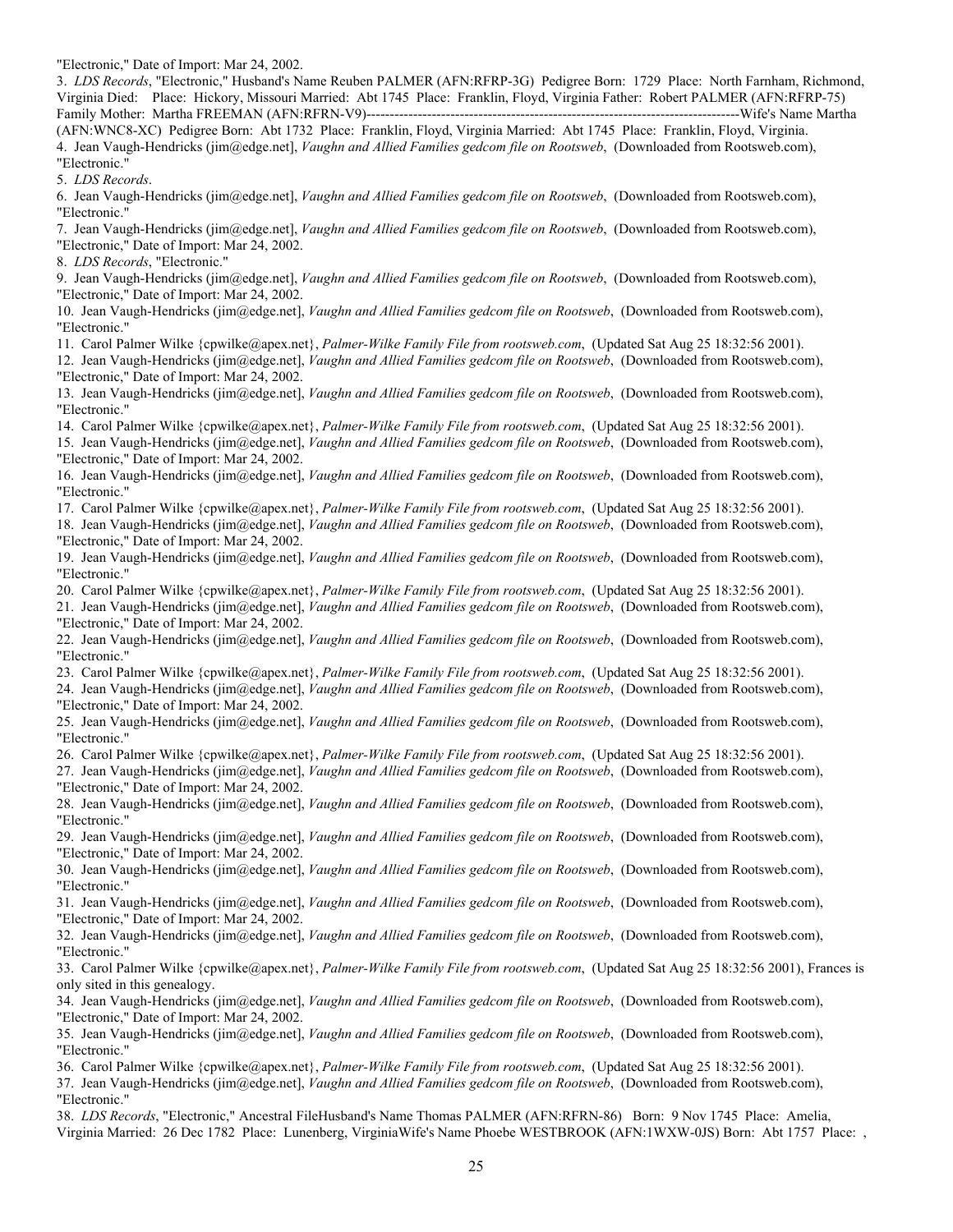Charlotte, Virginia Died: 25 Jun 1847 Place: , Montgomery, Alabama Married: 26 Dec 1782 Place: Lunenberg, Virginia Children1. Sex Name F Kesiah PALMER (AFN:1WXW-71W) Pedigree Born: Abt 1783 Place: , Charlotte, Virginia2. Sex Name M Coleman PALMER (AFN:1WXW-724) Born: Abt 1785 Place: , Charlotte, Virginia Died: 15 Oct 1864 Place:3. Sex Name M Josiah PALMER (AFN:1WXW-73B) Pedigree Born: Abt 1787 Place: , Lunenburg, Virginia Died: 1 Aug 1869 Place: , Montgomery, Alabama4. Sex Name F Mary PALMER (AFN:1WXW-74J) Pedigree Born: Abt 1789 Place: , Charlotte, Virginia5. Sex Name M Jesse PALMER (AFN:1WXW-75Q) Pedigree Born: Abt 1791 Place: , Charlotte, Virginia6. Sex Name M William PALMER (AFN:1WXW-76X) Born: Abt 1793 Place: , Charlotte, Virginia Died: 1865 Place:7. Sex Name F Martha PALMER (AFN:1WXW-775) Pedigree Born: Abt 1796 Place: , Charlotte, Virginia8. Sex Name M Thomas PALMER (AFN:1WXW-78C) Pedigree Born: Abt 1798 Place: , Charlotte, Virginia9. Sex Name F Elizabeth PALMER (AFN:1WXW-79K) Pedigree Born: Abt 1800 Place: , Charlotte, Virginia10. Sex Name F Parthena PALMER (AFN:1WXW-7C0) Pedigree Born: Abt 1804 Place: , Charlotte,.

39. Jean Vaugh-Hendricks (jim@edge.net], *Vaughn and Allied Families gedcom file on Rootsweb*, (Downloaded from Rootsweb.com), "Electronic," Date of Import: Mar 24, 2002.

40. *LDS Records*.

41. Davis Westbrook Family Tree, Descendants of Amos WestbrookGeneration No. 11. AMOS2 WESTBROOK (WILLIAM1)1 was born 1731 in Amelia County, Virginia, and died Abt. 1801 in Amelia County, Virginia. He married (1) SUSANNA OR SARAH 1755. She was born Abt. 1736, and died Bef. 1785. He married (2) ELIZABETH PALMER 25 March 1785 in Prince Edward County, Virginia, daughter of REUBAN PALMER and MARTHA (PATEY). She was born 1765 in Prince Edward County, Virginia, and died Unknown. Children of AMOS WESTBROOK and SUSANNA SARAH are:i. PHOEBE3 WESTBROOK, b. 1756; d. 25 June 1847, Montgomery, Alabama; m. THOMAS PALMER2, 18 December 1782; b. 1755, Prince Edward County, Virginia; d. 18 November 1826, Montgomery, Alabama.2. ii. FRANCES WESTBROOK, b. Abt. 1758; d. 1854, Charlotte, Virginia.iii. NANCY WESTBROOK, b. Abt. 1760; d. Unknown.3. iv. JOSIAH WESTBROOK, b. Bef. 1762, Virginia; d. Unknown, Charlotte, Virginia.

42. Jean Vaugh-Hendricks (jim@edge.net], *Vaughn and Allied Families gedcom file on Rootsweb*, (Downloaded from Rootsweb.com), "Electronic," Date of Import: Mar 24, 2002.

43. Marriages of Lunenburg County, Virginia 1746-1853.

44. *LDS Records*.

45. Various Parmer Family Bible Records, Montgomery, Alabama, http://ftp.rootsweb.com/pub/usgenweb/al/montgomery/bible/parmer.txt. 46. Jean Vaugh-Hendricks (jim@edge.net], *Vaughn and Allied Families gedcom file on Rootsweb*, (Downloaded from Rootsweb.com),

"Electronic," Date of Import: Mar 24, 2002.

47. *LDS Records*.

48. Jean Vaugh-Hendricks (jim@edge.net], *Vaughn and Allied Families gedcom file on Rootsweb*, (Downloaded from Rootsweb.com), "Electronic," Date of Import: Mar 24, 2002.

49. *LDS Records*.

50. Jean Vaugh-Hendricks (jim@edge.net], *Vaughn and Allied Families gedcom file on Rootsweb*, (Downloaded from Rootsweb.com), "Electronic," Date of Import: Mar 24, 2002.

51. *LDS Records*.

52. Jean Vaugh-Hendricks (jim@edge.net], *Vaughn and Allied Families gedcom file on Rootsweb*, (Downloaded from Rootsweb.com), "Electronic," Date of Import: Mar 24, 2002.

53. *LDS Records*.

54. Jean Vaugh-Hendricks (jim@edge.net], *Vaughn and Allied Families gedcom file on Rootsweb*, (Downloaded from Rootsweb.com), "Electronic," Date of Import: Mar 24, 2002.

55. *LDS Records*.

56. Jean Vaugh-Hendricks (jim@edge.net], *Vaughn and Allied Families gedcom file on Rootsweb*, (Downloaded from Rootsweb.com), "Electronic," Date of Import: Mar 24, 2002.

57. *LDS Records*.

58. Jean Vaugh-Hendricks (jim@edge.net], *Vaughn and Allied Families gedcom file on Rootsweb*, (Downloaded from Rootsweb.com), "Electronic," Date of Import: Mar 24, 2002.

59. *LDS Records*.

60. Jean Vaugh-Hendricks (jim@edge.net], *Vaughn and Allied Families gedcom file on Rootsweb*, (Downloaded from Rootsweb.com), "Electronic," Date of Import: Mar 24, 2002.

61. *LDS Records*, "Electronic."

62. Jean Vaugh-Hendricks (jim@edge.net], *Vaughn and Allied Families gedcom file on Rootsweb*, (Downloaded from Rootsweb.com), "Electronic."

63. Davis Westbrook Family Tree, FRANCES3 WESTBROOK (AMOS2, WILLIAM1)2 was born Abt. 1758, and died 1854 in Charlotte, Virginia. She married (1) WILLIAM RANDOLPH PALMER2 05 June 1781 in Lunenburg County, Virginia, son of REUBAN PALMER and MARTHA (PATEY). He was born 1752 in Lancaster, Virginia, and died 1789 in Prince Edward County, Virginia. She married (2) BENJAMIN LEWIS 21 March 1791. He died Unknown. Children of FRANCES WESTBROOK and WILLIAM PALMER are:i. NANCY4 PALMER, b. 1782, Charlotte, Virginia; d. Unknown; m. JOHN B. SHORTER, 11 December 1806, Charlotte, Virginia; d. 1850, Franklin County, Virginia.ii. BRANCH PALMER, b. 1784, Charlotte, Virginia; d. Abt. 1860; m. LUCY, Abt. 1803; d. Unknown.iii. BOOKER PALMER, b. 1786, Charlotte, Virginia; d. Unknown; m. MARTHA 'SARAH' MULLINGS, 19 December 1814, Charlotte, Virginia; d. Unknown.iv. WOODSON PALMER, b. 1788, Charlotte, Virginia; d. 1821, Smith County, Tennessee; m. DELILAH ROBERSON, 06 February 1809, Charlotte, Virginia; d. Unknown.. 64. *LDS Records*, "Electronic."

65. Davis Westbrook Family Tree, Descendants of Amos WestbrookGeneration No. 11. AMOS2 WESTBROOK (WILLIAM1)1 was born 1731 in Amelia County, Virginia, and died Abt. 1801 in Amelia County, Virginia. He married (1) SUSANNA OR SARAH 1755. She was born Abt. 1736, and died Bef. 1785. He married (2) ELIZABETH PALMER 25 March 1785 in Prince Edward County, Virginia, daughter of REUBAN PALMER and MARTHA (PATEY). She was born 1765 in Prince Edward County, Virginia, and died Unknown. Children of AMOS WESTBROOK and SUSANNA SARAH are:i. PHOEBE3 WESTBROOK, b. 1756; d. 25 June 1847, Montgomery, Alabama; m. THOMAS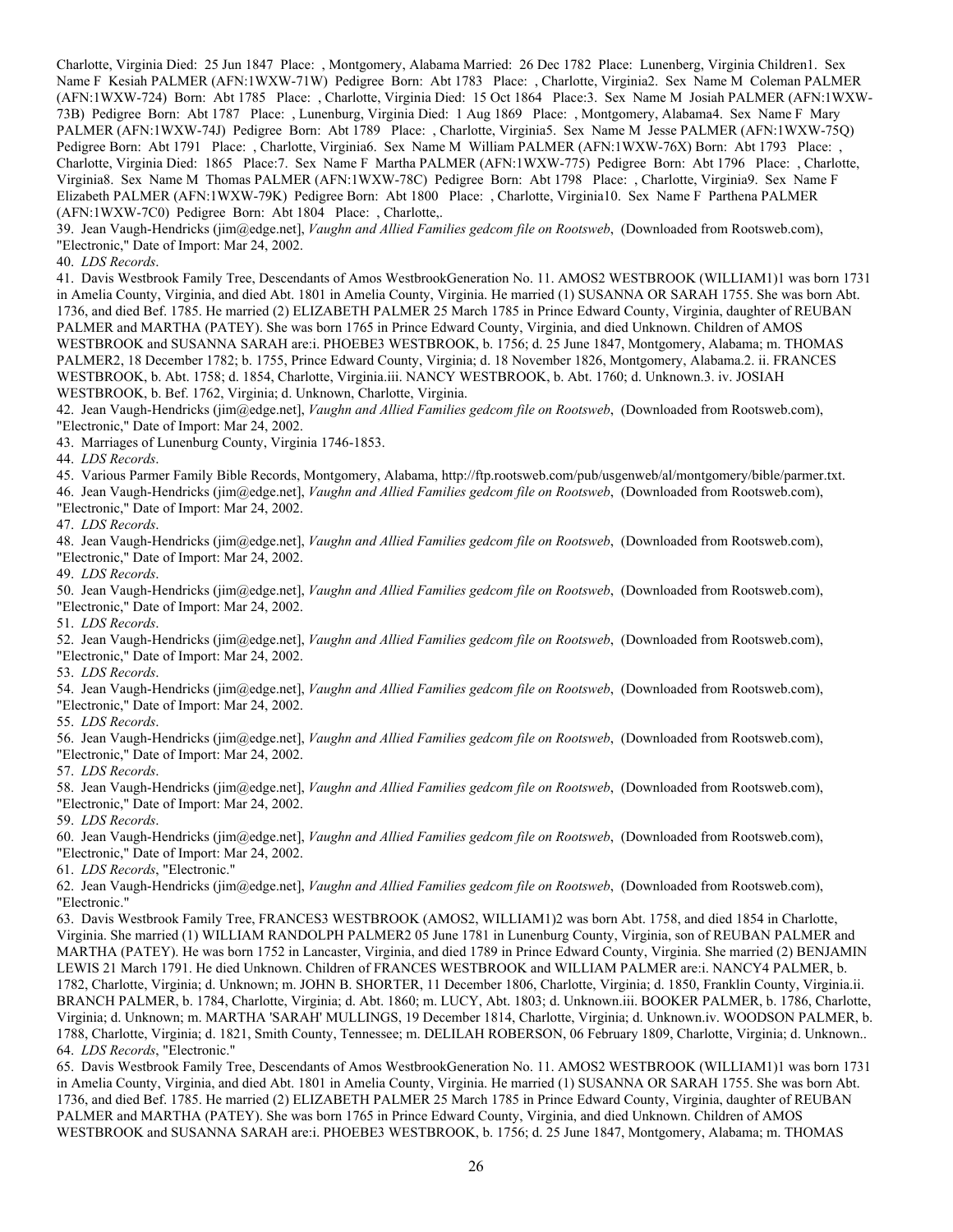PALMER2, 18 December 1782; b. 1755, Prince Edward County, Virginia; d. 18 November 1826, Montgomery, Alabama.2. ii. FRANCES WESTBROOK, b. Abt. 1758; d. 1854, Charlotte, Virginia.iii. NANCY WESTBROOK, b. Abt. 1760; d. Unknown.3. iv. JOSIAH WESTBROOK, b. Bef. 1762, Virginia; d. Unknown, Charlotte, Virginia.

66. *LDS Records*, "Electronic," Children of William Palmore and Frances Westbrook1. Sex M; Name Woodson PALMER (AFN:15HC-3KG) Pedigree Born: 1788 Place: Charlotte, Virginia2. Sex M; Name Branch PALMER (AFN:15HB-HKD) Born: 1784 Place: Charlotte, Virginia3. Sex F; Name Nancy PALMER (AFN:15HB-J7H) Born: 1782 Place: Charlotte, Virginia4. Sex M; Name Booker PALMER (AFN:BTH9-6V) Born: 1786 Place: , Charlotte, Virginia Died: Place: Franklin, Bedford, Virginia.

67. Davis Westbrook Family Tree, FRANCES3 WESTBROOK (AMOS2, WILLIAM1)2 was born Abt. 1758, and died 1854 in Charlotte, Virginia. She married (1) WILLIAM RANDOLPH PALMER2 05 June 1781 in Lunenburg County, Virginia, son of REUBAN PALMER and MARTHA (PATEY). He was born 1752 in Lancaster, Virginia, and died 1789 in Prince Edward County, Virginia. She married (2) BENJAMIN LEWIS 21 March 1791. He died Unknown. Children of FRANCES WESTBROOK and WILLIAM PALMER are:i. NANCY4 PALMER, b. 1782, Charlotte, Virginia; d. Unknown; m. JOHN B. SHORTER, 11 December 1806, Charlotte, Virginia; d. 1850, Franklin County, Virginia.ii. BRANCH PALMER, b. 1784, Charlotte, Virginia; d. Abt. 1860; m. LUCY, Abt. 1803; d. Unknown.iii. BOOKER PALMER, b. 1786, Charlotte, Virginia; d. Unknown; m. MARTHA 'SARAH' MULLINGS, 19 December 1814, Charlotte, Virginia; d. Unknown.iv. WOODSON PALMER, b. 1788, Charlotte, Virginia; d. 1821, Smith County, Tennessee; m. DELILAH ROBERSON, 06 February 1809, Charlotte, Virginia; d. Unknown.. 68. *LDS Records*, "Electronic."

69. Davis Westbrook Family Tree, WOODSON PALMER, b. 1788, Charlotte, Virginia; d. 1821, Smith County, Tennessee; m. DELILAH ROBERSON, 06 February 1809, Charlotte, Virginia; d. Unknown..

70. Jean Vaugh-Hendricks (jim@edge.net], *Vaughn and Allied Families gedcom file on Rootsweb*, (Downloaded from Rootsweb.com), "Electronic," Date of Import: Mar 24, 2002Calls him Randall.

71. Carol Palmer Wilke {cpwilke@apex.net}, *Palmer-Wilke Family File from rootsweb.com*, (Updated Sat Aug 25 18:32:56 2001), Calls him Randolph, and sites birth in Amelia County.

72. Jean Vaugh-Hendricks (jim@edge.net], *Vaughn and Allied Families gedcom file on Rootsweb*, (Downloaded from Rootsweb.com), "Electronic."

73. Jean Vaugh-Hendricks (jim@edge.net], *Vaughn and Allied Families gedcom file on Rootsweb*, (Downloaded from Rootsweb.com), "Electronic," Date of Import: Mar 24, 2002.

74. Davis Westbrook Family Tree, 1. AMOS2 WESTBROOK (WILLIAM1)1 was born 1731 in Amelia County, Virginia, and died Abt. 1801 in Amelia County, Virginia. He married (1) SUSANNA OR SARAH 1755. She was born Abt. 1736, and died Bef. 1785. He married (2) ELIZABETH PALMER 25 March 1785 in Prince Edward County, Virginia, daughter of REUBAN PALMER and MARTHA (PATEY). She was born 1765 in Prince Edward County, Virginia, and died Unknown.

75. *LDS Records*, "Electronic," Husband's Name William PALMER (AFN:RFRN-9C) Pedigree Born: 1760 Place: Amelia, Brunswick, Virginia Married: 5 Jan 1781 Place: Lancaster, Virginia Father: Reuben PALMER (AFN:RFRP-3G) Family Mother: Martha (AFN:WNC8- XC)--------------------------------------------------------------------------------Wife's Name Frances WESTBROOK (AFN:S23L-1W) Pedigree Born: Abt 1760 Place: Charlotte, Virginia Died: Abt 1851 Place: Married: 5 Jan 1781 Place: Lancaster, Virginia Father: Amos WESTBROOK (AFN:1WM8-KT2) Family Mother: Amos WESTBROOK (AFN:1WXW-0F6).

76. Jean Vaugh-Hendricks (jim@edge.net], *Vaughn and Allied Families gedcom file on Rootsweb*, (Downloaded from Rootsweb.com), "Electronic," Date of Import: Mar 24, 2002.

77. Davis Westbrook Family Tree, http://home.att.net/~bud.davis/davgen.htm, Descendants of Amos WestbrookGeneration No. 11. AMOS2 WESTBROOK (WILLIAM1)1 was born 1731 in Amelia County, Virginia, and died Abt. 1801 in Amelia County, Virginia. He married (1) SUSANNA OR SARAH 1755. She was born Abt. 1736, and died Bef. 1785. He married (2) ELIZABETH PALMER 25 March 1785 in Prince Edward County, Virginia, daughter of REUBAN PALMER and MARTHA (PATEY). She was born 1765 in Prince Edward County, Virginia, and died Unknown..

78. Davis Westbrook Family Tree, Descendants of Amos WestbrookGeneration No. 11. AMOS2 WESTBROOK (WILLIAM1)1 was born 1731 in Amelia County, Virginia, and died Abt. 1801 in Amelia County, Virginia. He married (1) SUSANNA OR SARAH 1755. She was born Abt. 1736, and died Bef. 1785. He married (2) ELIZABETH PALMER 25 March 1785 in Prince Edward County, Virginia, daughter of REUBAN PALMER and MARTHA (PATEY). She was born 1765 in Prince Edward County, Virginia, and died Unknown.Children of AMOS WESTBROOK and ELIZABETH PALMER are:v. ELIZABETH3 WESTBROOK, b. 1786, Virginia; d. Unknown.4. vi. ELIJAH 'LIGE' WESTBROOK, b. 01 June 1789, Charlotte, VA; d. 26 June 1852.vii. ELISHA WESTBROOK, b. 1790, Virginia; d. Unknown.viii. SALLY WESTBROOK, b. 1792, Virginia; d. Unknown.ix. JOHN WILLIAM WESTBROOK, b. 1794, Prince Edward County, Virginia; d. February 1879, Leinis, Tennessee; m. CHARLOTTE MOSLEY, 1827, Prince Edward County, Virginia; b. 1808; d. Unknown.

79. Davis Westbrook Family Tree, Descendants of Amos Westbrook JOHN WILLIAM WESTBROOK, b. 1794, Prince Edward County, Virginia; d. February 1879, Leinis, Tennessee; m. CHARLOTTE MOSLEY, 1827, Prince Edward County, Virginia; b. 1808; d. Unknown. 80. Davis Westbrook Family Tree, ELIJAH 'LIGE'3 WESTBROOK (AMOS2, WILLIAM1)4 was born 01 June 1789 in Charlotte, VA, and died 26 June 1852. He married MARY POLLY PALMER4 09 January 1813 in Warren County, Kentucky, daughter of PARMENAS PALMER and NANCY. She was born 1799, and died Abt. 1864 in Warren County, Kentuckey5..

81. Jean Vaugh-Hendricks (jim@edge.net], *Vaughn and Allied Families gedcom file on Rootsweb*, (Downloaded from Rootsweb.com), "Electronic," Date of Import: Mar 24, 2002.

82. Davis Westbrook Family Tree, ELIJAH 'LIGE'3 WESTBROOK (AMOS2, WILLIAM1)4 was born 01 June 1789 in Charlotte, VA, and died 26 June 1852. He married MARY POLLY PALMER4 09 January 1813 in Warren County, Kentucky, daughter of PARMENAS PALMER and NANCY. She was born 1799, and died Abt. 1864 in Warren County, Kentuckey5..

83. Davis Westbrook Family Tree, Descendants of Amos WestbrookGeneration No. 11. AMOS2 WESTBROOK (WILLIAM1)1 was born 1731 in Amelia County, Virginia, and died Abt. 1801 in Amelia County, Virginia. He married (1) SUSANNA OR SARAH 1755. She was born Abt. 1736, and died Bef. 1785. He married (2) ELIZABETH PALMER 25 March 1785 in Prince Edward County, Virginia, daughter of REUBAN PALMER and MARTHA (PATEY). She was born 1765 in Prince Edward County, Virginia, and died Unknown.Children of AMOS WESTBROOK and ELIZABETH PALMER are:v. ELIZABETH3 WESTBROOK, b. 1786, Virginia; d. Unknown.4. vi. ELIJAH 'LIGE' WESTBROOK, b. 01 June 1789, Charlotte, VA; d. 26 June 1852.vii. ELISHA WESTBROOK, b. 1790, Virginia; d. Unknown.viii. SALLY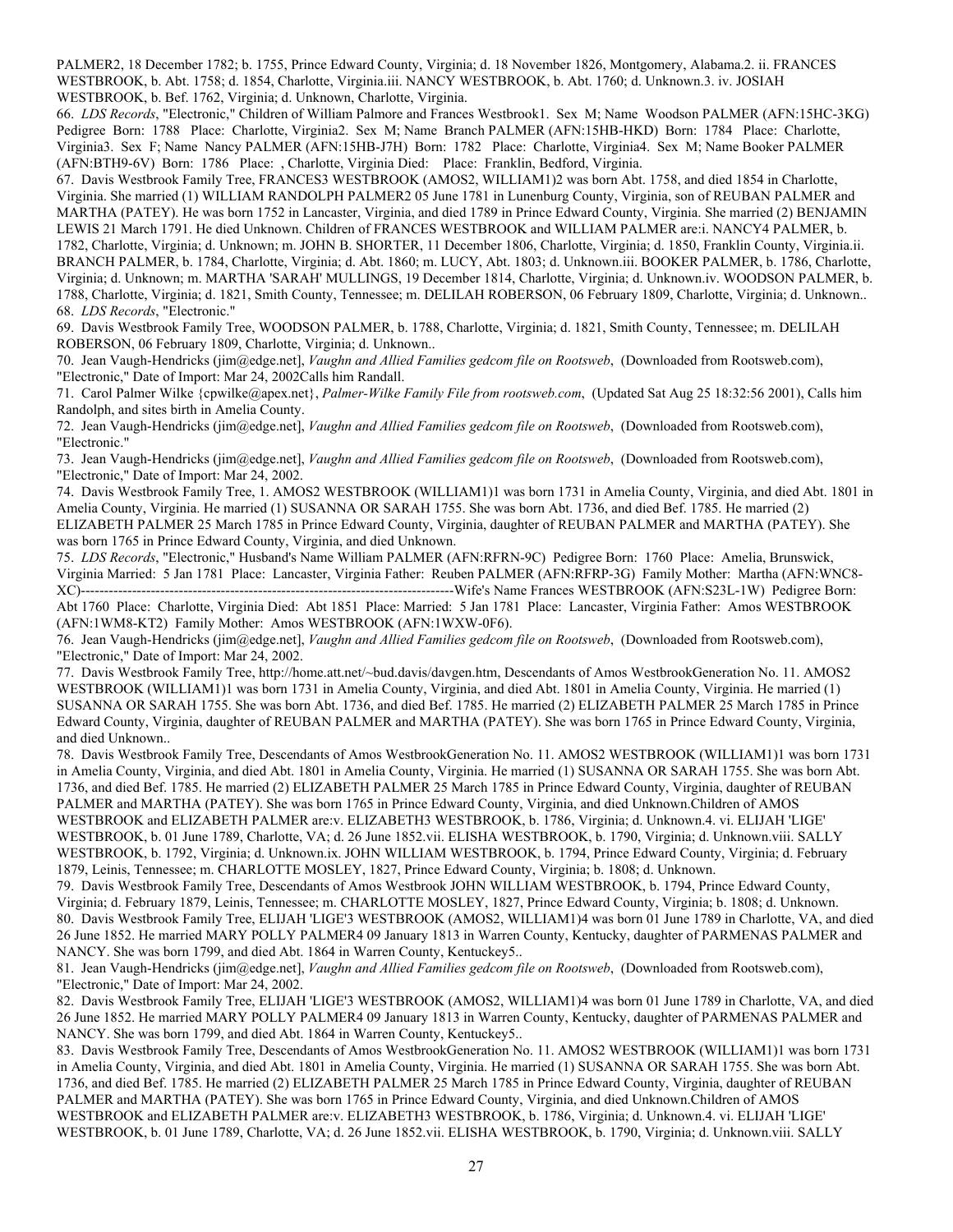WESTBROOK, b. 1792, Virginia; d. Unknown.ix. JOHN WILLIAM WESTBROOK, b. 1794, Prince Edward County, Virginia; d. February 1879, Leinis, Tennessee; m. CHARLOTTE MOSLEY, 1827, Prince Edward County, Virginia; b. 1808; d. Unknown.

84. Jean Vaugh-Hendricks (jim@edge.net], *Vaughn and Allied Families gedcom file on Rootsweb*, (Downloaded from Rootsweb.com), "Electronic," Date of Import: Mar 24, 2002.

85. *Personal recollection of Connie Marie Palmer Lawson*, Josiah Palmer had a brother named Coleman and he may be buried on Coleman's land.

86. 1860 Census: Virginia, Charlotte County, Denford Old Store Post Office, page 129.

87. 1850 Census: Virginia, Charlotte County, page 19B.

88. *LDS Records*.

89. *LDS Records*, "Electronic," AFN: 1WXW-724, Coleman PalmerMarriage: Spouse: Mary Lewis (AFN:1WXW-7HS)Marriage: 10 Oct 1806, Virginia.

90. Virginia Marriages: 1740-1850, COLEMAN PALMER MARY LEWIS 01 September 1806 Charlotte.

91. 1860 Census: Virginia, Charlotte County, Denford Old Store Post Office, page 129.

92. *LDS Records*.

93. Various Parmer Family Bible Records, Montgomery, Alabama, http://ftp.rootsweb.com/pub/usgenweb/al/montgomery/bible/parmer.txt, This

file was contributed and copyrighted by:Rae Venable CalvertJosiah Parmer was born 21 Sept. 1787 [Prince Edward Co., Va.]. 94. 1880 Census: Alabama, Montgomery County, Union Academy, Tennessee birthplace comes from information on this census: Information

on Tennessee as the birthplace for Mary Mosely comes from this census.

95. Jean Vaugh-Hendricks (jim@edge.net], *Vaughn and Allied Families gedcom file on Rootsweb*, (Downloaded from Rootsweb.com), "Electronic," Date of Import: Mar 24, 2002.

96. *LDS Records*.

97. Jean Vaugh-Hendricks (jim@edge.net], *Vaughn and Allied Families gedcom file on Rootsweb*, (Downloaded from Rootsweb.com), "Electronic," Date of Import: Mar 24, 2002.

98. *LDS Records*.

99. Jean Vaugh-Hendricks (jim@edge.net], *Vaughn and Allied Families gedcom file on Rootsweb*, (Downloaded from Rootsweb.com), "Electronic."

100. Davis Westbrook Family Tree, FRANCES3 WESTBROOK (AMOS2, WILLIAM1)2 was born Abt. 1758, and died 1854 in Charlotte, Virginia. She married (1) WILLIAM RANDOLPH PALMER2 05 June 1781 in Lunenburg County, Virginia, son of REUBAN PALMER and MARTHA (PATEY). He was born 1752 in Lancaster, Virginia, and died 1789 in Prince Edward County, Virginia. She married (2) BENJAMIN LEWIS 21 March 1791. He died Unknown. Children of FRANCES WESTBROOK and WILLIAM PALMER are:i. NANCY4 PALMER, b. 1782, Charlotte, Virginia; d. Unknown; m. JOHN B. SHORTER, 11 December 1806, Charlotte, Virginia; d. 1850, Franklin County, Virginia.ii. BRANCH PALMER, b. 1784, Charlotte, Virginia; d. Abt. 1860; m. LUCY, Abt. 1803; d. Unknown.iii. BOOKER PALMER, b. 1786, Charlotte, Virginia; d. Unknown; m. MARTHA 'SARAH' MULLINGS, 19 December 1814, Charlotte, Virginia; d. Unknown.iv. WOODSON PALMER, b. 1788, Charlotte, Virginia; d. 1821, Smith County, Tennessee; m. DELILAH ROBERSON, 06 February 1809, Charlotte, Virginia; d. Unknown.. 101. Jean Vaugh-Hendricks (jim@edge.net], *Vaughn and Allied Families gedcom file on Rootsweb*, (Downloaded from Rootsweb.com), "Electronic."

102. Davis Westbrook Family Tree, FRANCES3 WESTBROOK (AMOS2, WILLIAM1)2 was born Abt. 1758, and died 1854 in Charlotte, Virginia. She married (1) WILLIAM RANDOLPH PALMER2 05 June 1781 in Lunenburg County, Virginia, son of REUBAN PALMER and MARTHA (PATEY). He was born 1752 in Lancaster, Virginia, and died 1789 in Prince Edward County, Virginia. She married (2) BENJAMIN LEWIS 21 March 1791. He died Unknown. Children of FRANCES WESTBROOK and WILLIAM PALMER are:i. NANCY4 PALMER, b. 1782, Charlotte, Virginia; d. Unknown; m. JOHN B. SHORTER, 11 December 1806, Charlotte, Virginia; d. 1850, Franklin County, Virginia.ii. BRANCH PALMER, b. 1784, Charlotte, Virginia; d. Abt. 1860; m. LUCY, Abt. 1803; d. Unknown.iii. BOOKER PALMER, b. 1786, Charlotte, Virginia; d. Unknown; m. MARTHA 'SARAH' MULLINGS, 19 December 1814, Charlotte, Virginia; d. Unknown.iv. WOODSON PALMER, b. 1788, Charlotte, Virginia; d. 1821, Smith County, Tennessee; m. DELILAH ROBERSON, 06 February 1809, Charlotte, Virginia; d. Unknown.. 103. Jean Vaugh-Hendricks (jim@edge.net], *Vaughn and Allied Families gedcom file on Rootsweb*, (Downloaded from Rootsweb.com), "Electronic," Date of Import: Mar 24, 2002.

104. Jean Vaugh-Hendricks (jim@edge.net], *Vaughn and Allied Families gedcom file on Rootsweb*, (Downloaded from Rootsweb.com), "Electronic."

105. Jean Vaugh-Hendricks (jim@edge.net], *Vaughn and Allied Families gedcom file on Rootsweb*, (Downloaded from Rootsweb.com), "Electronic," Date of Import: Mar 24, 2002.

106. Jean Vaugh-Hendricks (jim@edge.net], *Vaughn and Allied Families gedcom file on Rootsweb*, (Downloaded from Rootsweb.com), "Electronic."

107. Jean Vaugh-Hendricks (jim@edge.net], *Vaughn and Allied Families gedcom file on Rootsweb*, (Downloaded from Rootsweb.com), "Electronic," Date of Import: Mar 24, 2002.

108. *LDS Records*, "Electronic."

109. Jean Vaugh-Hendricks (jim@edge.net], *Vaughn and Allied Families gedcom file on Rootsweb*, (Downloaded from Rootsweb.com), "Electronic."

110. Jean Vaugh-Hendricks (jim@edge.net], *Vaughn and Allied Families gedcom file on Rootsweb*, (Downloaded from Rootsweb.com), "Electronic," Date of Import: Mar 24, 2002.

111. Jean Vaugh-Hendricks (jim@edge.net], *Vaughn and Allied Families gedcom file on Rootsweb*, (Downloaded from Rootsweb.com), "Electronic."

112. Jean Vaugh-Hendricks (jim@edge.net], *Vaughn and Allied Families gedcom file on Rootsweb*, (Downloaded from Rootsweb.com), "Electronic," Date of Import: Mar 24, 2002.

113. Jean Vaugh-Hendricks (jim@edge.net], *Vaughn and Allied Families gedcom file on Rootsweb*, (Downloaded from Rootsweb.com), "Electronic."

114. Jean Vaugh-Hendricks (jim@edge.net], *Vaughn and Allied Families gedcom file on Rootsweb*, (Downloaded from Rootsweb.com),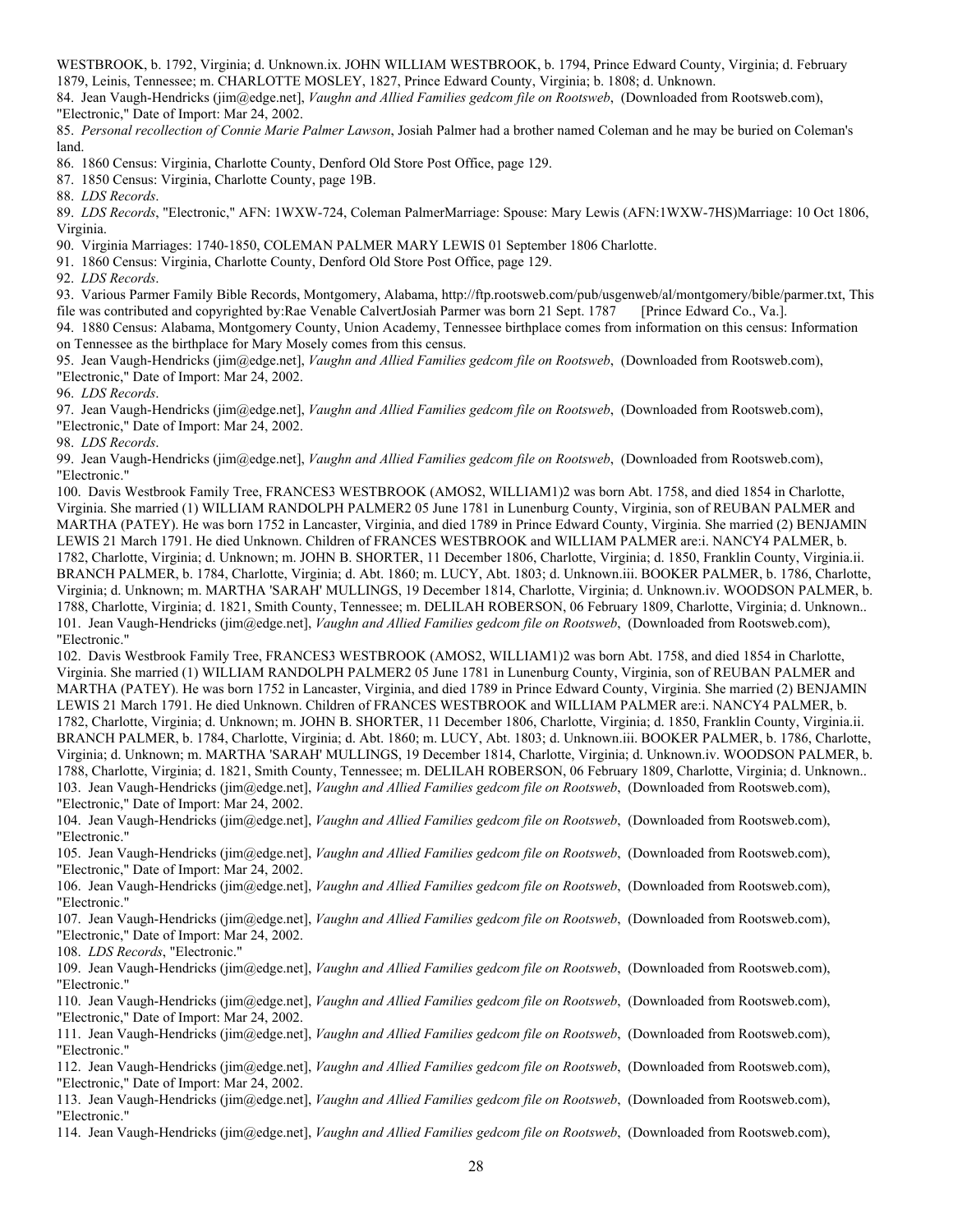"Electronic," Date of Import: Mar 24, 2002.

115. Jean Vaugh-Hendricks (jim@edge.net], *Vaughn and Allied Families gedcom file on Rootsweb*, (Downloaded from Rootsweb.com), "Electronic."

116. Jean Vaugh-Hendricks (jim@edge.net], *Vaughn and Allied Families gedcom file on Rootsweb*, (Downloaded from Rootsweb.com), "Electronic," Date of Import: Mar 24, 2002.

117. Jean Vaugh-Hendricks (jim@edge.net], *Vaughn and Allied Families gedcom file on Rootsweb*, (Downloaded from Rootsweb.com), "Electronic."

118. Jean Vaugh-Hendricks (jim@edge.net], *Vaughn and Allied Families gedcom file on Rootsweb*, (Downloaded from Rootsweb.com), "Electronic," Date of Import: Mar 24, 2002.

119. *LDS Records*.

120. Davis Westbrook Family Tree, FRANCES3 WESTBROOK (AMOS2, WILLIAM1)2 was born Abt. 1758, and died 1854 in Charlotte, Virginia. She married (1) WILLIAM RANDOLPH PALMER2 05 June 1781 in Lunenburg County, Virginia, son of REUBAN PALMER and MARTHA (PATEY). He was born 1752 in Lancaster, Virginia, and died 1789 in Prince Edward County, Virginia. She married (2) BENJAMIN LEWIS 21 March 1791. He died Unknown. Children of FRANCES WESTBROOK and WILLIAM PALMER are:i. NANCY4 PALMER, b. 1782, Charlotte, Virginia; d. Unknown; m. JOHN B. SHORTER, 11 December 1806, Charlotte, Virginia; d. 1850, Franklin County, Virginia.ii. BRANCH PALMER, b. 1784, Charlotte, Virginia; d. Abt. 1860; m. LUCY, Abt. 1803; d. Unknown.iii. BOOKER PALMER, b. 1786, Charlotte, Virginia; d. Unknown; m. MARTHA 'SARAH' MULLINGS, 19 December 1814, Charlotte, Virginia; d. Unknown.iv. WOODSON PALMER, b. 1788, Charlotte, Virginia; d. 1821, Smith County, Tennessee; m. DELILAH ROBERSON, 06 February 1809, Charlotte, Virginia; d. Unknown.. 121. Jean Vaugh-Hendricks (jim@edge.net], *Vaughn and Allied Families gedcom file on Rootsweb*, (Downloaded from Rootsweb.com), "Electronic."

122. Jean Vaugh-Hendricks (jim@edge.net], *Vaughn and Allied Families gedcom file on Rootsweb*, (Downloaded from Rootsweb.com), "Electronic," Date of Import: Mar 24, 2002.

123. Jean Vaugh-Hendricks (jim@edge.net], *Vaughn and Allied Families gedcom file on Rootsweb*, (Downloaded from Rootsweb.com), "Electronic."

124. Jean Vaugh-Hendricks (jim@edge.net], *Vaughn and Allied Families gedcom file on Rootsweb*, (Downloaded from Rootsweb.com), "Electronic," Date of Import: Mar 24, 2002.

125. 1810 Census: Charlotte County, Virginia, page 487.

126. Jean Vaugh-Hendricks (jim@edge.net], *Vaughn and Allied Families gedcom file on Rootsweb*, (Downloaded from Rootsweb.com), "Electronic," Date of Import: Mar 24, 2002.

127. *LDS Records*, "Electronic."

128. Davis Westbrook Family Tree, FRANCES3 WESTBROOK (AMOS2, WILLIAM1)2 was born Abt. 1758, and died 1854 in Charlotte, Virginia. She married (1) WILLIAM RANDOLPH PALMER2 05 June 1781 in Lunenburg County, Virginia, son of REUBAN PALMER and MARTHA (PATEY). He was born 1752 in Lancaster, Virginia, and died 1789 in Prince Edward County, Virginia. She married (2) BENJAMIN LEWIS 21 March 1791. He died Unknown. Children of FRANCES WESTBROOK and WILLIAM PALMER are:i. NANCY4 PALMER, b. 1782, Charlotte, Virginia; d. Unknown; m. JOHN B. SHORTER, 11 December 1806, Charlotte, Virginia; d. 1850, Franklin County, Virginia.ii. BRANCH PALMER, b. 1784, Charlotte, Virginia; d. Abt. 1860; m. LUCY, Abt. 1803; d. Unknown.iii. BOOKER PALMER, b. 1786, Charlotte, Virginia; d. Unknown; m. MARTHA 'SARAH' MULLINGS, 19 December 1814, Charlotte, Virginia; d. Unknown.iv. WOODSON PALMER, b. 1788, Charlotte, Virginia; d. 1821, Smith County, Tennessee; m. DELILAH ROBERSON, 06 February 1809, Charlotte, Virginia; d. Unknown.. 129. Virginia Marriages: 1740-1850, BOOKER PALMOUR MARTHA MULLINGS 19 December 1814 Charlotte.

130. Virginia Marriages: 1740-1850, BOOKER PALMORE SALLY MULLINGS 08 November 1817 Charlotte.

131. Jean Vaugh-Hendricks (jim@edge.net], *Vaughn and Allied Families gedcom file on Rootsweb*, (Downloaded from Rootsweb.com), "Electronic," Date of Import: Mar 24, 2002.

132. Jean Vaugh-Hendricks (jim@edge.net], *Vaughn and Allied Families gedcom file on Rootsweb*, (Downloaded from Rootsweb.com), "Electronic."

133. Jean Vaugh-Hendricks (jim@edge.net], *Vaughn and Allied Families gedcom file on Rootsweb*, (Downloaded from Rootsweb.com), "Electronic," Date of Import: Mar 24, 2002.

134. Jean Vaugh-Hendricks (jim@edge.net], *Vaughn and Allied Families gedcom file on Rootsweb*, (Downloaded from Rootsweb.com), "Electronic."

135. Jean Vaugh-Hendricks (jim@edge.net], *Vaughn and Allied Families gedcom file on Rootsweb*, (Downloaded from Rootsweb.com), "Electronic," Date of Import: Mar 24, 2002.

136. Jean Vaugh-Hendricks (jim@edge.net], *Vaughn and Allied Families gedcom file on Rootsweb*, (Downloaded from Rootsweb.com), "Electronic."

137. Jean Vaugh-Hendricks (jim@edge.net], *Vaughn and Allied Families gedcom file on Rootsweb*, (Downloaded from Rootsweb.com), "Electronic," Date of Import: Mar 24, 2002.

138. Jean Vaugh-Hendricks (jim@edge.net], *Vaughn and Allied Families gedcom file on Rootsweb*, (Downloaded from Rootsweb.com), "Electronic."

139. Jean Vaugh-Hendricks (jim@edge.net], *Vaughn and Allied Families gedcom file on Rootsweb*, (Downloaded from Rootsweb.com), "Electronic," Date of Import: Mar 24, 2002.

140. Davis Westbrook Family Tree, Descendants of Amos WestbrookGeneration No. 11. AMOS2 WESTBROOK (WILLIAM1)1 was born 1731 in Amelia County, Virginia, and died Abt. 1801 in Amelia County, Virginia. He married (1) SUSANNA OR SARAH 1755. She was born Abt. 1736, and died Bef. 1785. He married (2) ELIZABETH PALMER 25 March 1785 in Prince Edward County, Virginia, daughter of REUBAN PALMER and MARTHA (PATEY). She was born 1765 in Prince Edward County, Virginia, and died Unknown.Children of AMOS WESTBROOK and ELIZABETH PALMER are:v. ELIZABETH3 WESTBROOK, b. 1786, Virginia; d. Unknown.4. vi. ELIJAH 'LIGE' WESTBROOK, b. 01 June 1789, Charlotte, VA; d. 26 June 1852.vii. ELISHA WESTBROOK, b. 1790, Virginia; d. Unknown.viii. SALLY WESTBROOK, b. 1792, Virginia; d. Unknown.ix. JOHN WILLIAM WESTBROOK, b. 1794, Prince Edward County, Virginia; d. February 1879, Leinis, Tennessee; m. CHARLOTTE MOSLEY, 1827, Prince Edward County, Virginia; b. 1808; d. Unknown.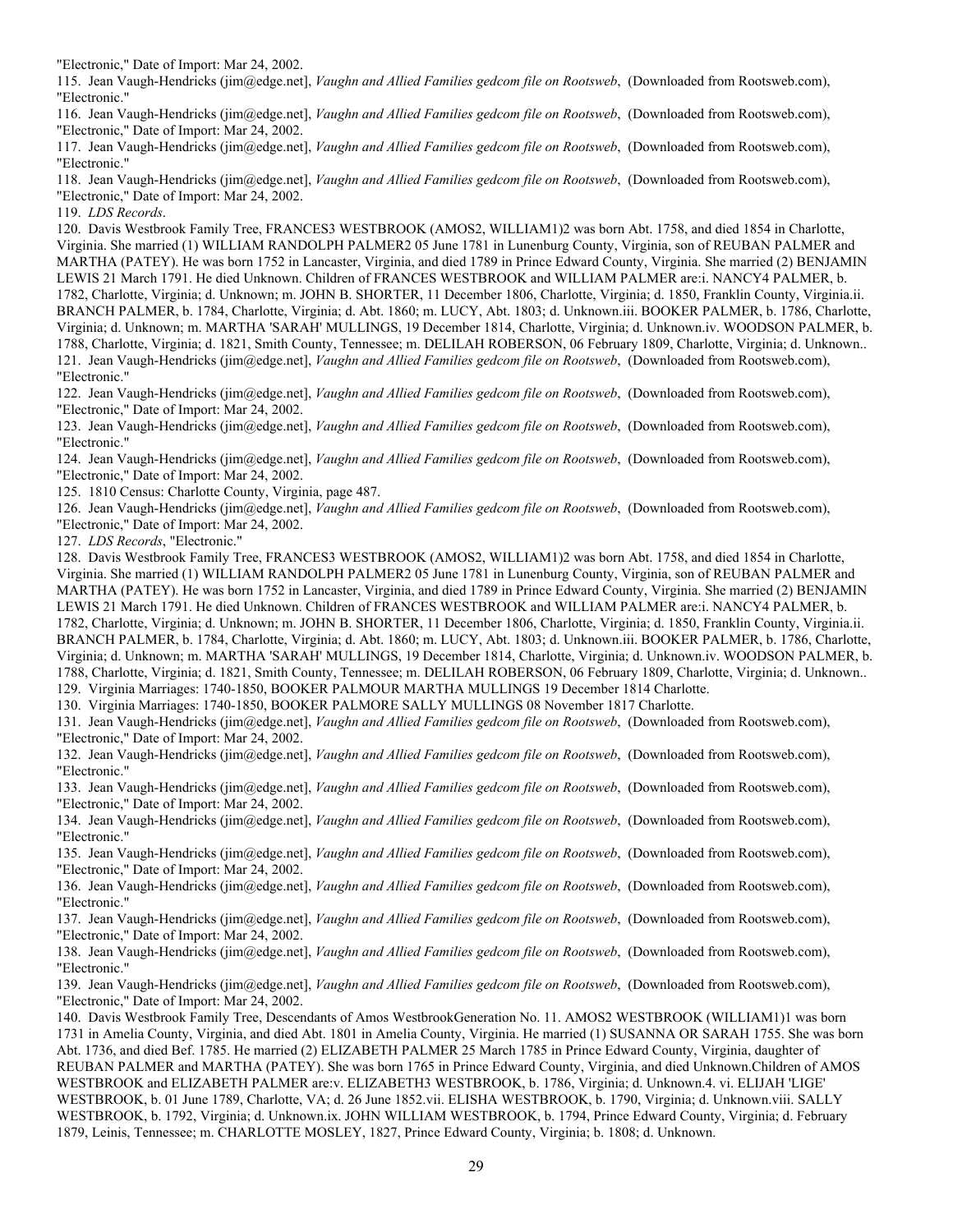141. Davis Westbrook Family Tree, ELIJAH 'LIGE'3 WESTBROOK (AMOS2, WILLIAM1)4 was born 01 June 1789 in Charlotte, VA, and died 26 June 1852. He married MARY POLLY PALMER4 09 January 1813 in Warren County, Kentucky, daughter of PARMENAS PALMER and NANCY. She was born 1799, and died Abt. 1864 in Warren County, Kentuckey5..

142. Davis Westbrook Family Tree, ELIJAH 'LIGE'3 WESTBROOK (AMOS2, WILLIAM1)4 was born 01 June 1789 in Charlotte, VA, and died 26 June 1852. He married MARY POLLY PALMER4 09 January 1813 in Warren County, Kentucky, daughter of PARMENAS PALMER and NANCY. She was born 1799, and died Abt. 1864 in Warren County, Kentuckey5..

143. *Personal recollection of Connie Marie Palmer Lawson*.

144. 1860 Census: Virginia, Charlotte County, Rough Creek Post Office, page 124.

145. International Genealogical Index, Batch #7611912.

146. Virginia Marriages: 1740-1850, JOSIAH PALMER MARTHA J. JUSTICE 08 August 1836 Charlotte.

147. 1860 Census: Virginia, Charlotte County, Rough Creek Post Office, page 124.

148. Virginia Marriages: 1740-1850, JOHN T. PALMORE JOANNA ENCOME 27 August 1850 Charlotte.

149. Jean Vaugh-Hendricks (jim@edge.net], *Vaughn and Allied Families gedcom file on Rootsweb*, (Downloaded from Rootsweb.com), "Electronic," Date of Import: Mar 24, 2002.

150. Jean Vaugh-Hendricks (jim@edge.net], *Vaughn and Allied Families gedcom file on Rootsweb*, (Downloaded from Rootsweb.com), "Electronic."

151. Jean Vaugh-Hendricks (jim@edge.net], *Vaughn and Allied Families gedcom file on Rootsweb*, (Downloaded from Rootsweb.com), "Electronic," Date of Import: Mar 24, 2002.

152. Jean Vaugh-Hendricks (jim@edge.net], *Vaughn and Allied Families gedcom file on Rootsweb*, (Downloaded from Rootsweb.com), "Electronic."

153. Jean Vaugh-Hendricks (jim@edge.net], *Vaughn and Allied Families gedcom file on Rootsweb*, (Downloaded from Rootsweb.com), "Electronic," Date of Import: Mar 24, 2002.

154. Jean Vaugh-Hendricks (jim@edge.net], *Vaughn and Allied Families gedcom file on Rootsweb*, (Downloaded from Rootsweb.com), "Electronic."

155. Jean Vaugh-Hendricks (jim@edge.net], *Vaughn and Allied Families gedcom file on Rootsweb*, (Downloaded from Rootsweb.com), "Electronic," Date of Import: Mar 24, 2002.

156. Jean Vaugh-Hendricks (jim@edge.net], *Vaughn and Allied Families gedcom file on Rootsweb*, (Downloaded from Rootsweb.com), "Electronic."

157. Jean Vaugh-Hendricks (jim@edge.net], *Vaughn and Allied Families gedcom file on Rootsweb*, (Downloaded from Rootsweb.com), "Electronic," Date of Import: Mar 24, 2002.

158. Jean Vaugh-Hendricks (jim@edge.net], *Vaughn and Allied Families gedcom file on Rootsweb*, (Downloaded from Rootsweb.com), "Electronic."

159. Jean Vaugh-Hendricks (jim@edge.net], *Vaughn and Allied Families gedcom file on Rootsweb*, (Downloaded from Rootsweb.com), "Electronic," Date of Import: Mar 24, 2002.

160. Jean Vaugh-Hendricks (jim@edge.net], *Vaughn and Allied Families gedcom file on Rootsweb*, (Downloaded from Rootsweb.com), "Electronic."

161. Jean Vaugh-Hendricks (jim@edge.net], *Vaughn and Allied Families gedcom file on Rootsweb*, (Downloaded from Rootsweb.com), "Electronic," Date of Import: Mar 24, 2002.

162. Jean Vaugh-Hendricks (jim@edge.net], *Vaughn and Allied Families gedcom file on Rootsweb*, (Downloaded from Rootsweb.com), "Electronic."

163. Jean Vaugh-Hendricks (jim@edge.net], *Vaughn and Allied Families gedcom file on Rootsweb*, (Downloaded from Rootsweb.com), "Electronic," Date of Import: Mar 24, 2002.

164. Jean Vaugh-Hendricks (jim@edge.net], *Vaughn and Allied Families gedcom file on Rootsweb*, (Downloaded from Rootsweb.com), "Electronic."

165. Jean Vaugh-Hendricks (jim@edge.net], *Vaughn and Allied Families gedcom file on Rootsweb*, (Downloaded from Rootsweb.com), "Electronic," Date of Import: Mar 24, 2002.

166. Jean Vaugh-Hendricks (jim@edge.net], *Vaughn and Allied Families gedcom file on Rootsweb*, (Downloaded from Rootsweb.com), "Electronic."

167. Jean Vaugh-Hendricks (jim@edge.net], *Vaughn and Allied Families gedcom file on Rootsweb*, (Downloaded from Rootsweb.com), "Electronic," Date of Import: Mar 24, 2002.

168. Jean Vaugh-Hendricks (jim@edge.net], *Vaughn and Allied Families gedcom file on Rootsweb*, (Downloaded from Rootsweb.com), "Electronic."

169. Jean Vaugh-Hendricks (jim@edge.net], *Vaughn and Allied Families gedcom file on Rootsweb*, (Downloaded from Rootsweb.com), "Electronic," Date of Import: Mar 24, 2002.

170. Jean Vaugh-Hendricks (jim@edge.net], *Vaughn and Allied Families gedcom file on Rootsweb*, (Downloaded from Rootsweb.com), "Electronic."

171. Jean Vaugh-Hendricks (jim@edge.net], *Vaughn and Allied Families gedcom file on Rootsweb*, (Downloaded from Rootsweb.com), "Electronic," Date of Import: Mar 24, 2002.

172. Jean Vaugh-Hendricks (jim@edge.net], *Vaughn and Allied Families gedcom file on Rootsweb*, (Downloaded from Rootsweb.com), "Electronic."

173. Jean Vaugh-Hendricks (jim@edge.net], *Vaughn and Allied Families gedcom file on Rootsweb*, (Downloaded from Rootsweb.com), "Electronic," Date of Import: Mar 24, 2002.

174. Jean Vaugh-Hendricks (jim@edge.net], *Vaughn and Allied Families gedcom file on Rootsweb*, (Downloaded from Rootsweb.com), "Electronic."

175. Jean Vaugh-Hendricks (jim@edge.net], *Vaughn and Allied Families gedcom file on Rootsweb*, (Downloaded from Rootsweb.com), "Electronic," Date of Import: Mar 24, 2002.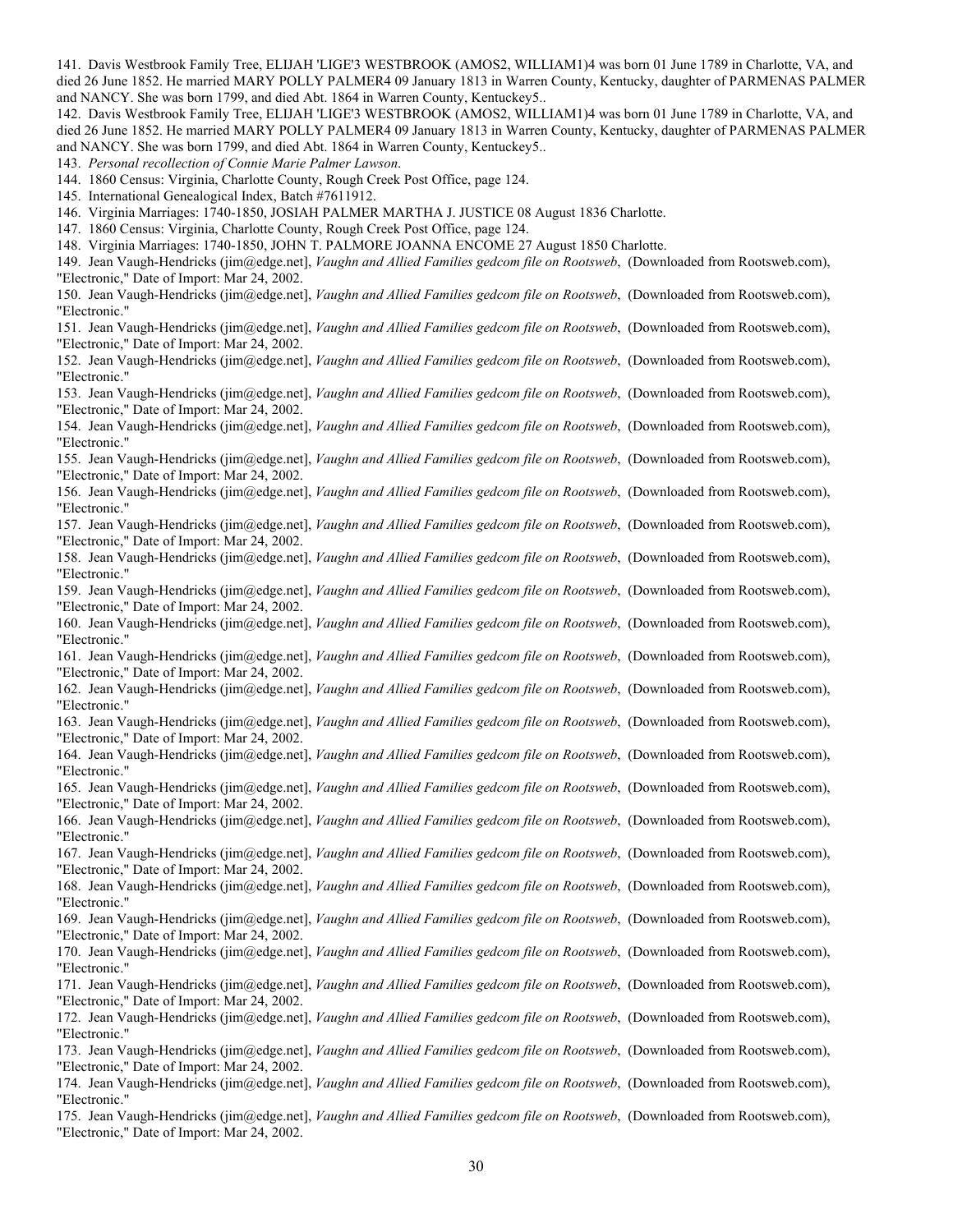176. Jean Vaugh-Hendricks (jim@edge.net], *Vaughn and Allied Families gedcom file on Rootsweb*, (Downloaded from Rootsweb.com), "Electronic."

177. Jean Vaugh-Hendricks (jim@edge.net], *Vaughn and Allied Families gedcom file on Rootsweb*, (Downloaded from Rootsweb.com), "Electronic," Date of Import: Mar 24, 2002.

178. Jean Vaugh-Hendricks (jim@edge.net], *Vaughn and Allied Families gedcom file on Rootsweb*, (Downloaded from Rootsweb.com), "Electronic."

179. Jean Vaugh-Hendricks (jim@edge.net], *Vaughn and Allied Families gedcom file on Rootsweb*, (Downloaded from Rootsweb.com), "Electronic," Date of Import: Mar 24, 2002.

180. Jean Vaugh-Hendricks (jim@edge.net], *Vaughn and Allied Families gedcom file on Rootsweb*, (Downloaded from Rootsweb.com), "Electronic."

181. Jean Vaugh-Hendricks (jim@edge.net], *Vaughn and Allied Families gedcom file on Rootsweb*, (Downloaded from Rootsweb.com), "Electronic," Date of Import: Mar 24, 2002.

182. Jean Vaugh-Hendricks (jim@edge.net], *Vaughn and Allied Families gedcom file on Rootsweb*, (Downloaded from Rootsweb.com), "Electronic."

183. Jean Vaugh-Hendricks (jim@edge.net], *Vaughn and Allied Families gedcom file on Rootsweb*, (Downloaded from Rootsweb.com), "Electronic," Date of Import: Mar 24, 2002.

184. Jean Vaugh-Hendricks (jim@edge.net], *Vaughn and Allied Families gedcom file on Rootsweb*, (Downloaded from Rootsweb.com), "Electronic."

185. Jean Vaugh-Hendricks (jim@edge.net], *Vaughn and Allied Families gedcom file on Rootsweb*, (Downloaded from Rootsweb.com), "Electronic," Date of Import: Mar 24, 2002.

186. Jean Vaugh-Hendricks (jim@edge.net], *Vaughn and Allied Families gedcom file on Rootsweb*, (Downloaded from Rootsweb.com), "Electronic."

187. Jean Vaugh-Hendricks (jim@edge.net], *Vaughn and Allied Families gedcom file on Rootsweb*, (Downloaded from Rootsweb.com), "Electronic," Date of Import: Mar 24, 2002.

188. Jean Vaugh-Hendricks (jim@edge.net], *Vaughn and Allied Families gedcom file on Rootsweb*, (Downloaded from Rootsweb.com), "Electronic."

189. Jean Vaugh-Hendricks (jim@edge.net], *Vaughn and Allied Families gedcom file on Rootsweb*, (Downloaded from Rootsweb.com), "Electronic," Date of Import: Mar 24, 2002.

190. Jean Vaugh-Hendricks (jim@edge.net], *Vaughn and Allied Families gedcom file on Rootsweb*, (Downloaded from Rootsweb.com), "Electronic."

191. Jean Vaugh-Hendricks (jim@edge.net], *Vaughn and Allied Families gedcom file on Rootsweb*, (Downloaded from Rootsweb.com), "Electronic," Date of Import: Mar 24, 2002.

192. Jean Vaugh-Hendricks (jim@edge.net], *Vaughn and Allied Families gedcom file on Rootsweb*, (Downloaded from Rootsweb.com), "Electronic."

193. Jean Vaugh-Hendricks (jim@edge.net], *Vaughn and Allied Families gedcom file on Rootsweb*, (Downloaded from Rootsweb.com), "Electronic," Date of Import: Mar 24, 2002.

194. Jean Vaugh-Hendricks (jim@edge.net], *Vaughn and Allied Families gedcom file on Rootsweb*, (Downloaded from Rootsweb.com), "Electronic."

195. *Death Certificate - Branch Benjamin Palmore*.

196. Jean Vaugh-Hendricks (jim@edge.net], *Vaughn and Allied Families gedcom file on Rootsweb*, (Downloaded from Rootsweb.com), "Electronic," Date of Import: Mar 24, 2002.

197. Jean Vaugh-Hendricks (jim@edge.net], *Vaughn and Allied Families gedcom file on Rootsweb*, (Downloaded from Rootsweb.com), "Electronic."

198. *Vaughn, Isaac Certificate of Death*.

199. Jean Vaugh-Hendricks (jim@edge.net], *Vaughn and Allied Families gedcom file on Rootsweb*, (Downloaded from Rootsweb.com), "Electronic," Date of Import: Mar 24, 2002.

200. Jean Vaugh-Hendricks (jim@edge.net], *Vaughn and Allied Families gedcom file on Rootsweb*, (Downloaded from Rootsweb.com), "Electronic."

201. Vaughn family records

202. Jean Vaugh-Hendricks (jim@edge.net], *Vaughn and Allied Families gedcom file on Rootsweb*, (Downloaded from Rootsweb.com), "Electronic."

203. *Vaughn, Isaac Certificate of Death*.

204. *Halls Funeral Home Records; Halls, Lauderdale Co., TN*, death record of Joseph Speed Vaughn - relates middle name as Washington.

205. Jean Vaugh-Hendricks (jim@edge.net], *Vaughn and Allied Families gedcom file on Rootsweb*, (Downloaded from Rootsweb.com), "Electronic," Date of Import: Mar 24, 2002.

206. Jean Vaugh-Hendricks (jim@edge.net], *Vaughn and Allied Families gedcom file on Rootsweb*, (Downloaded from Rootsweb.com), "Electronic."

207. Jean Vaugh-Hendricks (jim@edge.net], *Vaughn and Allied Families gedcom file on Rootsweb*, (Downloaded from Rootsweb.com), "Electronic," Date of Import: Mar 24, 2002.

208. Jean Vaugh-Hendricks (jim@edge.net], *Vaughn and Allied Families gedcom file on Rootsweb*, (Downloaded from Rootsweb.com), "Electronic."

209. Jean Vaugh-Hendricks (jim@edge.net], *Vaughn and Allied Families gedcom file on Rootsweb*, (Downloaded from Rootsweb.com), "Electronic," Date of Import: Mar 24, 2002.

210. Jean Vaugh-Hendricks (jim@edge.net], *Vaughn and Allied Families gedcom file on Rootsweb*, (Downloaded from Rootsweb.com), "Electronic."

211. Jean Vaugh-Hendricks (jim@edge.net], *Vaughn and Allied Families gedcom file on Rootsweb*, (Downloaded from Rootsweb.com),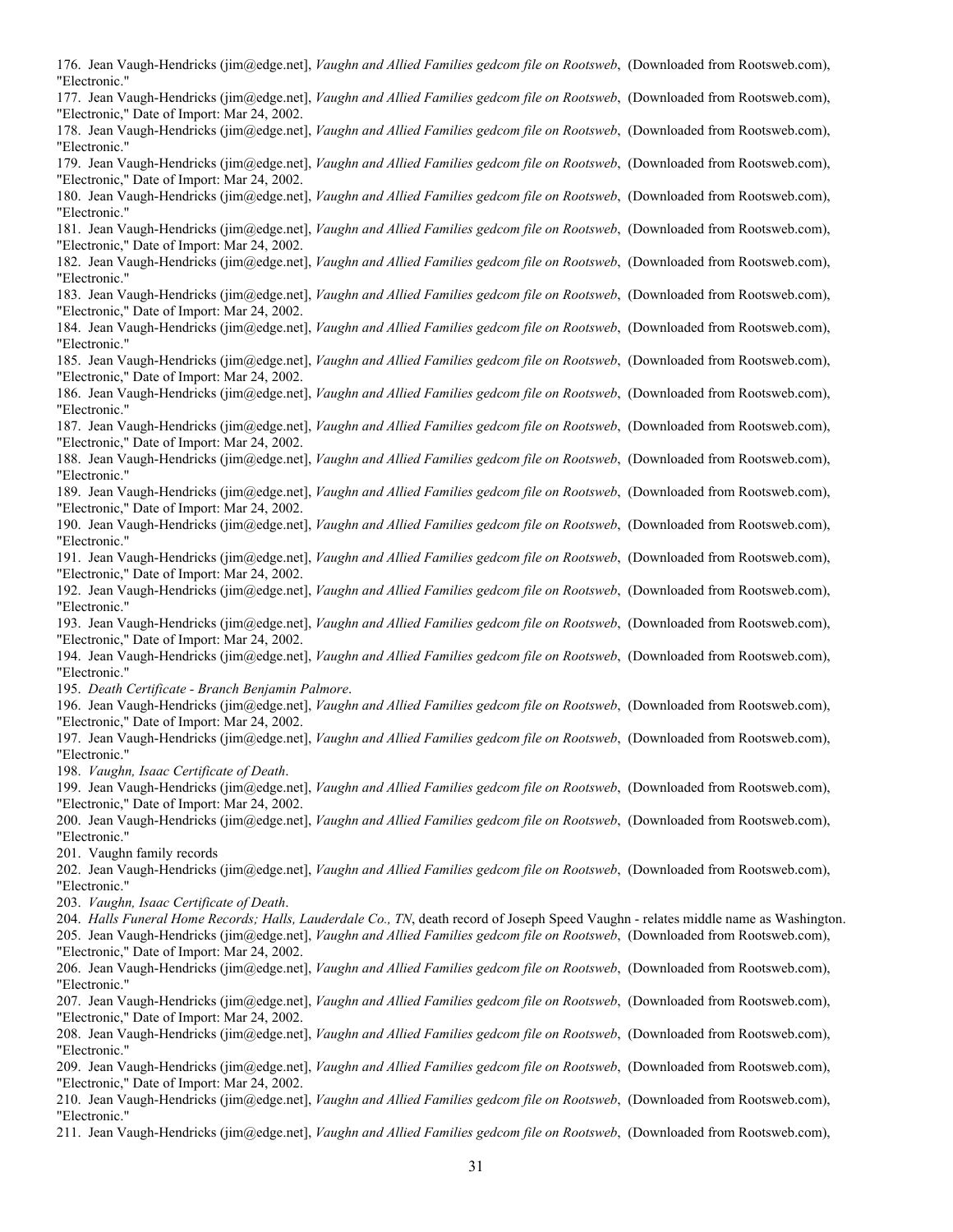"Electronic," Date of Import: Mar 24, 2002.

212. Jean Vaugh-Hendricks (jim@edge.net], *Vaughn and Allied Families gedcom file on Rootsweb*, (Downloaded from Rootsweb.com), "Electronic."

213. Jean Vaugh-Hendricks (jim@edge.net], *Vaughn and Allied Families gedcom file on Rootsweb*, (Downloaded from Rootsweb.com), "Electronic," Date of Import: Mar 24, 2002.

214. Jean Vaugh-Hendricks (jim@edge.net], *Vaughn and Allied Families gedcom file on Rootsweb*, (Downloaded from Rootsweb.com), "Electronic."

215. Jean Vaugh-Hendricks (jim@edge.net], *Vaughn and Allied Families gedcom file on Rootsweb*, (Downloaded from Rootsweb.com), "Electronic," Date of Import: Mar 24, 2002.

216. Jean Vaugh-Hendricks (jim@edge.net], *Vaughn and Allied Families gedcom file on Rootsweb*, (Downloaded from Rootsweb.com), "Electronic."

217. Jean Vaugh-Hendricks (jim@edge.net], *Vaughn and Allied Families gedcom file on Rootsweb*, (Downloaded from Rootsweb.com), "Electronic," Date of Import: Mar 24, 2002.

218. Jean Vaugh-Hendricks (jim@edge.net], *Vaughn and Allied Families gedcom file on Rootsweb*, (Downloaded from Rootsweb.com), "Electronic."

219. Jean Vaugh-Hendricks (jim@edge.net], *Vaughn and Allied Families gedcom file on Rootsweb*, (Downloaded from Rootsweb.com), "Electronic," Date of Import: Mar 24, 2002.

220. Jean Vaugh-Hendricks (jim@edge.net], *Vaughn and Allied Families gedcom file on Rootsweb*, (Downloaded from Rootsweb.com), "Electronic."

221. Jean Vaugh-Hendricks (jim@edge.net], *Vaughn and Allied Families gedcom file on Rootsweb*, (Downloaded from Rootsweb.com), "Electronic," Date of Import: Mar 24, 2002.

222. Jean Vaugh-Hendricks (jim@edge.net], *Vaughn and Allied Families gedcom file on Rootsweb*, (Downloaded from Rootsweb.com), "Electronic."

223. Jean Vaugh-Hendricks (jim@edge.net], *Vaughn and Allied Families gedcom file on Rootsweb*, (Downloaded from Rootsweb.com), "Electronic," Date of Import: Mar 24, 2002.

224. Jean Vaugh-Hendricks (jim@edge.net], *Vaughn and Allied Families gedcom file on Rootsweb*, (Downloaded from Rootsweb.com), "Electronic."

225. Jean Vaugh-Hendricks (jim@edge.net], *Vaughn and Allied Families gedcom file on Rootsweb*, (Downloaded from Rootsweb.com), "Electronic," Date of Import: Mar 24, 2002.

226. Information from Chris Bullock, Information about the children of Booker Palmore and Sally Mullins is from an Ancestry.com message board, submitter: Chris BullockSubject: PALMER, COLLINS, MULLINSMessage: Booker PALMER married Martha MULLINS 19 Dec 1814 in Charlotte County, VA. She was the dau of George MULLINS and Nancy COLLINS (COLLINGS) who married in CHARLOTTE CO. 15 Dec 1797. Booker secondly married Sally MULLINS sister to Martha on 8 Nov 1817 in Charlotte. They had the following children: William Robert PALMER b. 14 Nov 1818 in Pittsylvania Co., Elizabeth PALMER, Branch PALMER, Martha PALMER, and Mary PALMER. Branch PALMER married Elizabeth GREGORY 2 May 1845 in Franklin Co. VA. Branch and ELizabeth had the following children: Lucy M. PALMER, Mary Ann PALMER, Dolly A PALMER, Elizabeth PALMER and Jerry PALMER. I have more info on this family and I am willing to share.http://search.ancestry.com/cgi-bin/sse.dll?db=messageboards&cres=33;4%2c34

;17%2c35;7%2c38;1%2c42;23%2cssdi;4%2cgenepool;4%2c&prox=1&ti=0&gsfn=dolly&

gsln=palmer&gspl=1%2cany+locality&submit=search&gss=angs&GS=PALMER+DOLLY.

227. Virginia Marriages, 1740-1850, Groom Name Bride Name Marriage Date County WILLIAM R. PALMER LYDIA E. HUNDLEY 30 November 1843 Pittsylvania Found on Ancestry.com .

228. Information from Chris Bullock, Submitter: Chris BullockSubject: PALMER, COLLINS, MULLINSMessage: Booker PALMER married Martha MULLINS 19 Dec 1814 in Charlotte County, VA. She was the dau of George MULLINS and Nancy COLLINS (COLLINGS) who married in CHARLOTTE CO. 15 Dec 1797. Booker secondly married Sally MULLINS sister to Martha on 8 Nov 1817 in Charlotte. They had the following children: William Robert PALMER b. 14 Nov 1818 in Pittsylvania Co., Elizabeth PALMER, Branch PALMER, Martha PALMER, and Mary PALMER. Branch PALMER married Elizabeth GREGORY 2 May 1845 in Franklin Co. VA. Branch and ELizabeth had the following children: Lucy M. PALMER, Mary Ann PALMER, Dolly A PALMER, Elizabeth PALMER and Jerry PALMER. I have more info on this family and I am willing to share.http://search.ancestry.com/cgi-bin/sse.dll?db=messageboards&cres=33;4%2c34

;17%2c35;7%2c38;1%2c42;23%2cssdi;4%2cgenepool;4%2c&prox=1&ti=0&gsfn=dolly& gsln=palmer&gspl=1%2cany+locality&submit=search&gss=angs&GS=PALMER+DOLLY.

229. Jean Vaugh-Hendricks (jim@edge.net], *Vaughn and Allied Families gedcom file on Rootsweb*, (Downloaded from Rootsweb.com), "Electronic."

230. Virginia Marriages: 1740-1850, BRANCH PALMER ELIZABETH GREGORY 02 May 1845 Franklin.

231. Jean Vaugh-Hendricks (jim@edge.net], *Vaughn and Allied Families gedcom file on Rootsweb*, (Downloaded from Rootsweb.com), "Electronic," Date of Import: Mar 24, 2002.

232. Jean Vaugh-Hendricks (jim@edge.net], *Vaughn and Allied Families gedcom file on Rootsweb*, (Downloaded from Rootsweb.com), "Electronic."

233. Jean Vaugh-Hendricks (jim@edge.net], *Vaughn and Allied Families gedcom file on Rootsweb*, (Downloaded from Rootsweb.com), "Electronic," Date of Import: Mar 24, 2002.

234. Jean Vaugh-Hendricks (jim@edge.net], *Vaughn and Allied Families gedcom file on Rootsweb*, (Downloaded from Rootsweb.com), "Electronic."

235. Jean Vaugh-Hendricks (jim@edge.net], *Vaughn and Allied Families gedcom file on Rootsweb*, (Downloaded from Rootsweb.com), "Electronic," Date of Import: Mar 24, 2002.

236. Jean Vaugh-Hendricks (jim@edge.net], *Vaughn and Allied Families gedcom file on Rootsweb*, (Downloaded from Rootsweb.com), "Electronic."

237. Jean Vaugh-Hendricks (jim@edge.net], *Vaughn and Allied Families gedcom file on Rootsweb*, (Downloaded from Rootsweb.com),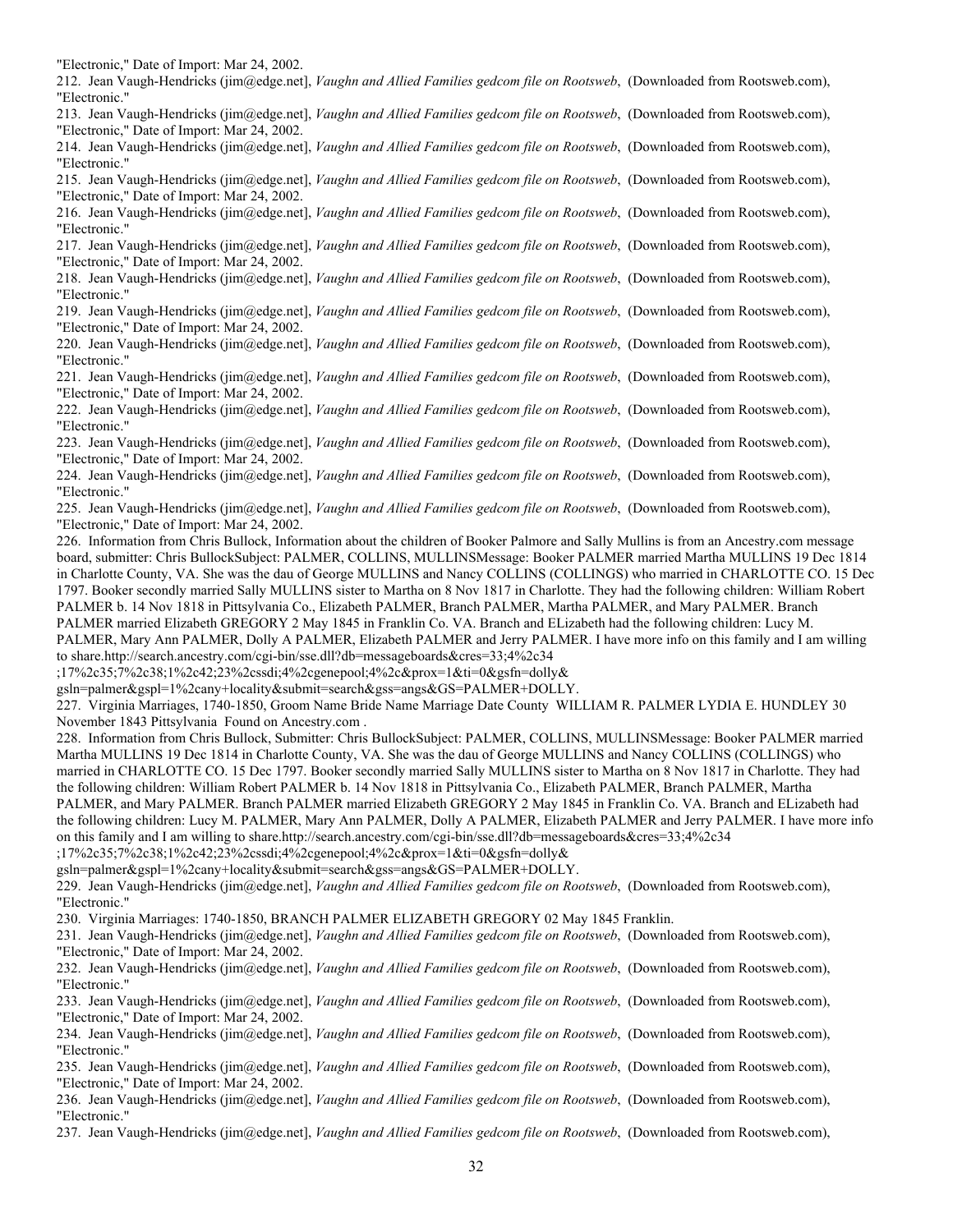"Electronic," Date of Import: Mar 24, 2002. 238. Jean Vaugh-Hendricks (jim@edge.net], *Vaughn and Allied Families gedcom file on Rootsweb*, (Downloaded from Rootsweb.com), "Electronic." 239. Jean Vaugh-Hendricks (jim@edge.net], *Vaughn and Allied Families gedcom file on Rootsweb*, (Downloaded from Rootsweb.com), "Electronic," Date of Import: Mar 24, 2002. 240. Jean Vaugh-Hendricks (jim@edge.net], *Vaughn and Allied Families gedcom file on Rootsweb*, (Downloaded from Rootsweb.com), "Electronic." 241. Jean Vaugh-Hendricks (jim@edge.net], *Vaughn and Allied Families gedcom file on Rootsweb*, (Downloaded from Rootsweb.com), "Electronic," Date of Import: Mar 24, 2002. 242. Jean Vaugh-Hendricks (jim@edge.net], *Vaughn and Allied Families gedcom file on Rootsweb*, (Downloaded from Rootsweb.com), "Electronic." 243. Jean Vaugh-Hendricks (jim@edge.net], *Vaughn and Allied Families gedcom file on Rootsweb*, (Downloaded from Rootsweb.com), "Electronic," Date of Import: Mar 24, 2002. 244. Jean Vaugh-Hendricks (jim@edge.net], *Vaughn and Allied Families gedcom file on Rootsweb*, (Downloaded from Rootsweb.com), "Electronic." 245. Jean Vaugh-Hendricks (jim@edge.net], *Vaughn and Allied Families gedcom file on Rootsweb*, (Downloaded from Rootsweb.com), "Electronic," Date of Import: Mar 24, 2002. 246. Jean Vaugh-Hendricks (jim@edge.net], *Vaughn and Allied Families gedcom file on Rootsweb*, (Downloaded from Rootsweb.com), "Electronic." 247. Jean Vaugh-Hendricks (jim@edge.net], *Vaughn and Allied Families gedcom file on Rootsweb*, (Downloaded from Rootsweb.com), "Electronic," Date of Import: Mar 24, 2002. 248. Jean Vaugh-Hendricks (jim@edge.net], *Vaughn and Allied Families gedcom file on Rootsweb*, (Downloaded from Rootsweb.com), "Electronic." 249. Jean Vaugh-Hendricks (jim@edge.net], *Vaughn and Allied Families gedcom file on Rootsweb*, (Downloaded from Rootsweb.com), "Electronic," Date of Import: Mar 24, 2002. 250. Jean Vaugh-Hendricks (jim@edge.net], *Vaughn and Allied Families gedcom file on Rootsweb*, (Downloaded from Rootsweb.com), "Electronic." 251. Jean Vaugh-Hendricks (jim@edge.net], *Vaughn and Allied Families gedcom file on Rootsweb*, (Downloaded from Rootsweb.com), "Electronic," Date of Import: Mar 24, 2002. 252. Jean Vaugh-Hendricks (jim@edge.net], *Vaughn and Allied Families gedcom file on Rootsweb*, (Downloaded from Rootsweb.com), "Electronic." 253. Jean Vaugh-Hendricks (jim@edge.net], *Vaughn and Allied Families gedcom file on Rootsweb*, (Downloaded from Rootsweb.com), "Electronic," Date of Import: Mar 24, 2002. 254. Jean Vaugh-Hendricks (jim@edge.net], *Vaughn and Allied Families gedcom file on Rootsweb*, (Downloaded from Rootsweb.com), "Electronic." 255. Jean Vaugh-Hendricks (jim@edge.net], *Vaughn and Allied Families gedcom file on Rootsweb*, (Downloaded from Rootsweb.com), "Electronic," Date of Import: Mar 24, 2002. 256. Jean Vaugh-Hendricks (jim@edge.net], *Vaughn and Allied Families gedcom file on Rootsweb*, (Downloaded from Rootsweb.com), "Electronic." 257. Jean Vaugh-Hendricks (jim@edge.net], *Vaughn and Allied Families gedcom file on Rootsweb*, (Downloaded from Rootsweb.com), "Electronic," Date of Import: Mar 24, 2002. 258. Jean Vaugh-Hendricks (jim@edge.net], *Vaughn and Allied Families gedcom file on Rootsweb*, (Downloaded from Rootsweb.com), "Electronic." 259. Jean Vaugh-Hendricks (jim@edge.net], *Vaughn and Allied Families gedcom file on Rootsweb*, (Downloaded from Rootsweb.com), "Electronic," Date of Import: Mar 24, 2002. 260. Jean Vaugh-Hendricks (jim@edge.net], *Vaughn and Allied Families gedcom file on Rootsweb*, (Downloaded from Rootsweb.com), "Electronic." 261. Jean Vaugh-Hendricks (jim@edge.net], *Vaughn and Allied Families gedcom file on Rootsweb*, (Downloaded from Rootsweb.com), "Electronic," Date of Import: Mar 24, 2002. 262. Jean Vaugh-Hendricks (jim@edge.net], *Vaughn and Allied Families gedcom file on Rootsweb*, (Downloaded from Rootsweb.com), "Electronic." 263. Jean Vaugh-Hendricks (jim@edge.net], *Vaughn and Allied Families gedcom file on Rootsweb*, (Downloaded from Rootsweb.com), "Electronic," Date of Import: Mar 24, 2002. 264. Jean Vaugh-Hendricks (jim@edge.net], *Vaughn and Allied Families gedcom file on Rootsweb*, (Downloaded from Rootsweb.com), "Electronic." 265. Jean Vaugh-Hendricks (jim@edge.net], *Vaughn and Allied Families gedcom file on Rootsweb*, (Downloaded from Rootsweb.com), "Electronic," Date of Import: Mar 24, 2002. 266. Jean Vaugh-Hendricks (jim@edge.net], *Vaughn and Allied Families gedcom file on Rootsweb*, (Downloaded from Rootsweb.com), "Electronic." 267. Jean Vaugh-Hendricks (jim@edge.net], *Vaughn and Allied Families gedcom file on Rootsweb*, (Downloaded from Rootsweb.com), "Electronic," Date of Import: Mar 24, 2002. 268. Jean Vaugh-Hendricks (jim@edge.net], *Vaughn and Allied Families gedcom file on Rootsweb*, (Downloaded from Rootsweb.com), "Electronic." 269. Jean Vaugh-Hendricks (jim@edge.net], *Vaughn and Allied Families gedcom file on Rootsweb*, (Downloaded from Rootsweb.com), "Electronic," Date of Import: Mar 24, 2002. 270. Jean Vaugh-Hendricks (jim@edge.net], *Vaughn and Allied Families gedcom file on Rootsweb*, (Downloaded from Rootsweb.com),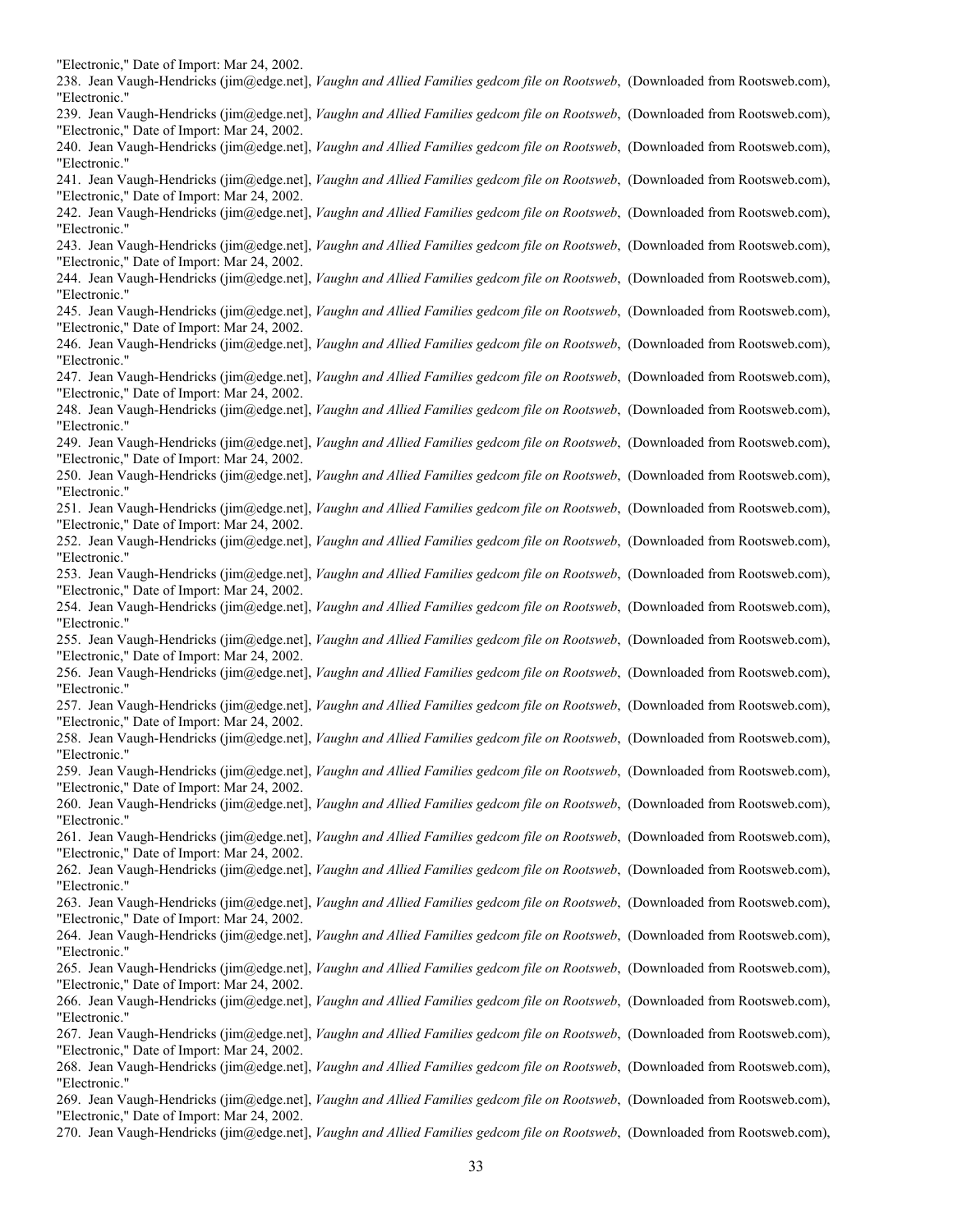"Electronic."

271. Jean Vaugh-Hendricks (jim@edge.net], *Vaughn and Allied Families gedcom file on Rootsweb*, (Downloaded from Rootsweb.com), "Electronic," Date of Import: Mar 24, 2002.

272. Jean Vaugh-Hendricks (jim@edge.net], *Vaughn and Allied Families gedcom file on Rootsweb*, (Downloaded from Rootsweb.com), "Electronic."

273. Jean Vaugh-Hendricks (jim@edge.net], *Vaughn and Allied Families gedcom file on Rootsweb*, (Downloaded from Rootsweb.com), "Electronic," Date of Import: Mar 24, 2002.

274. Jean Vaugh-Hendricks (jim@edge.net], *Vaughn and Allied Families gedcom file on Rootsweb*, (Downloaded from Rootsweb.com), "Electronic."

275. Jean Vaugh-Hendricks (jim@edge.net], *Vaughn and Allied Families gedcom file on Rootsweb*, (Downloaded from Rootsweb.com), "Electronic," Date of Import: Mar 24, 2002.

276. Jean Vaugh-Hendricks (jim@edge.net], *Vaughn and Allied Families gedcom file on Rootsweb*, (Downloaded from Rootsweb.com), "Electronic."

277. 1860 Census: Virginia, Charlotte County, Rough Creek Post Office, page 124.

278. Charlotte County, Virginia, Births 1860-1874, Page 155, PALMER MATILDA OCT 1867 W F WILLIAM SARAH 155.

279. Charlotte County, Virginia, Births 1860-1874, Page 173, PALMER WILLIAM APR 1869 W M WILLIAM SARAH 173.

- 280. Charlotte County, Virginia, Births 1860-1874, Page 232, PALMER L.M. 5 MAR 1874 W M WILLIAM SARAH 232.
- 281. Charlotte County, Virginia, Births 1875-78, Page 257, PALMER NO NAME 4 OCT 1875 W M WILLIAM SARAH 257.

282. Charlotte County, Virginia, Births 1875-78, Page 298, PALMER L.B. 1 OCT 1878 W F WILLIAM S. 298.

283. *Charlotte County, Virginia, Births 1883-1896*, Page 422, PALMER, L.F. Birth Date: 10 MAR 1885 Race: W Father: WILLIAM Gender: M Mother: S.J. Notes: Page: 422 .

284. *Charlotte County, Virginia, Births 1883-1896*, Page 469, PALMER, ROSA Birth Date: 19 APR 1887 Race: W Father: WILLIAM Gender: F Mother: SARAH Notes: Page: 469 .

285. *1910 Census: Virginia, Lunenburg County, Rehoboth Twp*, page 2B, Palmer, Mac D.; head; male; white; 67; married 1 time; 46 years; born in Va; parents born in VA; English; farmerHe lived alone.

286. *Personal recollection of Connie Marie Palmer Lawson*.

287. 1850 Census: Virginia, Charlotte County, 23B.

288. *Personal recollection of Connie Marie Palmer Lawson*.

289. Deaths at Lee Camp Soldiers Home, Richmond, VA - Excerpts,

http://searches1.rootsweb.com/usgenweb/archives/va/charlotte/military/mi0soldi.txt.

290. *Personal recollection of Connie Marie Palmer Lawson*, Buried on the family farm is Mary Harriett Bradberry Palmer, wife of M. D.Palmer (b8/16/1842, d2/17/1935).

291. 1910 Census: Virginia, Lunenburg County.

292. Pension Application for a Widow of Confederate Soldier, Mrs. Mary H. Palmer, age 88, born Charlotte County, Va., resided in Va. 84 years, resided in Lunenburg County 25 years, resides - Ontario PO, RFD No 1, Lunenburg, Va., resides with son, GM Palmer, husband's full name Mack Daniel Palmer, married Oct. 19, 1884, in Charlotte County, Va., by Preacher Taylor, husband died in Soldier's Home, Richmond, Va., 4/8/30 of old age, not married since death of husband, signed 18th of August, 1930 in Lunenburg County, Va.

293. *1900 Census: Manchester, Chesterfield County, Virginia*, page 239.

294. Charlotte County, Virginia, Births 1879-82, Page 347, PALMER N.G. MAR 1881 W F M. MARY 347.

295. 1860 Census: Virginia, Charlotte County, Rough Creek Post Office, page 124.

296. Charlotte County, Virginia, Births 1879-82, Page 370, PALMER DAISEY 25 SEP 1882 W F J. EMMA 370.

297. *Charlotte County, Virginia, Births 1883-1896*, Page 423, PALMER, NO NAME Birth Date: 24 MAY 1885 Race: W Father: JOSIAH Gender: M Mother: EMMA Notes: Page: 423.

298. *Charlotte County, Virginia, Births 1883-1896*, Page 464, PALMER, NO NAME Birth Date: 17 DEC 1887 Race: W Father: J.S. Gender: M Mother: E.L. Notes: Page: 464 .

299. *Charlotte County, Virginia, Births 1883-1896*, Page 514, PALMER, WALTER Birth Date: 2 APR 1889 Race: W Father: J.S. Gender: M Mother: EMMA Notes: Page: 514.

300. Charlotte County, Virginia, Births 1883-1896, Page 601, PALMER, ORA Birth Date: OCT 1893 Race: W Father: J.S. Gender: F Mother: LUCELIA Notes: Page: 601.

301. *Charlotte County, Virginia, Births 1883-1896*, Page 655, PALMER, NO NAME Birth Date: 15 SEP 1895 Race: W Father: J. Gender: M Mother: EMMA Notes: Page: 655.

302. Charlotte County, Virginia, Births 1883-1896, Pgae 464, PALMER, LIZZIE Birth Date: APR 1887 Race: W Father: HENRY Gender: F Mother: ELLA Notes: Page: 464 .

303. Charlotte County, Virginia, Births 1883-1896, Page 514, PALMER, JOHN Birth Date: 18 AUG 1889 Race: W Father: HENRY Gender: M Mother: LUELLEN Notes: Page: 514 .

304. Charlotte County, Virginia, Births 1883-1896, Page 564, PALMER, NOT LEGIBLE Birth Date: 9 AUG 1891 Race: W Father: H.C. Gender: M Mother: ELLA Notes: Page: 564.

305. Charlotte County, Virginia, Births 1883-1896, Page 598, PALMER, MATTIE Birth Date: APR 1893 Race: C Father: H.C. Gender: F Mother: LUELLA Notes: Page: 598 [note: this says race, "colored," but Henry and Luella have other children listed in this registry. I am assuming this is an error.].

306. Jean Vaugh-Hendricks (jim@edge.net], *Vaughn and Allied Families gedcom file on Rootsweb*, (Downloaded from Rootsweb.com), "Electronic," Date of Import: Mar 24, 2002.

307. Jean Vaugh-Hendricks (jim@edge.net], *Vaughn and Allied Families gedcom file on Rootsweb*, (Downloaded from Rootsweb.com), "Electronic."

308. Jean Vaugh-Hendricks (jim@edge.net], *Vaughn and Allied Families gedcom file on Rootsweb*, (Downloaded from Rootsweb.com), "Electronic," Date of Import: Mar 24, 2002.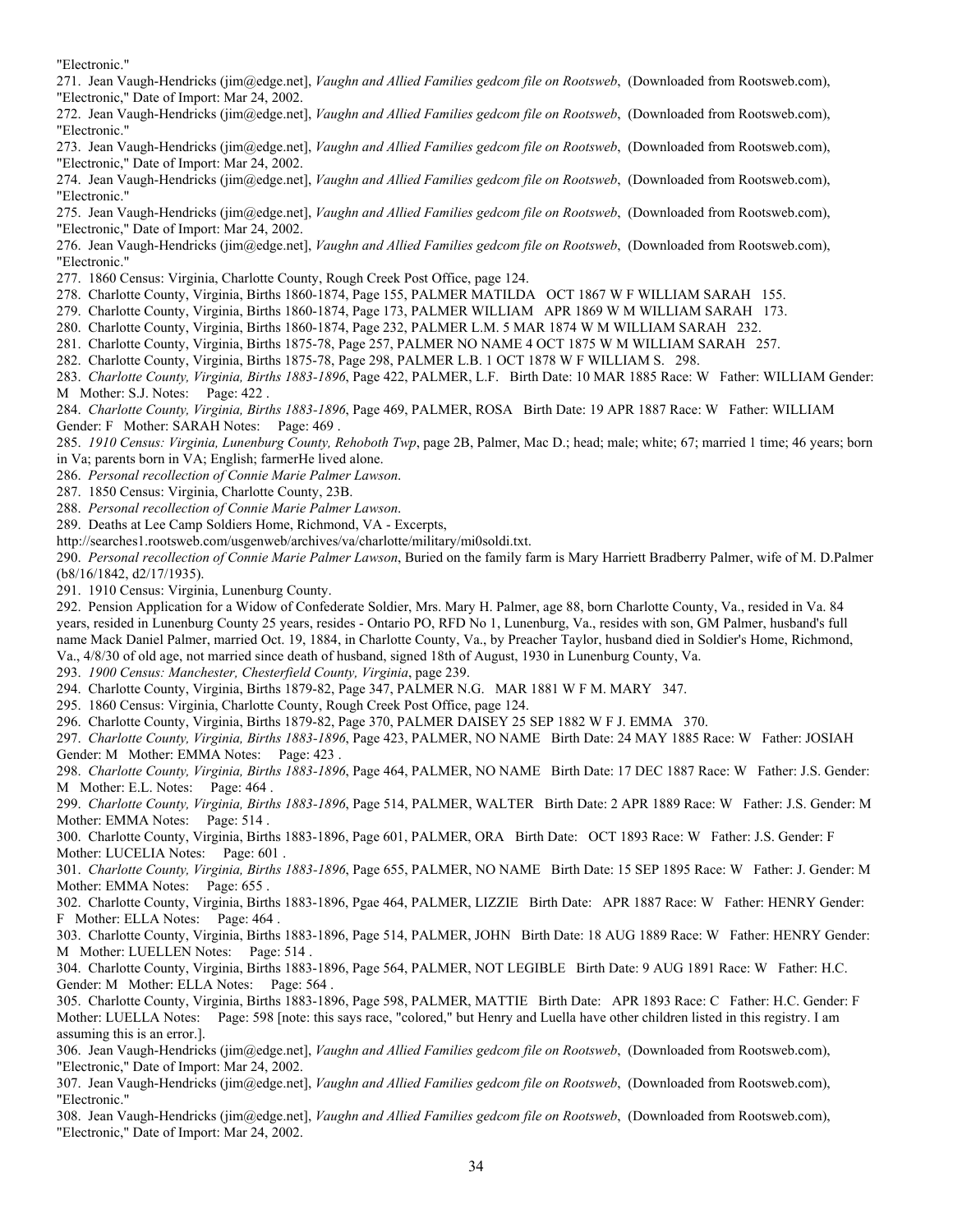309. Jean Vaugh-Hendricks (jim@edge.net], *Vaughn and Allied Families gedcom file on Rootsweb*, (Downloaded from Rootsweb.com), "Electronic." 310. Jean Vaugh-Hendricks (jim@edge.net], *Vaughn and Allied Families gedcom file on Rootsweb*, (Downloaded from Rootsweb.com), "Electronic," Date of Import: Mar 24, 2002. 311. Jean Vaugh-Hendricks (jim@edge.net], *Vaughn and Allied Families gedcom file on Rootsweb*, (Downloaded from Rootsweb.com), "Electronic." 312. Jean Vaugh-Hendricks (jim@edge.net], *Vaughn and Allied Families gedcom file on Rootsweb*, (Downloaded from Rootsweb.com), "Electronic," Date of Import: Mar 24, 2002. 313. Jean Vaugh-Hendricks (jim@edge.net], *Vaughn and Allied Families gedcom file on Rootsweb*, (Downloaded from Rootsweb.com), "Electronic." 314. Jean Vaugh-Hendricks (jim@edge.net], *Vaughn and Allied Families gedcom file on Rootsweb*, (Downloaded from Rootsweb.com), "Electronic," Date of Import: Mar 24, 2002. 315. Jean Vaugh-Hendricks (jim@edge.net], *Vaughn and Allied Families gedcom file on Rootsweb*, (Downloaded from Rootsweb.com), "Electronic." 316. Jean Vaugh-Hendricks (jim@edge.net], *Vaughn and Allied Families gedcom file on Rootsweb*, (Downloaded from Rootsweb.com), "Electronic," Date of Import: Mar 24, 2002. 317. Jean Vaugh-Hendricks (jim@edge.net], *Vaughn and Allied Families gedcom file on Rootsweb*, (Downloaded from Rootsweb.com), "Electronic."

318. Jean Vaugh-Hendricks (jim@edge.net], *Vaughn and Allied Families gedcom file on Rootsweb*, (Downloaded from Rootsweb.com), "Electronic," Date of Import: Mar 24, 2002.

319. Jean Vaugh-Hendricks (jim@edge.net], *Vaughn and Allied Families gedcom file on Rootsweb*, (Downloaded from Rootsweb.com), "Electronic."

320. Jean Vaugh-Hendricks (jim@edge.net], *Vaughn and Allied Families gedcom file on Rootsweb*, (Downloaded from Rootsweb.com), "Electronic," Date of Import: Mar 24, 2002.

321. Jean Vaugh-Hendricks (jim@edge.net], *Vaughn and Allied Families gedcom file on Rootsweb*, (Downloaded from Rootsweb.com), "Electronic."

322. Jean Vaugh-Hendricks (jim@edge.net], *Vaughn and Allied Families gedcom file on Rootsweb*, (Downloaded from Rootsweb.com), "Electronic," Date of Import: Mar 24, 2002.

323. Jean Vaugh-Hendricks (jim@edge.net], *Vaughn and Allied Families gedcom file on Rootsweb*, (Downloaded from Rootsweb.com), "Electronic."

324. Jean Vaugh-Hendricks (jim@edge.net], *Vaughn and Allied Families gedcom file on Rootsweb*, (Downloaded from Rootsweb.com), "Electronic," Date of Import: Mar 24, 2002.

325. Jean Vaugh-Hendricks (jim@edge.net], *Vaughn and Allied Families gedcom file on Rootsweb*, (Downloaded from Rootsweb.com), "Electronic."

326. Jean Vaugh-Hendricks (jim@edge.net], *Vaughn and Allied Families gedcom file on Rootsweb*, (Downloaded from Rootsweb.com), "Electronic," Date of Import: Mar 24, 2002.

327. Jean Vaugh-Hendricks (jim@edge.net], *Vaughn and Allied Families gedcom file on Rootsweb*, (Downloaded from Rootsweb.com), "Electronic."

328. Jean Vaugh-Hendricks (jim@edge.net], *Vaughn and Allied Families gedcom file on Rootsweb*, (Downloaded from Rootsweb.com), "Electronic," Date of Import: Mar 24, 2002.

329. Jean Vaugh-Hendricks (jim@edge.net], *Vaughn and Allied Families gedcom file on Rootsweb*, (Downloaded from Rootsweb.com), "Electronic."

330. Jean Vaugh-Hendricks (jim@edge.net], *Vaughn and Allied Families gedcom file on Rootsweb*, (Downloaded from Rootsweb.com), "Electronic," Date of Import: Mar 24, 2002.

331. Jean Vaugh-Hendricks (jim@edge.net], *Vaughn and Allied Families gedcom file on Rootsweb*, (Downloaded from Rootsweb.com), "Electronic."

332. Jean Vaugh-Hendricks (jim@edge.net], *Vaughn and Allied Families gedcom file on Rootsweb*, (Downloaded from Rootsweb.com), "Electronic," Date of Import: Mar 24, 2002.

333. Jean Vaugh-Hendricks (jim@edge.net], *Vaughn and Allied Families gedcom file on Rootsweb*, (Downloaded from Rootsweb.com), "Electronic."

334. Jean Vaugh-Hendricks (jim@edge.net], *Vaughn and Allied Families gedcom file on Rootsweb*, (Downloaded from Rootsweb.com), "Electronic," Date of Import: Mar 24, 2002.

335. Jean Vaugh-Hendricks (jim@edge.net], *Vaughn and Allied Families gedcom file on Rootsweb*, (Downloaded from Rootsweb.com), "Electronic."

336. Jean Vaugh-Hendricks (jim@edge.net], *Vaughn and Allied Families gedcom file on Rootsweb*, (Downloaded from Rootsweb.com), "Electronic," Date of Import: Mar 24, 2002.

337. Jean Vaugh-Hendricks (jim@edge.net], *Vaughn and Allied Families gedcom file on Rootsweb*, (Downloaded from Rootsweb.com), "Electronic."

338. Jean Vaugh-Hendricks (jim@edge.net], *Vaughn and Allied Families gedcom file on Rootsweb*, (Downloaded from Rootsweb.com), "Electronic," Date of Import: Mar 24, 2002.

339. Jean Vaugh-Hendricks (jim@edge.net], *Vaughn and Allied Families gedcom file on Rootsweb*, (Downloaded from Rootsweb.com), "Electronic."

340. Jean Vaugh-Hendricks (jim@edge.net], *Vaughn and Allied Families gedcom file on Rootsweb*, (Downloaded from Rootsweb.com), "Electronic," Date of Import: Mar 24, 2002.

341. Jean Vaugh-Hendricks (jim@edge.net], *Vaughn and Allied Families gedcom file on Rootsweb*, (Downloaded from Rootsweb.com), "Electronic."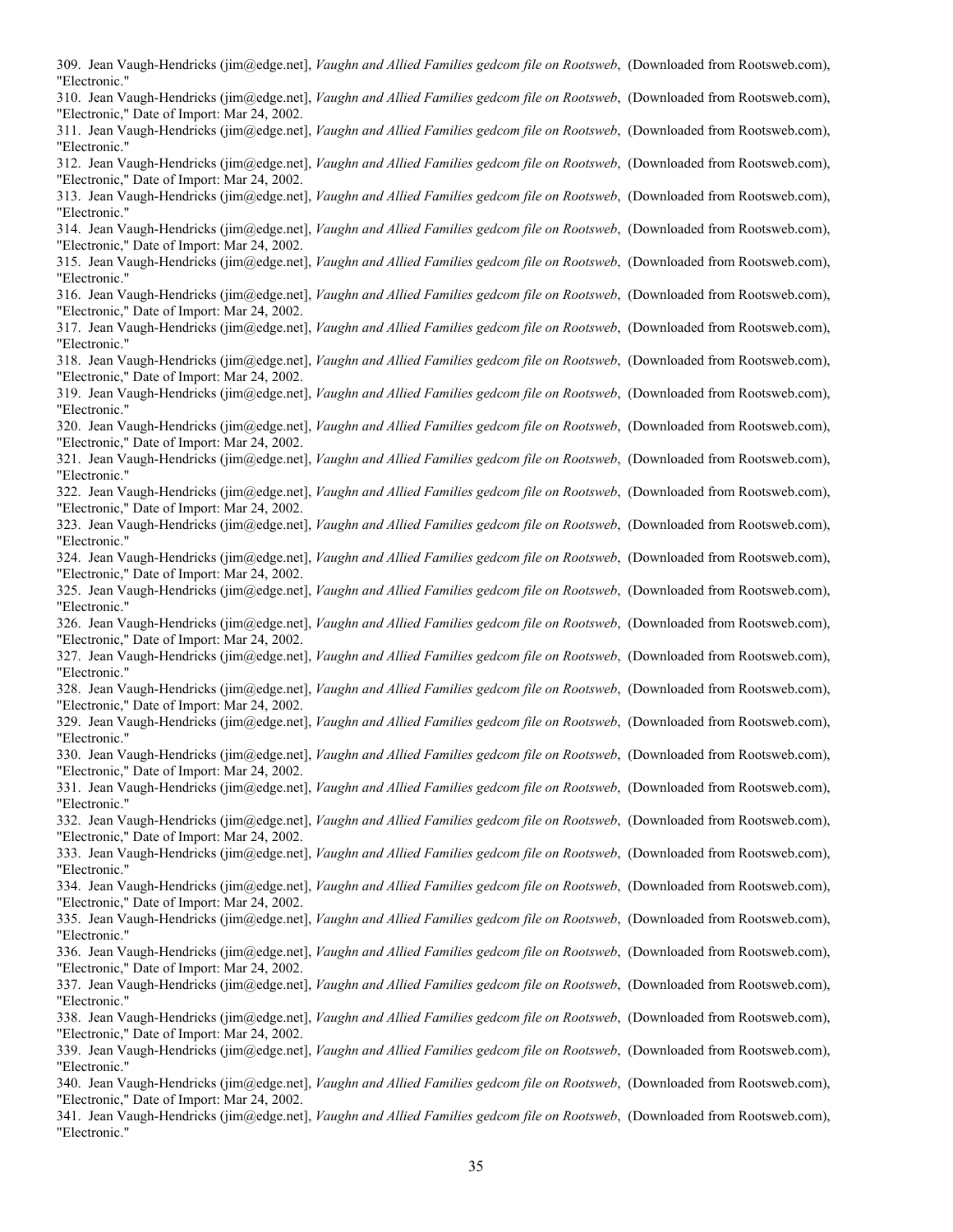342. Jean Vaugh-Hendricks (jim@edge.net], *Vaughn and Allied Families gedcom file on Rootsweb*, (Downloaded from Rootsweb.com), "Electronic," Date of Import: Mar 24, 2002.

343. Jean Vaugh-Hendricks (jim@edge.net], *Vaughn and Allied Families gedcom file on Rootsweb*, (Downloaded from Rootsweb.com), "Electronic."

344. Jean Vaugh-Hendricks (jim@edge.net], *Vaughn and Allied Families gedcom file on Rootsweb*, (Downloaded from Rootsweb.com), "Electronic," Date of Import: Mar 24, 2002.

345. Jean Vaugh-Hendricks (jim@edge.net], *Vaughn and Allied Families gedcom file on Rootsweb*, (Downloaded from Rootsweb.com), "Electronic."

346. Jean Vaugh-Hendricks (jim@edge.net], *Vaughn and Allied Families gedcom file on Rootsweb*, (Downloaded from Rootsweb.com), "Electronic," Date of Import: Mar 24, 2002.

347. Charlotte County, Virginia, Births 1860-1874, Page 130, PALMER J.W. FEB 1865 W M WILLIAM SARAH 130.

348. *1900 Census: Virginia, Ward Manchester, Chesterfield County*, Page 209.

349. *1900 Census: Manchester, Chesterfield County, Virginia*, Page 209.

- 350. *Personal recollection of Connie Marie Palmer Lawson*, Full name of William Woodard Palmer from Connie Marie Palmer Lawson.
- 351. *1910 Census: Virginia, Lunenburg County, Rehoboth Twp*, Page 8.
- 352. Charlotte County, Virginia, Births 1860-1874, Page 153, PALMER NO NAME JUL 1867 W M M.D. MARY 153.

353. *1910 Census: Virginia, Lunenburg County, Rehoboth Twp*, Page 8.

354. *Personal recollection of Connie Marie Palmer Lawson*.

355. *Social Security Death Index*.

356. *1910 Census: Virginia, Lunenburg County, Rehoboth Twp*, Page 8.

357. *1900 Census: Virginia, Ward Manchester, Chesterfield County*, Page 209.

358. 1870 Census: Tennessee, Williamson County, Jordan's Store P.O., 184/179, 184/179Palmer, MD, 27, male, white, farmer, born in

VirginiaM.H., 26, female, white, keeping house, VirginiaL.T., 4, male, white, born in VirginiaW.W., 2, male, white, born in VirginiaG.M., 1, male, white, born in Tennessee.

359. *1900 Census: Manchester, Chesterfield County, Virginia*.

360. *1900 Census: Manchester, Chesterfield County, Virginia*, Page 209.

361. *Personal recollection of Connie Marie Palmer Lawson*.

362. *Social Security Application*.

363. *Social Security Death Index*.

364. Charlotte County, Virginia, Births 1879-82, Page 330, PALMER JAMES 17 SEP 1880 W M JOSEPH EMMA 330.

365. *Charlotte County, Virginia, Births 1883-1896*, Page 455, PALMER, V.C. Birth Date: MAY 1886 Race: W Father: J.S. Gender: F Mother: E.L. Notes: Page: 455

366. Jean Vaugh-Hendricks (jim@edge.net], *Vaughn and Allied Families gedcom file on Rootsweb*, (Downloaded from Rootsweb.com), "Electronic," Date of Import: Mar 24, 2002.

367. Jean Vaugh-Hendricks (jim@edge.net], *Vaughn and Allied Families gedcom file on Rootsweb*, (Downloaded from Rootsweb.com), "Electronic."

368. Jean Vaugh-Hendricks (jim@edge.net], *Vaughn and Allied Families gedcom file on Rootsweb*, (Downloaded from Rootsweb.com), "Electronic," Date of Import: Mar 24, 2002.

369. Jean Vaugh-Hendricks (jim@edge.net], *Vaughn and Allied Families gedcom file on Rootsweb*, (Downloaded from Rootsweb.com), "Electronic."

370. Jean Vaugh-Hendricks (jim@edge.net], *Vaughn and Allied Families gedcom file on Rootsweb*, (Downloaded from Rootsweb.com), "Electronic," Date of Import: Mar 24, 2002.

371. Jean Vaugh-Hendricks (jim@edge.net], *Vaughn and Allied Families gedcom file on Rootsweb*, (Downloaded from Rootsweb.com), "Electronic."

372. Jean Vaugh-Hendricks (jim@edge.net], *Vaughn and Allied Families gedcom file on Rootsweb*, (Downloaded from Rootsweb.com), "Electronic," Date of Import: Mar 24, 2002.

373. Jean Vaugh-Hendricks (jim@edge.net], *Vaughn and Allied Families gedcom file on Rootsweb*, (Downloaded from Rootsweb.com), "Electronic."

374. Jean Vaugh-Hendricks (jim@edge.net], *Vaughn and Allied Families gedcom file on Rootsweb*, (Downloaded from Rootsweb.com), "Electronic," Date of Import: Mar 24, 2002.

375. Jean Vaugh-Hendricks (jim@edge.net], *Vaughn and Allied Families gedcom file on Rootsweb*, (Downloaded from Rootsweb.com), "Electronic."

376. Jean Vaugh-Hendricks (jim@edge.net], *Vaughn and Allied Families gedcom file on Rootsweb*, (Downloaded from Rootsweb.com), "Electronic," Date of Import: Mar 24, 2002.

377. Jean Vaugh-Hendricks (jim@edge.net], *Vaughn and Allied Families gedcom file on Rootsweb*, (Downloaded from Rootsweb.com), "Electronic."

378. Jean Vaugh-Hendricks (jim@edge.net], *Vaughn and Allied Families gedcom file on Rootsweb*, (Downloaded from Rootsweb.com), "Electronic," Date of Import: Mar 24, 2002.

379. Jean Vaugh-Hendricks (jim@edge.net], *Vaughn and Allied Families gedcom file on Rootsweb*, (Downloaded from Rootsweb.com), "Electronic."

380. Jean Vaugh-Hendricks (jim@edge.net], *Vaughn and Allied Families gedcom file on Rootsweb*, (Downloaded from Rootsweb.com), "Electronic," Date of Import: Mar 24, 2002.

381. Jean Vaugh-Hendricks (jim@edge.net], *Vaughn and Allied Families gedcom file on Rootsweb*, (Downloaded from Rootsweb.com), "Electronic."

382. Jean Vaugh-Hendricks (jim@edge.net], *Vaughn and Allied Families gedcom file on Rootsweb*, (Downloaded from Rootsweb.com), "Electronic," Date of Import: Mar 24, 2002.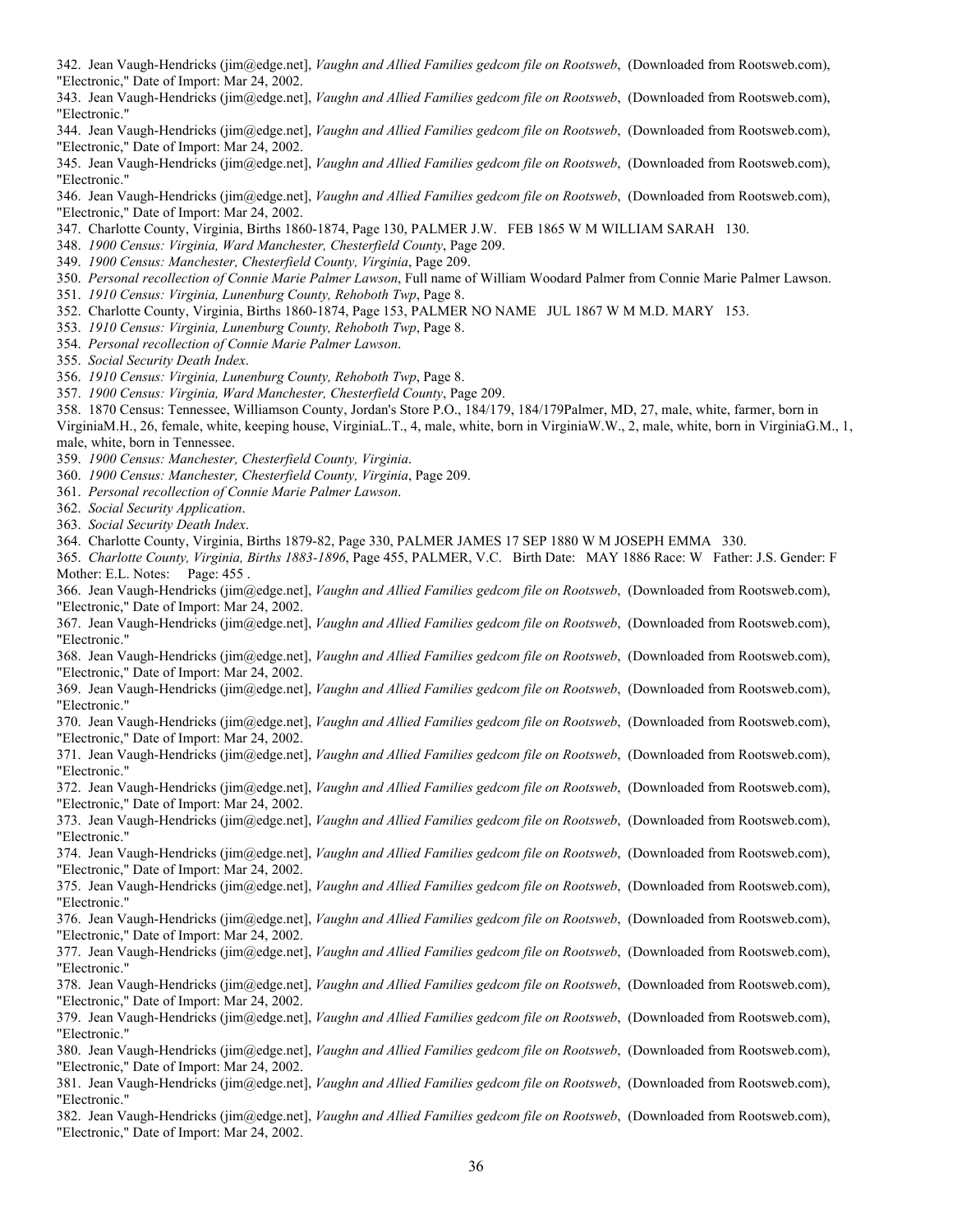383. Jean Vaugh-Hendricks (jim@edge.net], *Vaughn and Allied Families gedcom file on Rootsweb*, (Downloaded from Rootsweb.com), "Electronic."

384. Jean Vaugh-Hendricks (jim@edge.net], *Vaughn and Allied Families gedcom file on Rootsweb*, (Downloaded from Rootsweb.com), "Electronic," Date of Import: Mar 24, 2002.

385. Jean Vaugh-Hendricks (jim@edge.net], *Vaughn and Allied Families gedcom file on Rootsweb*, (Downloaded from Rootsweb.com), "Electronic."

386. Jean Vaugh-Hendricks (jim@edge.net], *Vaughn and Allied Families gedcom file on Rootsweb*, (Downloaded from Rootsweb.com), "Electronic," Date of Import: Mar 24, 2002.

387. Jean Vaugh-Hendricks (jim@edge.net], *Vaughn and Allied Families gedcom file on Rootsweb*, (Downloaded from Rootsweb.com), "Electronic."

388. *1910 Census: Virginia, Lunenburg County, Rehoboth Twp*, Page 8.

389. *Social Security Death Index*.

390. *1910 Census: Virginia, Lunenburg County, Rehoboth Twp*, Page 8.

- 391. *Social Security Death Index*.
- 392. *Personal recollection of Connie Marie Palmer Lawson*.
- 393. *Social Security Death Index*.
- 394. *Personal recollection of Connie Marie Palmer Lawson*.

395. *1900 Census: Virginia, Ward Manchester, Chesterfield County*, Page 209.

396. *Death Certificate: Michigan Dept. of Health*, State File No. 270538.

397. Gene Pool Individual Records - Marriages.

398. Jean Vaugh-Hendricks (jim@edge.net], *Vaughn and Allied Families gedcom file on Rootsweb*, (Downloaded from Rootsweb.com), "Electronic," Date of Import: Mar 24, 2002.

399. Jean Vaugh-Hendricks (jim@edge.net], *Vaughn and Allied Families gedcom file on Rootsweb*, (Downloaded from Rootsweb.com), "Electronic."

400. Jean Vaugh-Hendricks (jim@edge.net], *Vaughn and Allied Families gedcom file on Rootsweb*, (Downloaded from Rootsweb.com), "Electronic," Date of Import: Mar 24, 2002.

401. Jean Vaugh-Hendricks (jim@edge.net], *Vaughn and Allied Families gedcom file on Rootsweb*, (Downloaded from Rootsweb.com), "Electronic."

402. Jean Vaugh-Hendricks (jim@edge.net], *Vaughn and Allied Families gedcom file on Rootsweb*, (Downloaded from Rootsweb.com), "Electronic," Date of Import: Mar 24, 2002.

403. Jean Vaugh-Hendricks (jim@edge.net], *Vaughn and Allied Families gedcom file on Rootsweb*, (Downloaded from Rootsweb.com), "Electronic."

404. Jean Vaugh-Hendricks (jim@edge.net], *Vaughn and Allied Families gedcom file on Rootsweb*, (Downloaded from Rootsweb.com), "Electronic," Date of Import: Mar 24, 2002.

405. Jean Vaugh-Hendricks (jim@edge.net], *Vaughn and Allied Families gedcom file on Rootsweb*, (Downloaded from Rootsweb.com), "Electronic."

406. Jean Vaugh-Hendricks (jim@edge.net], *Vaughn and Allied Families gedcom file on Rootsweb*, (Downloaded from Rootsweb.com), "Electronic," Date of Import: Mar 24, 2002.

407. Jean Vaugh-Hendricks (jim@edge.net], *Vaughn and Allied Families gedcom file on Rootsweb*, (Downloaded from Rootsweb.com), "Electronic."

408. Jean Vaugh-Hendricks (jim@edge.net], *Vaughn and Allied Families gedcom file on Rootsweb*, (Downloaded from Rootsweb.com), "Electronic," Date of Import: Mar 24, 2002.

409. Jean Vaugh-Hendricks (jim@edge.net], *Vaughn and Allied Families gedcom file on Rootsweb*, (Downloaded from Rootsweb.com), "Electronic."

410. Jean Vaugh-Hendricks (jim@edge.net], *Vaughn and Allied Families gedcom file on Rootsweb*, (Downloaded from Rootsweb.com), "Electronic," Date of Import: Mar 24, 2002.

411. Jean Vaugh-Hendricks (jim@edge.net], *Vaughn and Allied Families gedcom file on Rootsweb*, (Downloaded from Rootsweb.com), "Electronic."

412. Jean Vaugh-Hendricks (jim@edge.net], *Vaughn and Allied Families gedcom file on Rootsweb*, (Downloaded from Rootsweb.com), "Electronic," Date of Import: Mar 24, 2002.

413. Jean Vaugh-Hendricks (jim@edge.net], *Vaughn and Allied Families gedcom file on Rootsweb*, (Downloaded from Rootsweb.com), "Electronic."

414. Jean Vaugh-Hendricks (jim@edge.net], *Vaughn and Allied Families gedcom file on Rootsweb*, (Downloaded from Rootsweb.com), "Electronic," Date of Import: Mar 24, 2002.

415. Jean Vaugh-Hendricks (jim@edge.net], *Vaughn and Allied Families gedcom file on Rootsweb*, (Downloaded from Rootsweb.com), "Electronic."

416. Jean Vaugh-Hendricks (jim@edge.net], *Vaughn and Allied Families gedcom file on Rootsweb*, (Downloaded from Rootsweb.com), "Electronic," Date of Import: Mar 24, 2002.

417. *Personal recollection of Connie Marie Palmer Lawson*.

418. *Social Security Death Index*.

419. *Social Security Death Index*, JEANETTE T HOLLOMAN 04 Sep 1939 16 Aug 1995 23947 (Keysville, Charlotte, VA) (none specified) 227-50-4031 Virginia.

420. *Social Security Death Index*.

421. *Full Context of Michigan Deaths, 1971-96*.

422. *Personal recollections of Richard Kevin Palmer*.

423. *Social Security Death Index*.